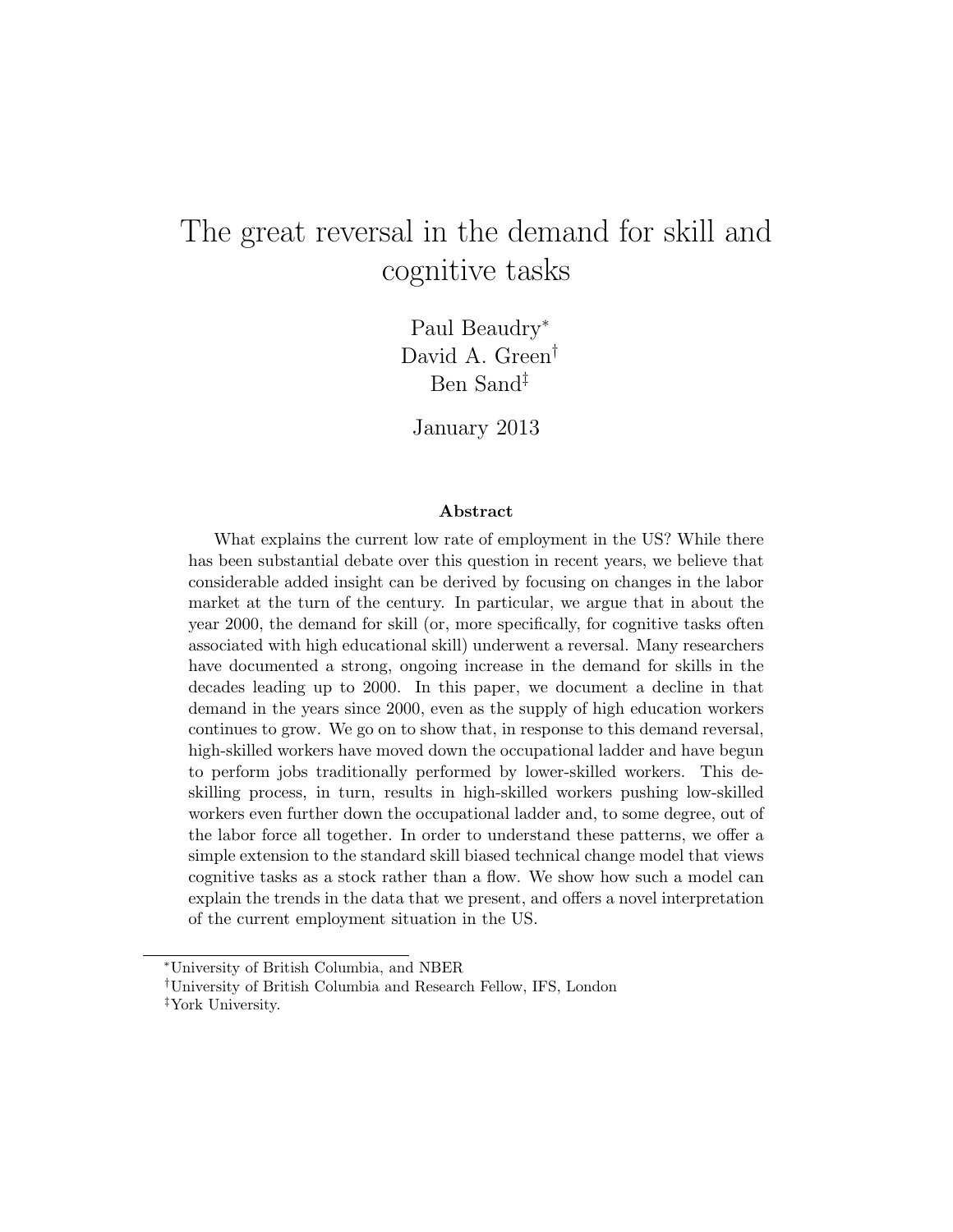### Introduction

The poor performance of the US labor market since the financial crisis of 2008 continues to generate enormous debate fuelled by ongoing disagreement about the fundamental forces driving the decline. One side argues that difficulties in the US economy can be characterized as stemming from very weak aggregate demand due to a deleveraging process and the zero lower bound constraint on nominal interest rates. The other side argues for a set of explanations which emphasize more structural difficulties in combination with cyclical elements. Many of these structural explanations view the housing boom of the 2000s as having hidden (for a few years) longer term problems with employment options. The housing bust accompanying the cyclical downturn is then viewed as unveiling those problems. For example, the papers by [Charles, Hurst, and Notowidigdo](#page-32-0) [\(2012\)](#page-32-0) and [Siu and Jaimovich](#page-33-0) [\(2012\)](#page-33-0) emphasize the ongoing role of declining manufacturing employment and the disappearance of other routine jobs in causing the current low rates of employment. This type of explanation traces the origins of current difficulties back several decades, with a possible acceleration of the process more recently. While these different perspectives contain important elements for understanding the current situation, we believe that an important factor has been missed in the current debate.

In this paper, we argue that in about the year 2000, the demand for skill (or, more specifically, the demand for cognitive tasks that are often associated with high educational skill) underwent a reversal, and that this reversal can help in understanding poor labor market outcomes after 2000 more generally.[1](#page-1-0) Numerous researchers have documented a substantial growth in the demand for occupations involving cognitive tasks (whether occurring exogenously [\(Katz and Murphy,](#page-33-1) [1992\)](#page-33-1) or endogenously [\(Beaudry and Green,](#page-32-1) [2005;](#page-32-1) [Acemoglu,](#page-32-2) [2002\)](#page-32-2)) and an accompanying reduction in the demand for more middle-wage routine occupations in the two decades or so before 2000 [\(Juhn](#page-33-2) [\(1999\)](#page-33-2); [Autor, Levy, and Murnane](#page-32-3) [\(2003\)](#page-32-3); [Autor and Dorn](#page-32-4) [\(2010\)](#page-32-4); [Au](#page-32-5)[tor, Katz, and Kearney](#page-32-5) [\(2006,](#page-32-5) [2007\)](#page-32-6); Dustmann, Ludsteck, and Schönberg  $(2009)$ ; [Firpo, Fortin, and Lemieux](#page-33-3) [\(2011\)](#page-33-3); [Goos and Manning](#page-33-4) [\(2007\)](#page-33-4)). This period is often described as a period of polarization, with an increased concentration of employment in either high paying cognitive occupations or in lower paying manual-service jobs. Since more educated workers have a comparative advantage in performing cognitive

<span id="page-1-0"></span><sup>1</sup>Throughout this paper, we will focus on three broad occupation groups that are based on the discussion in [Acemoglu and Autor](#page-32-8) [\(2011\)](#page-32-8). Cognitive task occupations consist mainly of managers, professionals and technical workers, and are seen as complementary to Information Technology capital and the organizational forms that go with it. Routine tasks are mainly production and clerical workers, and are seen as easily replaced by the new technology. Manual tasks are laborer and service occupations which require low skill but are not easily substituted for with IT capital.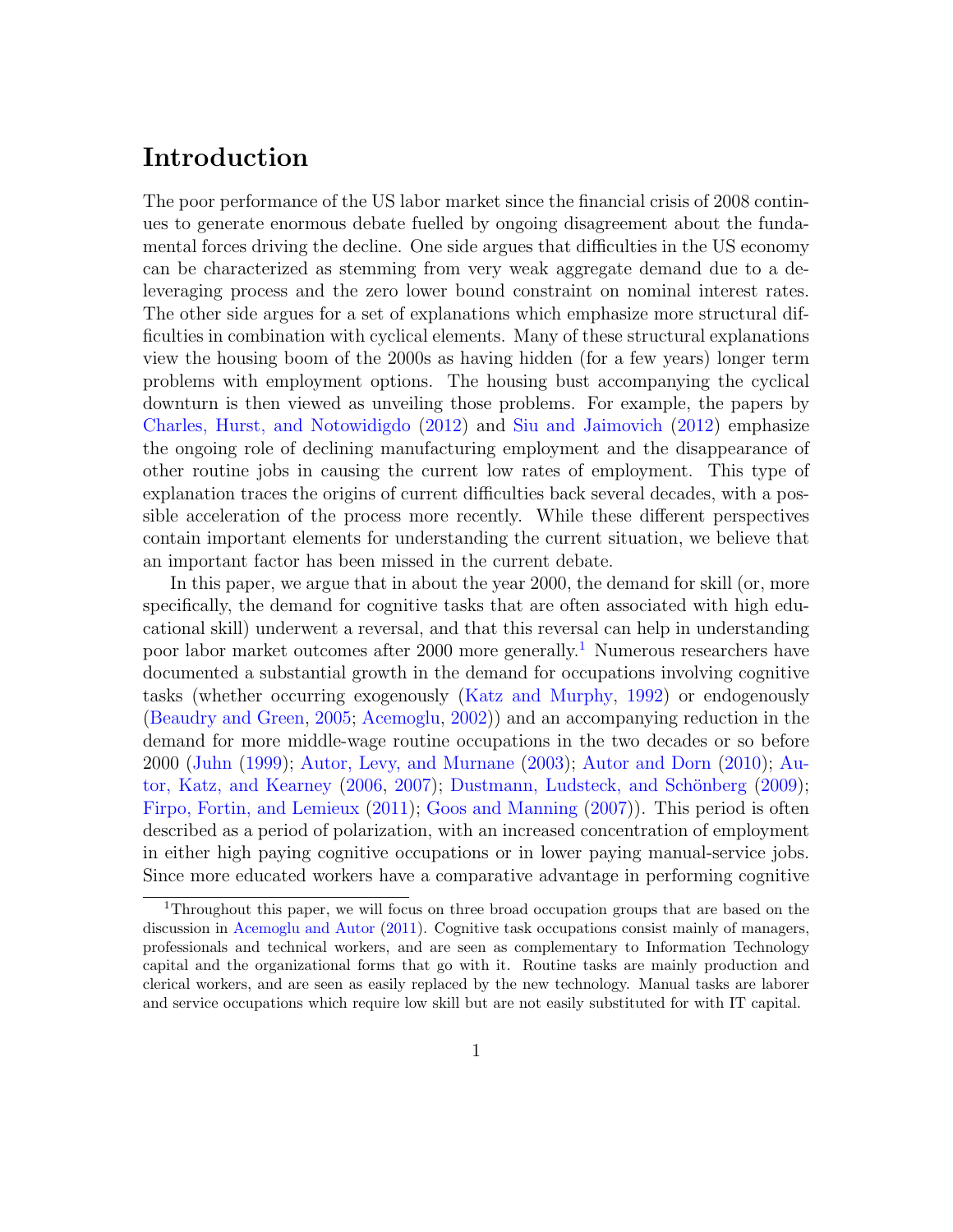tasks, this explains a large fraction of the increase in returns to education over the period. While the existing literature appears to reflect an implicit belief that this process has continued unabated in the period since the turn of the century, the first object of this paper will be to document that the demand for cognitive tasks has actually been declining since 2000. While such a decline in demand has had, and continues to have, a direct impact on more skilled workers, we go on to show that it has likely had a substantial impact on less skilled workers as well. In particular, we argue that in response to the demand reversal, high-skilled workers have moved down the occupational ladder and have begun to perform jobs traditionally performed by lower-skilled workers. This de-skilling process, in turn, resulted in high-skilled workers pushing low-skilled workers even further down the occupational ladder and, to some degree, out of the labor force all together. This process had been going on since 2000, but, as argued in earlier papers, the housing boom between 2003 and 2006 masked some of the effects which only become fully apparent after the financial crisis.

The contributions of this paper are twofold. First, we present a simple framework clarifying why skilled-biased technological change can cause a boom and bust in the demand for cognitive tasks. The key idea is that the IT revolution, and the revolution in organizational form that has gone with it, can be seen as a General Purpose Technology (GPT) and, like all GPTs before it, it will eventually reach maturity. If the implementation of the GPT has a capital investment form and cognitive tasks are a key component of the investment then, under reasonable conditions, demand for cognitive tasks will have an over-shooting property. During the key investment stage, there will be high and growing demand for cognitive tasks to build the new capital, but once the new capital is in place, cognitive task workers are only needed to maintain the new capital. At this maturity stage, there will be greater demand for cognitive tasks than before the technological revolution but we will see a reduction in demand for these tasks relative to the investment stage. We argue that the turn of the century is that approximate turning point from the investment to the maturity stage. In describing the adjustment process for this cycle, we exploit insights of the extensive task-versus-skill literature (see [Acemoglu and Autor](#page-32-8) [\(2011\)](#page-32-8) for an overview) which emphasizes that changes in task demands will affect workers across the entire labor market – not just those currently performing these tasks – since workers will adapt to changing circumstances by redirecting the supply of their skills to the other tasks they can perform. Other authors have argued that ongoing technological change will bring a future with reduced employment as technology replaces workers. In essence, we are arguing that future had already fully arrived by the turn of the century but was partially masked by events such as the housing boom. More importantly, we are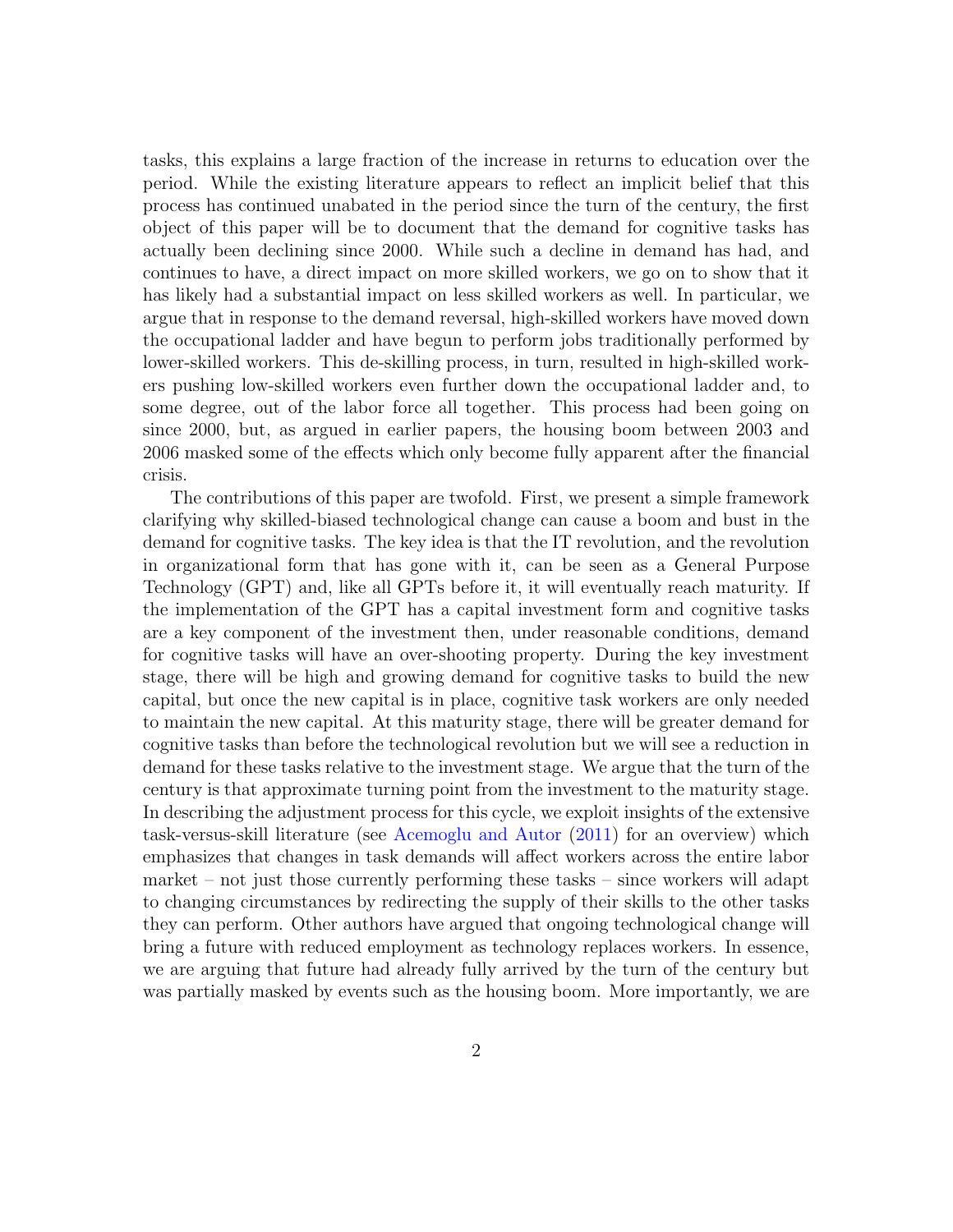arguing that relative to the 1990s, it is a future where even the demand for skilled workers is reduced. In this maturity stage, having a BA is less about obtaining access to high paying managerial and technology jobs and more about beating out less educated workers for the Barista or clerical job.

Our second main contribution is that we provide a detailed picture of the changes in employment patterns and wages over the last thirty years with a particular focus on the reversal in the growth in demand for more cognitive intensive occupations and the adjustment of more skilled workers to this change. Importantly, we view this contribution as standing even if the reader is not convinced about our specific story behind the cognitive task demand reversal.

The remaining sections of the paper are structured as follows. In section [1](#page-3-0) we begin by presenting some very broad labor market trends which highlight the salience of the year 2000 as an important turning point in the US economy. Since 2000 is the year of the Tech Bust, this motivates some of our modelling choices in Section [2.](#page-5-0) In that section, we present a simple dynamic model of adjustment to new technological opportunities which creates a cycle in the demand for cognitive tasks together with a continuous decline in the demand for routine tasks. During this process, workers with different skills shift their supply of labor across tasks as a means of adapting to the changes in demand. Since the model is highly stylized, at the end of the section we provide an heuristic generalization which provides an easy framework for exploring the empirical relevance of our story. Section [3](#page-18-0) looks at a large set of data patterns. In particular, we examine the employment patterns in different sets of occupations, the assignment of workers of different skills to tasks, and adjustment in wages. A key challenge in our empirical investigations will be to try to focus on skill price changes by netting out changes in the composition of the labor force arising, for example, from increased educational attainment in the population as a whole. We focus much of our attention on wage adjustments of younger workers as we believe these best reflect current changes in market forces.

### <span id="page-3-0"></span>1 Aggregate Employment and Average Real Wages

#### 1.1 Data

We begin our investigation by presenting some key labor market trends for the US. The data we use for this (and the empirical exercises later in the paper) are drawn from the Outgoing Rotation Group (ORG) Current Population Survey Supplements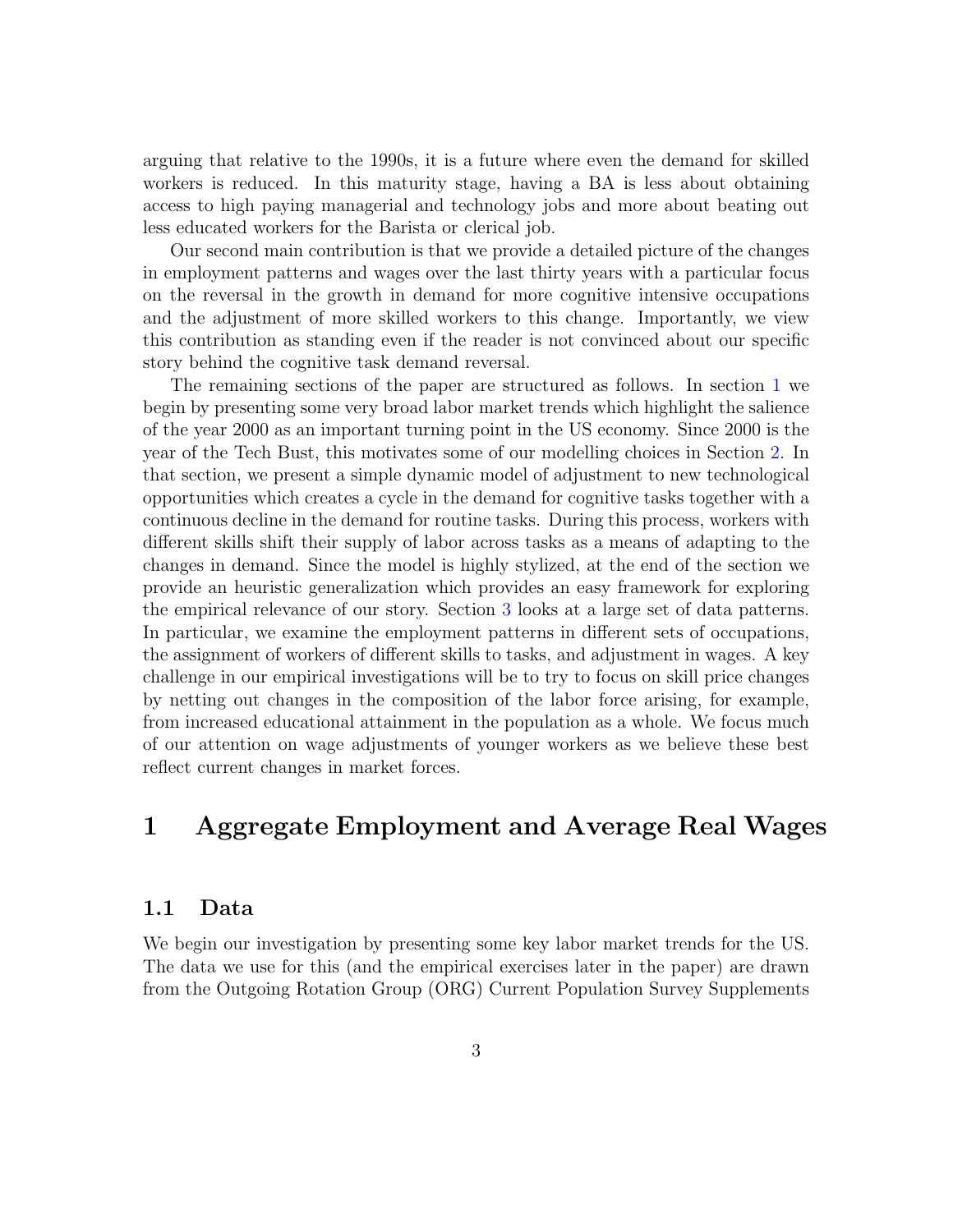for the years 1979-2011. Following [Lemieux](#page-33-5) [\(2006\)](#page-33-5), we use the hourly wage as our wage measure, weight observations by hours worked in combination with the ORG weights, and do not use observations with allocated wages.<sup>[2](#page-4-0)</sup> Wages, hours of work and employment status refer to the week prior to the survey week. We present annual values by averaging across all months in a calendar year. For our employment rate constructs, we sum the number of respondents who report working in the reference week over the calendar year and divide this by the sum of working age respondents in the calender year. In doing so, we adjust the ORG weights such that the annual sum equals the size of the US population for a particular group. In all our empirical work, we restrict the sample to individuals aged 18-64 with positive potential work experience.

#### 1.2 Wage and Employment Rate Patterns

In Figure [1](#page-34-0) we plot the employment rate of individuals 18-64. We superimpose on the figure an estimated linear trend allowing for one break. The pattern in the figure is quite clear and rather well known. The US employment rate increases relatively continuously over the 1980s and 1990s, and then this growth reverses around 2000 (testing for the single optimal break point actually indicates 1999 as the point of the break with these data). The growth in the employment rate in the 1980s and part of the 1990s is dominated by the trend increase in participation of women in the labor force. It is striking to note that the reversal after 2000 was so strong that by 2010 the employment rate was back to a level close to what was recorded in 1980. In Figure [2](#page-35-0) we plot the average real hourly wage for all workers against the employment rate. We focus on the post 1990 period to focus attention away (to some extent) from the role of the increased labor attachment of women. Figures [3](#page-36-0) and [4](#page-37-0) contain the same wage-employment diagram for men and women separately. All three figures paint a similar picture: from 1990 to around 2000, both employment rates and average real wages rose. Then after 2000, employment rates started to decline while average wages did not. Moreover, in each of these figures, the 2003-2007 period appears as what might be characterized as a stalling phase in a more general process.

One might suspect that the increase in average wages observed after 2000 in Figure [2](#page-35-0) simply reflects a shift in the composition of employment toward more highly educated workers. However, as we show in the appendix, when we plot the analogue of that figure for high school and college educated workers separately, we see

<span id="page-4-0"></span><sup>2</sup>Toward the end of the paper, when we examine percentiles of the wage distribution we use both allocated and non-allocated wages. The Data appendix provides additional information on our data processing.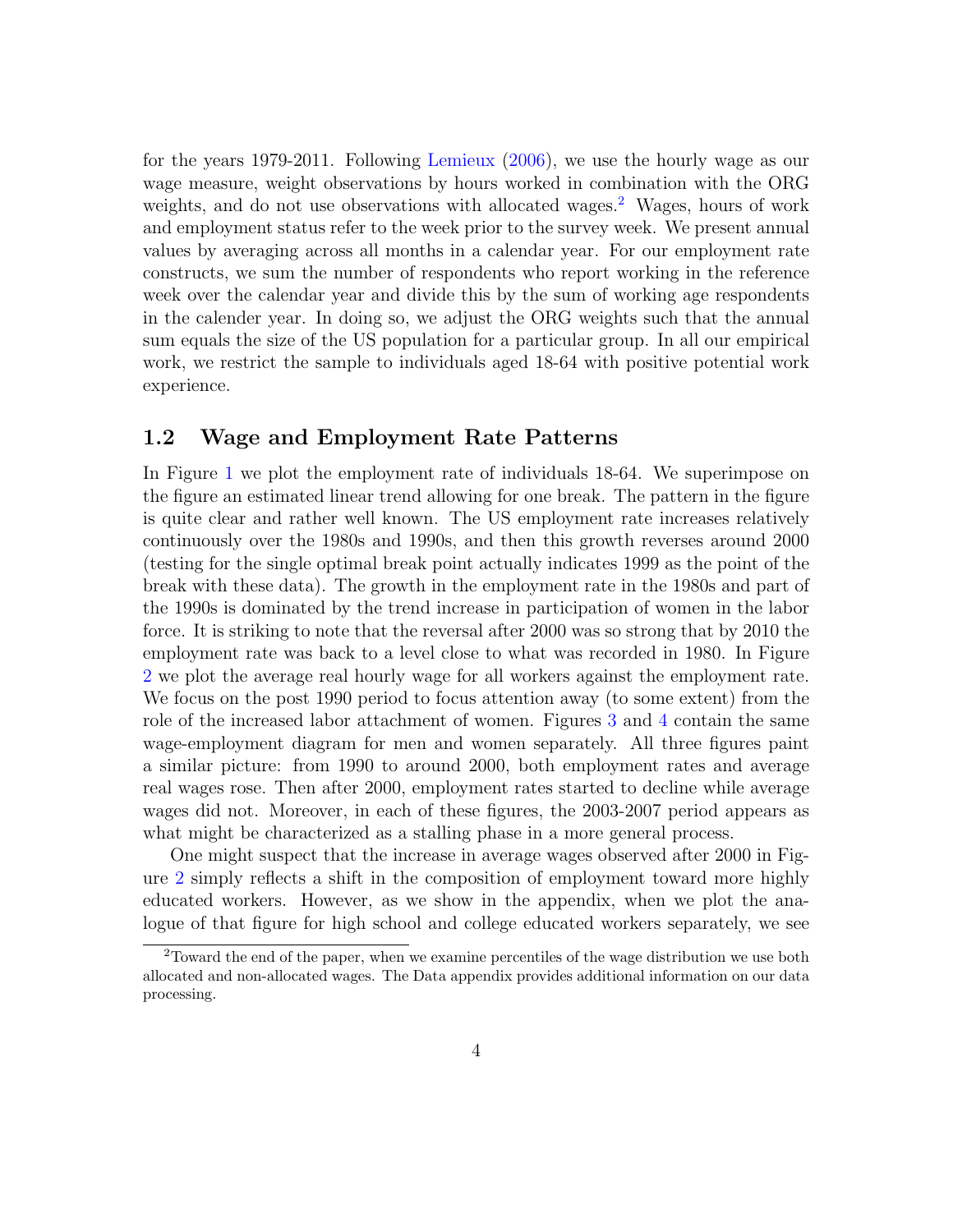a very similar pattern for each group. So, if the behavior of average wages after 2000 is driven by some sort of selection process, it is most likely within-education groups. Nonetheless, there is one important cross-education group distinction which we highlight in Figure [5.](#page-38-0) In this figure, we plot the ratio of the employment rate of high school educated workers to that of college educated workers. From this we see that, prior to 2000, the employment ratio of the high school workers is increasing faster than that of the college workers, while after 2000 we have the reverse. Thus, changes in the employment rate of less educated workers play an important role in the employment rate patterns observed in Figure [2.](#page-35-0)

The patterns of the first five figures motivate us to abstract from the housing boom and bust of 2003-2007 and instead focus on more longer-run trends. Essentially, we ask: "What type of force could be driving these long term patterns, with the sharply different pre- and post-2000 trends?" Since 2000 was the year of the bust in the high-tech sector, it seems reasonable to begin our investigation with a model which emphasizes technological change. In our choice of modelling strategy, we aim to provide a unified explanation of both the pre-2000 and post-2000 period. Thus, the model we present will offer a qualitative explanation to the inverse 'C' relationship between employment rates and average wages presented in Figure [2](#page-35-0) that stems from one underlying force. The model will have a set of implications for employment, wages and occupational choice patterns, and we will show that the data support these implications. However, we should note from the outset that the model we present is not the only one capable of rationalizing the data patterns we emphasize.[3](#page-5-1) Nonetheless, we think the model is very useful in helping organize an approach to the data.

## <span id="page-5-0"></span>2 A model of boom and bust in the demand for cognitive tasks

The goal of this section is to show how a rather standard model of skill-biased technological change, extended to include a dynamic adjustment process, can create a boom-bust cycle in the demand for cognitive tasks along with a continuous decline in the demand for routine tasks. Our aim will be to emphasize simple empirical implications of the model, which can then be readily compared with data.

<span id="page-5-1"></span><sup>3</sup>We see several alternative avenues for explaining the patterns presented in this paper. For example, we could adopt an approach with two different driving forces, one that explains the pre-2000 period and one that explains the post-2000 period. It is not clear from the data patterns that we can differentiate between such a model and the one described here.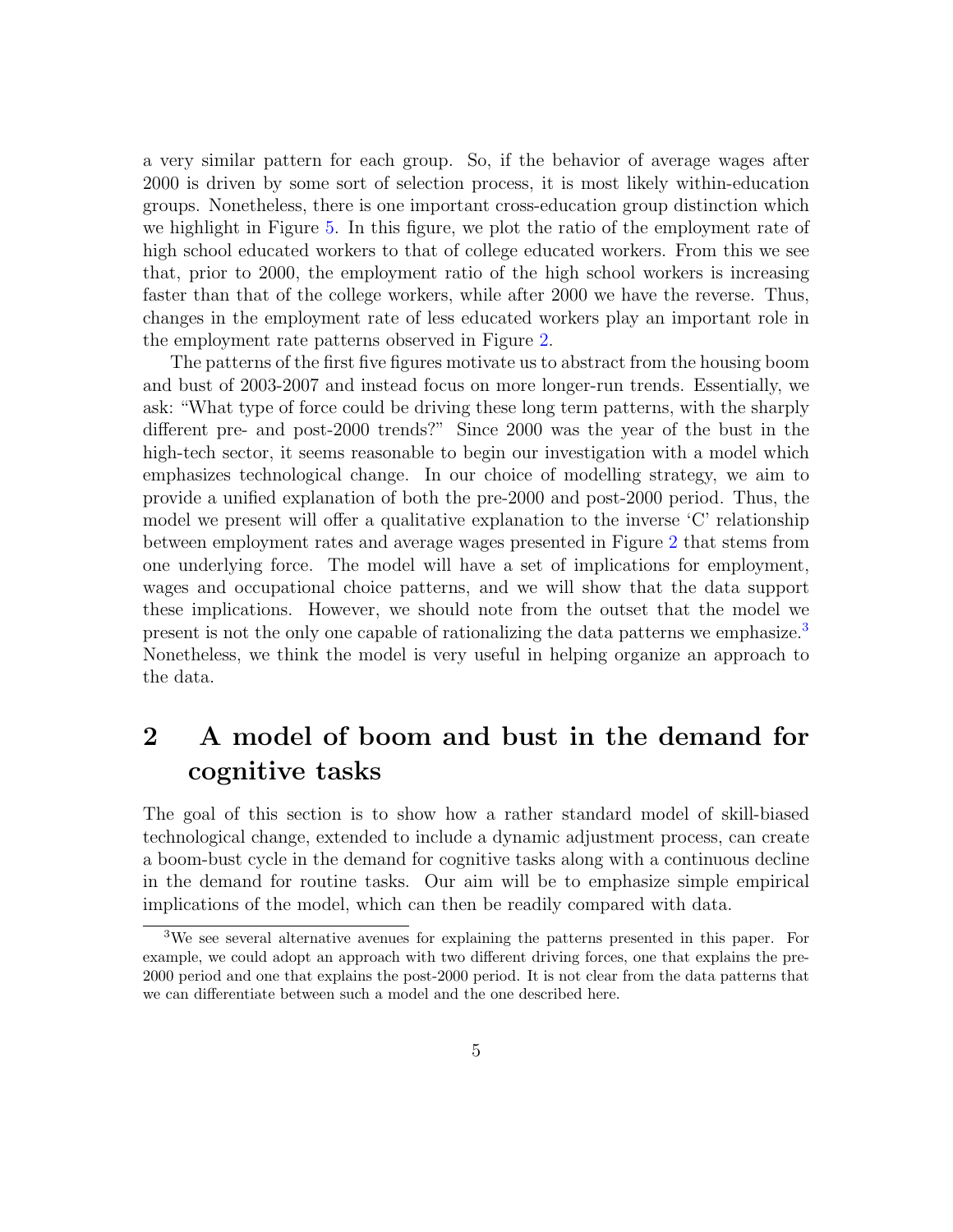#### 2.1 Basic Model

s.t

Consider an environment with three types of agents: highly educated individuals, less educated individuals, and entrepreneurs who run firms. There is one consumption good which plays the role of the numeraire. All individuals are risk neutral and discount the future at rate,  $\rho$ . The entrepreneurs hire individuals to perform two distinct tasks. One task will be referred to as a cognitive task (or cognitive occupation) and one as a routine task. Individuals can perform only one task at a time, choosing where to supply their labor based on comparative advantage. The market for each task is assumed to be competitive and to function in a Walrasian fashion. The production possibilities available to the entrepreneur will vary over time to reflect technological change in favor of the more cognitive task. Our main departure from the literature on skill-biased technological change will be the way we assume the cognitive task affects production. In particular, instead of assuming that these tasks only affect current production, we view these tasks as building intangible capital for the firm in the form of organizational capital denoted by  $\Omega_t$ . We refer to this as organizational capital in order to emphasize recent changes that go beyond the direct use of computers in production. We will show that this simple alteration leads to a model with a boom and bust in demand for the cognitive task.

Defining  $L_t^c$  as the effective units of the cognitive task hired by the representive firm and  $L_t^r$  as the effective units of the routine task, we can represent the optimization problem faced by the entrepreneur as choosing  $L_t^c$  and  $L_t^r$  to maximize profits given by,

<span id="page-6-0"></span>
$$
\max_{\{L_t^c\},\{L_t^r\}} \int_0^\infty [F(\Omega_t, L_t^r, N, \theta_t) - w_t^c L_t^c - w_t^r L_t^r] exp^{\rho t} dt
$$
  

$$
\dot{\Omega} = L_t^c - \delta \Omega,
$$
 (1)

where  $F(\cdot)$  is the instantaneous production function of the consumption good, N is the entrepreneur's time endowment,  $\theta_t$  is an technology parameter,  $\delta$  is the depreciation rate of organizational capital,  $w_t^c$  is the price of an effective unit of cognitive skill and  $w_t^r$  is the price of an effective unit of routine skill. The production function is assumed to be increasing in all its arguments, concave, and to exhibit constant returns to scale with respect to  $L^c, L^r$ , and N. For simplicity, we will normalize  $N = 1$ and drop it from further notation. The law of motion for organizational capital,  $\Omega$ , which says that it is created with cognitive tasks and depreciates at a constant rate, will play a key role in the insights gained from the model.

We make two main assumptions regarding the production function. The first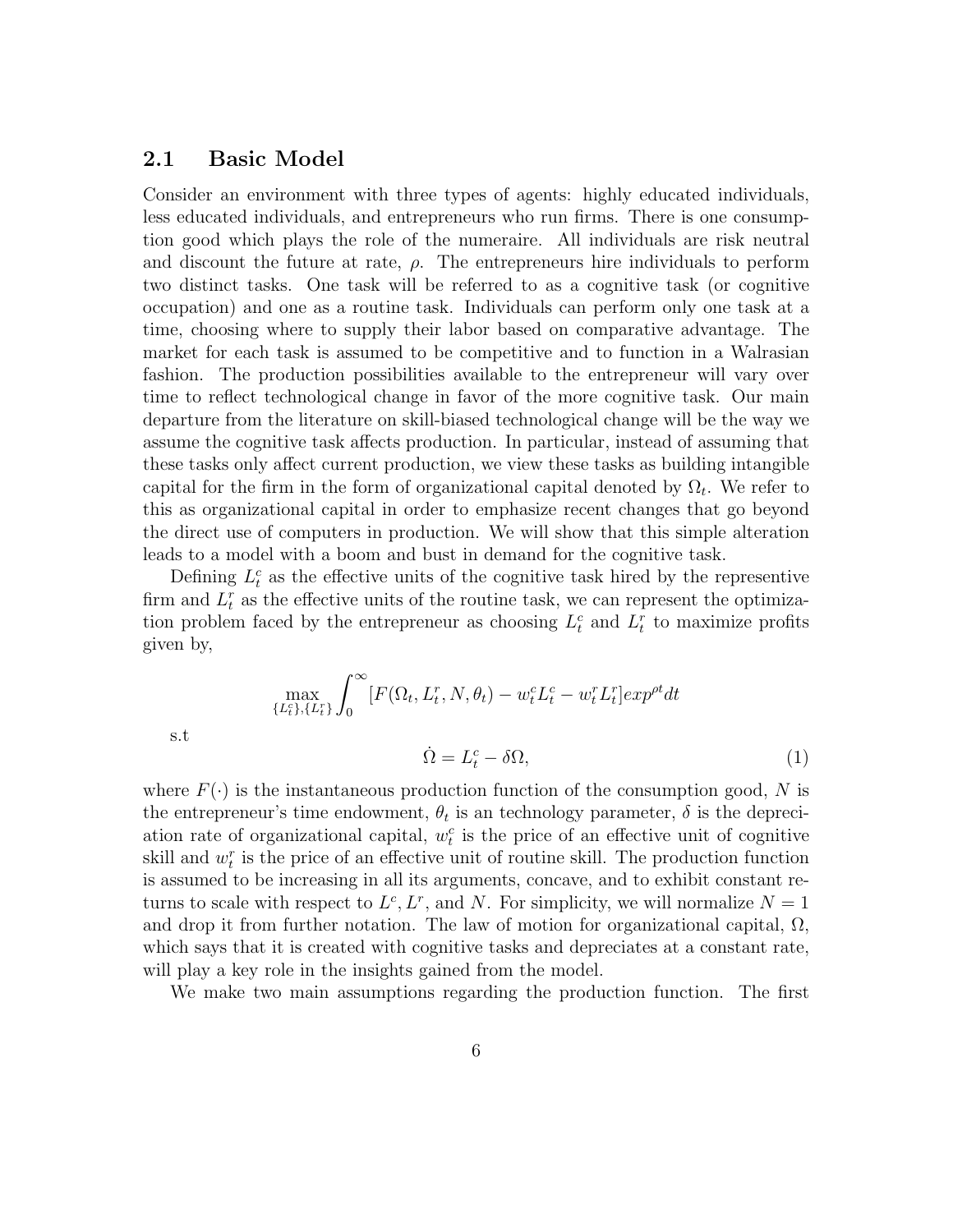(which is standard in the large literature on skill-biased technical change and polarization) is that the organizational capital produced by cognitive tasks is a substitute for routine labor, that is,  $F_{\Omega,L}$  < 0. Second, we assume that an increase in  $\theta$  increases the productivity of the organizational capital produced by the cognitive task, that is,  $F_{\Omega,\theta} > 0$ . For simplicity, we also assume that  $\theta$  has no direct effect on the productivity of routine tasks, that is,  $F_{L^r,\theta} = 0.4$  $F_{L^r,\theta} = 0.4$  Many examples of this type of technology (including the use of robotics in factories and warehouses and the use of computers in clerical workplaces) have been presented in discussions of technological change and polarization.

The first order conditions associated with this optimization are given by:

<span id="page-7-1"></span>
$$
F_{L^r}(\Omega_t, L_t^r, N, \theta_t) = w_t^r \tag{2}
$$

<span id="page-7-2"></span>
$$
\dot{w}_t^c = (\delta + \rho)w_t^c - F_\Omega(\Omega_t, L_t^r, N, \theta_t). \tag{3}
$$

The first condition indicates that units of the routine task should be hired up until their marginal product is equal to their task price, while the second condition indicates that organizational capital should be accumulated to the point where its marginal product is equal to its user cost inclusive of capital gains of losses on the value of  $\Omega$  (note that the shadow price of  $\Omega$  is simply  $w_t^c$ ). The two conditions, [\(2\)](#page-7-1) and [\(3\)](#page-7-2), combined with the accumulation equation,  $\dot{Q} = L_t^c - \delta Q$ , implicitly define the demands for cognitive and routine tasks as functions of their prices.

To complete the model we need to determine how the supplies of cognitive and routine tasks respond to prices. This requires specifying the labor supply decisions of the the high- and low-educated workers. The problem faced by these individuals will be virtually identical except for the fact that the distribution of their relative productivities in the two tasks will differ. Let us begin by considering the decision problem faced by a high-education worker.

Assume there is a measure  $H$  of highly educated workers and each of these individuals has an identifier  $\psi$  drawn from a uniform distribution defined over the unit interval [0, 1]. The identifier  $\psi$  gives their productivity rank in cognitive tasks with a function,  $h(\psi)$ , translating that rank into effective units of cognitive skill. For convenience, we will define  $h(\psi)$  such that  $h'(\psi) \leq 0$ , i.e.,  $\psi$  ranks individuals in decreasing order of productivity. Accordingly, if a high educated individual indexed by  $\psi$  decides to supply her labor to the cognitive occupation, she will receive a wage,

<span id="page-7-0"></span><sup>4</sup>We could relax this last assumption and allow for a more general production technology. What we need is that the main effect of technological change is in raising the productivity of  $\Omega$ .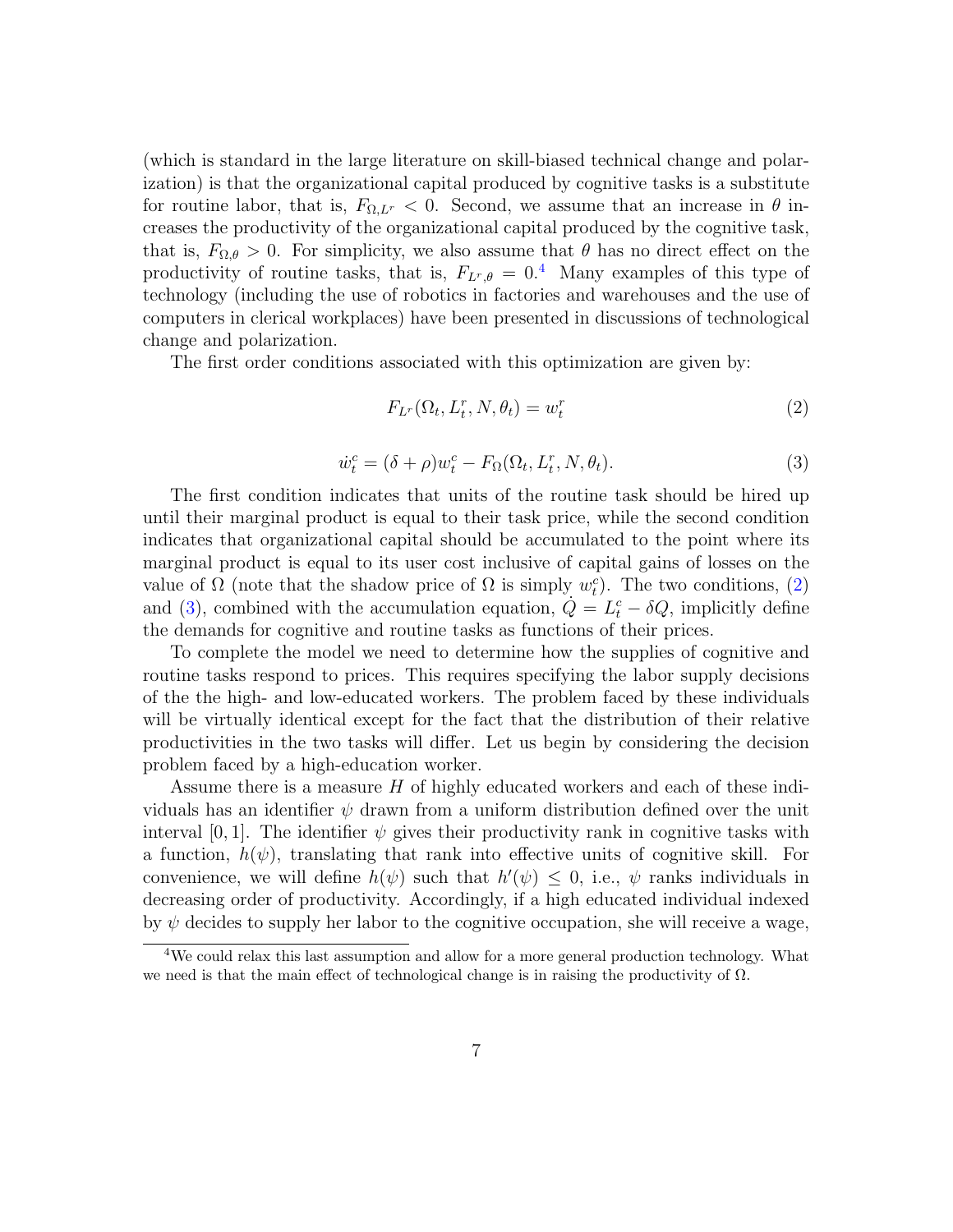$h(\psi)w_t^c$ . In contrast, we will assume that her productivity in routine tasks is independent of  $\psi$  and is such that she would supply  $1 + \alpha$  effective units of the routine task, (where  $\alpha > 0$ ). This implies that her wage payment if she supplied her labor to the routine task would be  $(1+\alpha) \cdot w_t^r$ . The individual also has the option of home production, where her labor can produce A units of the consumption good. As will become clear, in equilibrium  $w_t^r$  will be greater or equal to A so that high educated workers will not choose to stay in the home sector. Thus, their optimal decision will be characterized by a cut-off for  $\psi$  denoted  $\bar{\psi}_t$  and defined by:

<span id="page-8-2"></span>
$$
w_t^c \cdot h(\bar{\psi}_t) = (1 + \alpha)w_t^r,\tag{4}
$$

with individuals having a  $\psi \leq \bar{\psi}_t$  supplying their labor to cognitive tasks and those with  $\psi > \bar{\psi}_t$  supplying their labor to the market for routine work.<sup>[5](#page-8-0)</sup>

The decision problem for less educated workers is very similar. There is a measure W of the less educated workers, and each of these has an index  $\phi$  drawn from a uniform distribution on [0, 1], with  $g(\phi)$  giving the effective units of cognitive skill of a less educated worker with rank  $\phi$ . The first difference between the more and less educated workers is that  $h(x) > g(x)$  for all  $x \in [0,1]$ , that is, less educated workers of each rank generate fewer effective units of cognitive tasks. For simplicity, we will assume that these effective unit functions have the same shape, with  $g(x) =$  $b \cdot h(x)$ ,  $(0 \leq b < 1)$ . If a less educated worker supplies his labor to routine tasks, he will receive a wage payment  $w_t^r$  since we assume that his labor is equivalent to 1 effective unit of routine work independent of his rank,  $\phi$ . The fact that the effective labor of less educated workers is also lower in routine tasks is the second difference that separates the two classes of workers.<sup>[6](#page-8-1)</sup> As with the more educated workers, less educated workers produce A units of the consumption good if they choose home production.

The decision problem of the less educated workers is characterized by a cutoff  $\bar{\phi}_t$ implicitly defined by:

<span id="page-8-3"></span>
$$
w_t^c \cdot b \cdot h(\bar{\phi}_t) = w_t^r,\tag{5}
$$

where all workers with  $\phi \leq \bar{\phi}_t$  supply their labor to cognitive tasks. For workers with  $\phi > \bar{\phi}_t$  there are two possible equilibrium configurations. Either  $w_t^r > A$  and they supply their labor to routine tasks, or  $w_t^r = A$  and they are indifferent between working at routine tasks or staying at home. In the latter case, the division of labor between routine jobs and home work will be determined solely by demand. In

<span id="page-8-1"></span><span id="page-8-0"></span><sup>&</sup>lt;sup>5</sup>If  $\bar{\psi}_t \geq 1$ , then all high-education workers supply their labor to cognitive occupations.

<sup>&</sup>lt;sup>6</sup>This could occur, for example, even if more educated workers are not more productive per unit time working at a routine task but are more likely to show up to work on time each day.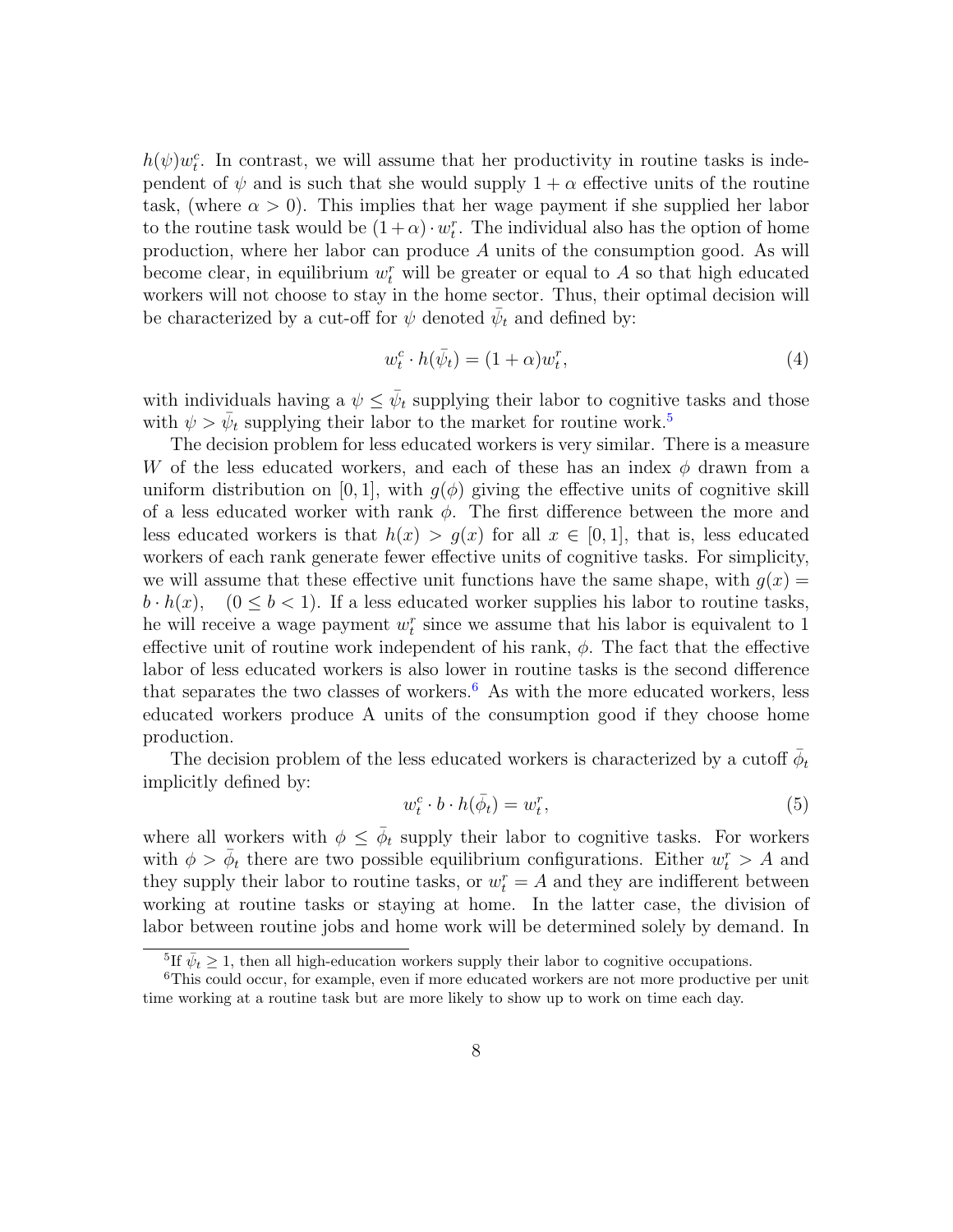|                | Cognitive Emp.                                         | Cognitive Wage                                                   | Routine Emp.                    | Routine Wage  |
|----------------|--------------------------------------------------------|------------------------------------------------------------------|---------------------------------|---------------|
| High Education | $H\cdot\psi_t$                                         | $w_t^c \int_0^{\psi_t} \frac{h(\psi)}{\bar{\psi}_t} d\psi$       | $H(1-\psi_t)$                   | $(1+\alpha)A$ |
| Low Education  | $W \cdot \phi_t$                                       | $w_t^c \int_0^{\bar{\phi}_t} \frac{h(\phi)}{\bar{\phi}_t} d\phi$ | $L_t^r - H(1+\alpha)(1-\psi_t)$ |               |
| Emp. Rate      | $H \cdot \bar{\psi}_t + W \cdot \bar{\phi}_t$<br>$H+W$ |                                                                  | $L_t^r - \alpha H$<br>$H+W$     |               |

<span id="page-9-3"></span>Table 1: Summary of Key Model Constructs

particular, if  $w_t^r = A$ , the employment of routine tasks is implicitly determined by  $F_{L^r}(\Omega_t, L_t^r, N, \theta_t) = A$ . We will assume that routine employment for less educated workers is this demand minus the amount of the routine task supplied by more educated workers.[7](#page-9-0) As a result, the fraction of less educated workers in routine jobs at a point in time will be given by:

$$
\frac{L_t^r - H(1-\bar{\psi})(1+\alpha)}{W}.
$$

Using the decision rules for both classes of workers, the total supply of effective units of cognitive task labor can be expressed as:

<span id="page-9-2"></span>
$$
L_t^c = H \int_0^{\bar{\psi}} h(\psi) d\psi + W \int_0^{\bar{\phi}} g(\phi) d\phi,
$$
 (6)

where the upper limits of integration are determined by the equations  $(4)$  and  $(5)$ .<sup>[8](#page-9-1)</sup>

As we want to focus on a case where technological adjustment can change the economy's employment rate, we will assume that parameter values are such that equilibrium is characterized by  $w_t^r = A$  and the employment rate becomes demand determined. In this case, the equilibrium determination of  $L_t^c, L_t^r, \Omega_t, w_t^c, \bar{\psi}_t, \bar{\phi}_t$  is given by the solution to the system of equations  $(1)$  through  $(6)$ . Once we know these quantities, we can easily derive – among others – the number of workers in each occupational-education cell and the average wage for each of these cells, as well as the employment rate for different occupations or different education groups. Table [1](#page-9-3) provides explicit expressions for some key employment and wage entities.

#### 2.2 Steady State Implications

We now turn to the question of how such an economy reacts to an increase in  $\theta$ . In particular, we want to highlight the dynamic properties of this model when, starting

<span id="page-9-0"></span><sup>&</sup>lt;sup>7</sup>In order to guarantee that more educated worker have a comparative advantage in cognitive jobs, we assume that  $b \cdot (1 + \alpha) < 1$ .

<span id="page-9-1"></span><sup>&</sup>lt;sup>8</sup>To be more precise, the upper limits of integration should be of the form  $\max[1, \bar{\psi}]$  and  $\max[1, \bar{\phi}]$ .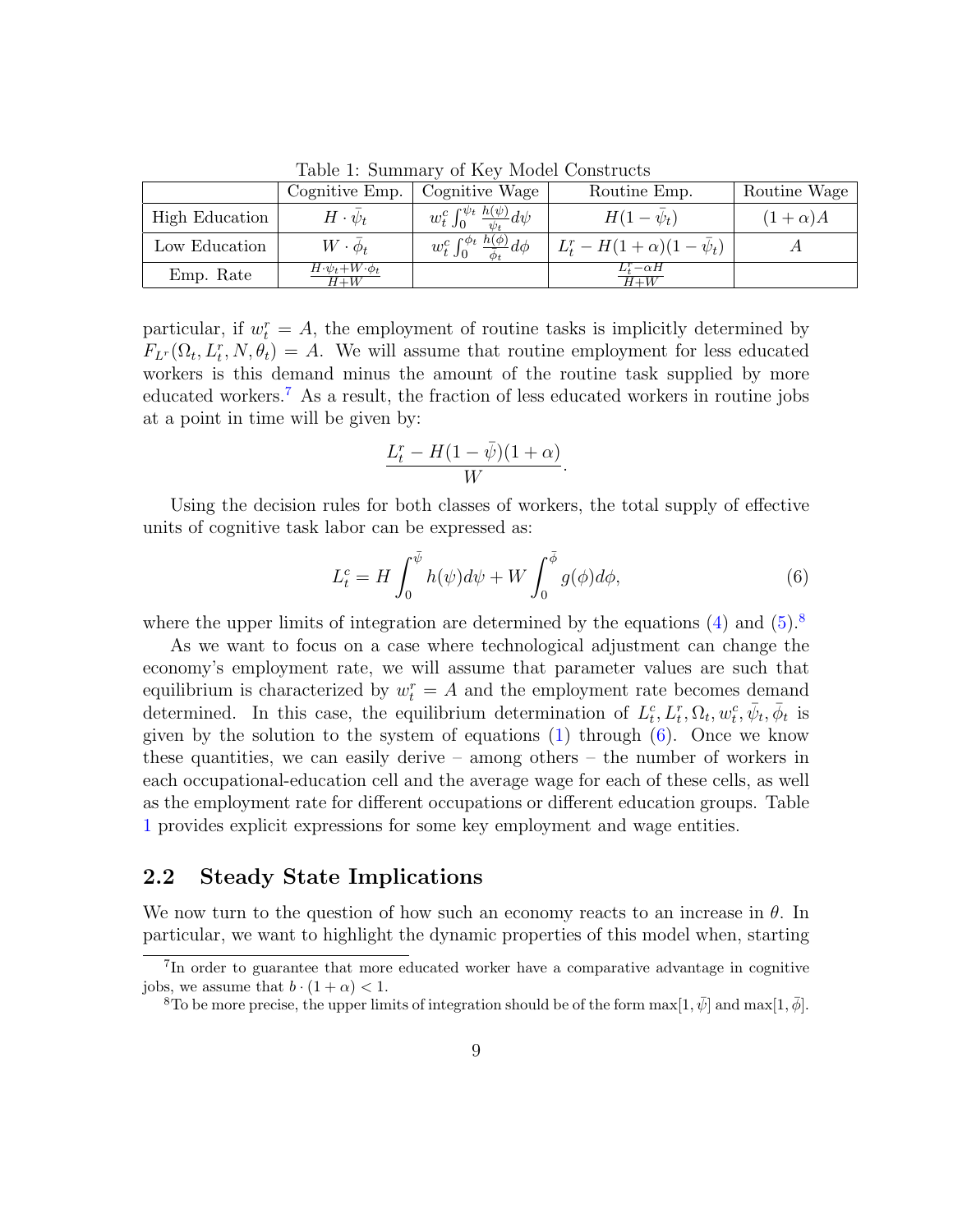from a steady state with constant  $\theta$ , there is an improvement of  $\theta$  over time which takes the shape of a diffusion process. However, before looking at the dynamic properties, we want to highlight the difference between an initial steady state with  $\theta = \theta_0$  and a later steady state with  $\theta = \theta_1 > \theta_0$ . In doing this, we want to emphasize that when looking only at steady state comparisons, the model maintains the key features emphasized in the skill biased technological change literature. This is stated in Proposition [1.](#page-10-0)

<span id="page-10-0"></span>**Proposition 1.** The steady state effects of an increase in  $\theta$  are:

- An increase in the employment rate in cognitive occupations and a decrease in the employment rate in routine occupations.
- Skill upgrading in the sense that, for each education class, a greater fraction of individuals is in cognitive occupations.
- The wage differential between more and less educated workers will increase as long as b is not too big.<sup>[9](#page-10-1)</sup>

Proposition [1](#page-10-0) indicates that when comparing steady states, our model mimics implications of existing models of skill biased technological change with endogenous occupational choice (See, for example, [Acemoglu and Autor](#page-32-8) [\(2011\)](#page-32-8)). However, the addition of organizational capital to the standard model does permit some extra steady state implications, as summarized in the following proposition:

**Proposition 1B** If  $\delta$  is sufficiently small, the steady state effects of an increase in  $\theta$  are:

- The overall average wage increases,
- The overall employment rate decreases.

The intuition behind this proposition is that when  $\delta$  is small, the fruits of cognitive employment act like a capital stock. With more organizational capital being used in the higher  $\theta$  steady state, more cognitive tasks are needed to offset depreciation. This, in turn, implies more workers in the high wage, cognitive occupation and, thus,

<span id="page-10-1"></span><sup>&</sup>lt;sup>9</sup> In this model it is possible for an increase in  $\theta$  to reduce the differential between more and less educated workers. This arises when the technological change pushes a sufficiently large number of the lowest paid less educated individuals out of market employment, leaving mainly the lower educated workers employed in relatively high paying cognitive jobs. However, this will not arise if b is sufficiently small.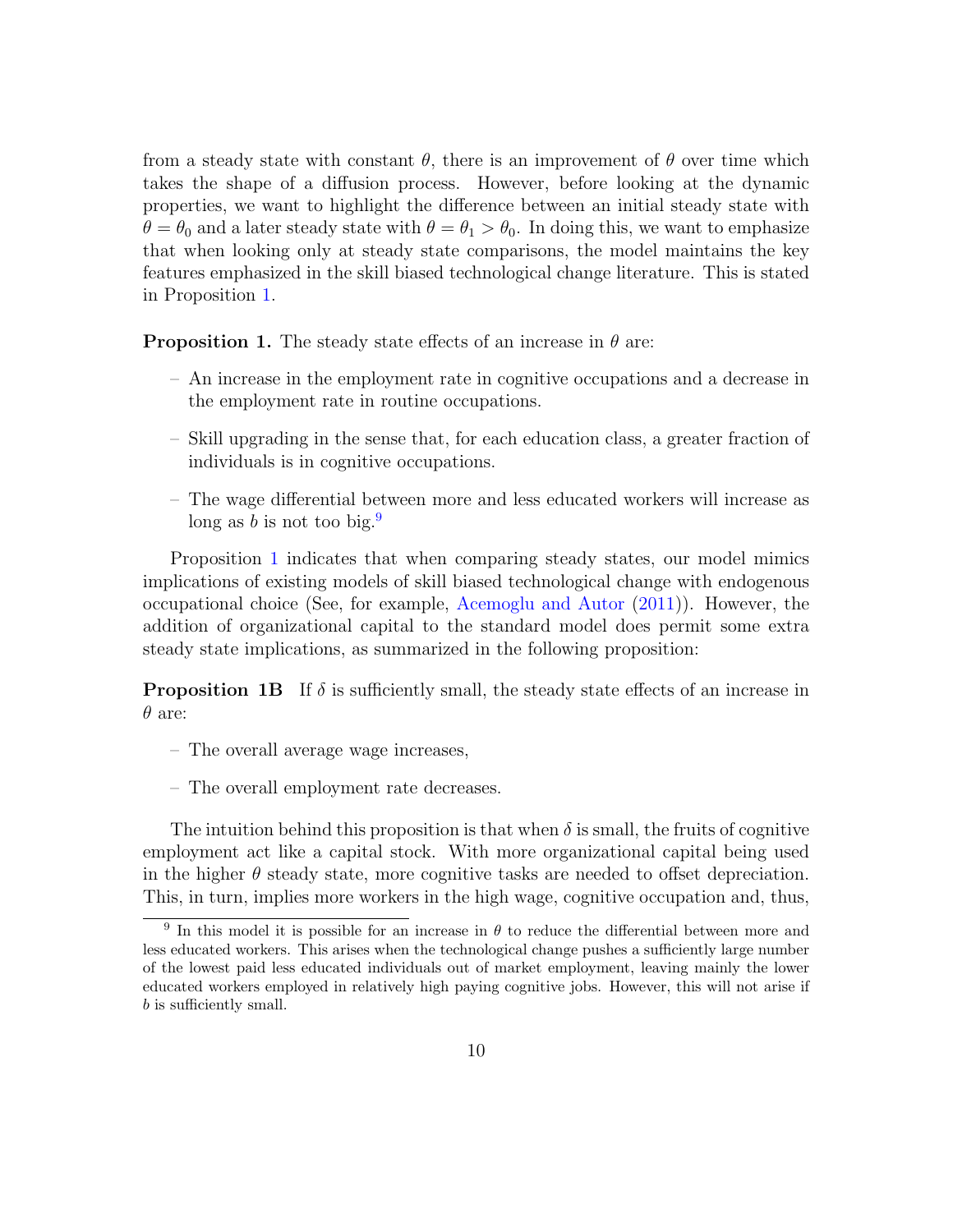a higher overall average wage. However, with more organizational capital in the new regime, there is also lower demand for routine tasks and if the number of added workers needed to service the new organizational capital is not too large (i.e., if  $\delta$  is small) then the net effect is a reduction in demand for labor overall, and a reduction in the employment rate. This fits with the long run pattern shown in our first set of figures, with a decrease in the employment rate and an increase in the average wage between the early 1990s and the late 2000s. While at first pass, such a pattern may seem to require a inward shift of a labor supply curve, our model suggests it could be the result of technological change. To explore the relevance of such a possibility, we now examine the model's dynamic implications.

#### 2.3 Dynamics

The new insights of our model come from its dynamic implications for an economy adjusting to the diffusion of technological knowledge. For simplicity, we take an extreme form of a diffusion process whereby at time 0 the economy is in a steady with  $\theta = \theta_0$ , and then all the agents in the economy learn that  $\theta$  will increase to  $\theta_1 > \theta_0$  at time  $\tau$ . Thus, the diffusion process used here is a step function, which allows for an easy characterization of the problem. The results extend easily to a more gradual process.

To analyze this dynamic system, we can either examine the issue numerically, take a linear approximation of the system, or adopt simple functional forms. We choose to follow the latter route as it allows for an analytical solution and simplifies the exposition. Thus, we will assume that the production function takes the following quadratic form:  $F(\Omega_t, L_t^r, \theta_t) = \gamma_1 \theta_t \Omega_t + \gamma_2 L_t^r - \gamma_3 \Omega_t L_t^r - \gamma_4 \Omega_t^2 - \gamma_5 (L_t^r)^2$ , with the concavity restrictions  $(4\gamma_4\gamma_5 > \gamma_3^2)$ . For the functions determining the supply of effective units of cognitive labor, we assume that  $h(\psi) = \psi^{-\frac{1}{2}}$  and  $g(\phi) = b\phi^{-\frac{1}{2}}$ , with  $0 \leq b < 1$ . Under this parametrization, our dynamic system can be reduced to a two dimension linear system in  $L_t^c$  and  $\Omega_t$  as given by [\(1\)](#page-6-0) and:

$$
\dot{L}^c = (\delta + \rho)L_t^C + \frac{4\gamma_4\gamma_5 - \gamma_3^2}{2\gamma_5}\Omega_t - \frac{\gamma_1}{\eta}\theta_t + \kappa,\tag{7}
$$

where  $\eta = \frac{2(H+W(1+\alpha)b^2)}{(1+\alpha)A}$  $\frac{W(1+\alpha)b^2}{(1+\alpha)A}$  and  $\kappa = \frac{\gamma_3(\gamma_2-A)}{2\gamma_5}$  $\frac{\gamma_2-A}{2\gamma_5}$ .<sup>[10](#page-11-0)</sup> Given a solution for this system, the

<span id="page-11-0"></span><sup>&</sup>lt;sup>10</sup>The two boundary conditions for this system are an initial value for  $\Omega_t$  and the transversality condition associated with the entrepreneurs' optimization problem. Throughout, we assume that  $\gamma_2 > \gamma_3 \Omega_t + A$  so as to have positive employment in routine jobs.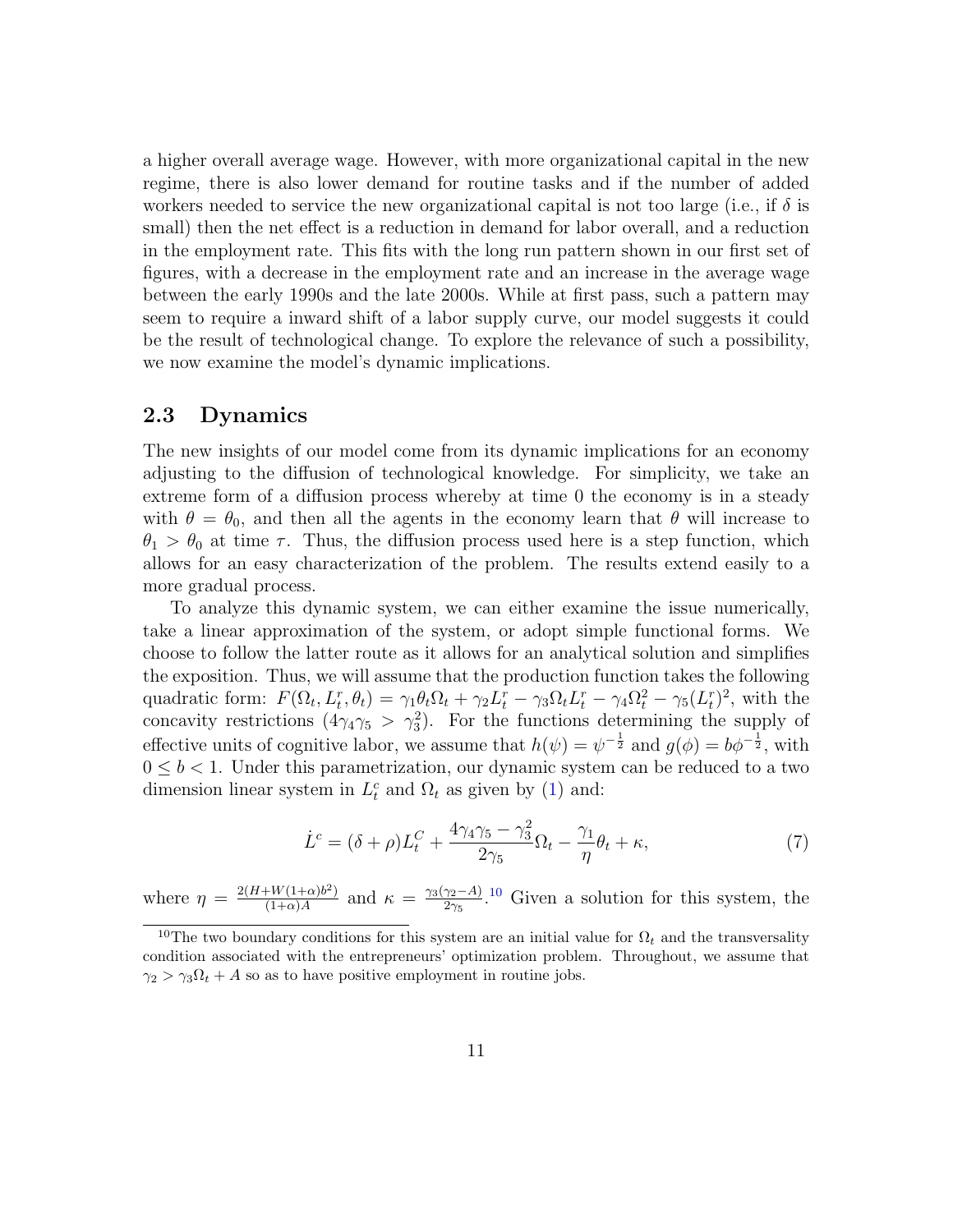values of  $L_t^r, w_t^c, \bar{\phi}_t$  and  $\bar{\psi}_t$  are then given by:

$$
L_t^r = \frac{\gamma_2 - \gamma_3 \Omega_t - A}{2\gamma_5},
$$
  
\n
$$
W_t^c = \frac{1}{\eta} L_t^c,
$$
  
\n
$$
\bar{\psi}_t = \left(\frac{w_t^c}{(1+\alpha)A}\right)^2,
$$
  
\n
$$
\bar{\phi}_t = \left(\frac{bw_t^c}{(1+\alpha)A}\right)^2.
$$

The dynamics of this two variable system can be easily represented by a phase diagram as given in Figure [6.](#page-39-0) In this figure we see that there is an initial stage where the employment of cognitive skills increase followed by a period of decrease. Throughout this process,  $\Omega_t$  increases and the employment of routine skills decrease. The turning point for cognitive skill employment is at time  $t = \tau$  where the tech-nology becomes fully operational.<sup>[11](#page-12-0)</sup> We present the implications for the economy in two propositions, with Proposition [2](#page-12-1) containing the implications during the period when cognitive task employment is increasing and Proposition [3](#page-13-0) corresponding to the period when it is decreasing.<sup>[12](#page-12-2)</sup>

<span id="page-12-1"></span>**Proposition 2.** Upon learning of the diffusion process for technology, the economy will initially go through a stage where:

- The average employment rate and, by implication, the employment rate of less educated workers, will increase.
- The average wage will increase, as will the average wage of each educational class.
- There will be skill upgrading in the sense that the fraction of employment in cognitive jobs of both education groups will increase.

Proposition [2](#page-12-1) indicates that the arrival of the new technological opportunities will lead to an initial period where the economy can be unambiguously described as a going through a boom. In particular, the economy will initially experience increased employment and wages, and this is beneficial to both types of workers. Intuitively,

<span id="page-12-0"></span><sup>&</sup>lt;sup>11</sup>Note that these dynamics mimic those associated with a standard  $Q$ -theory of investment with an anticipated shock.

<span id="page-12-2"></span><sup>&</sup>lt;sup>12</sup>Here we do not need to assume that b and  $\alpha$  are small.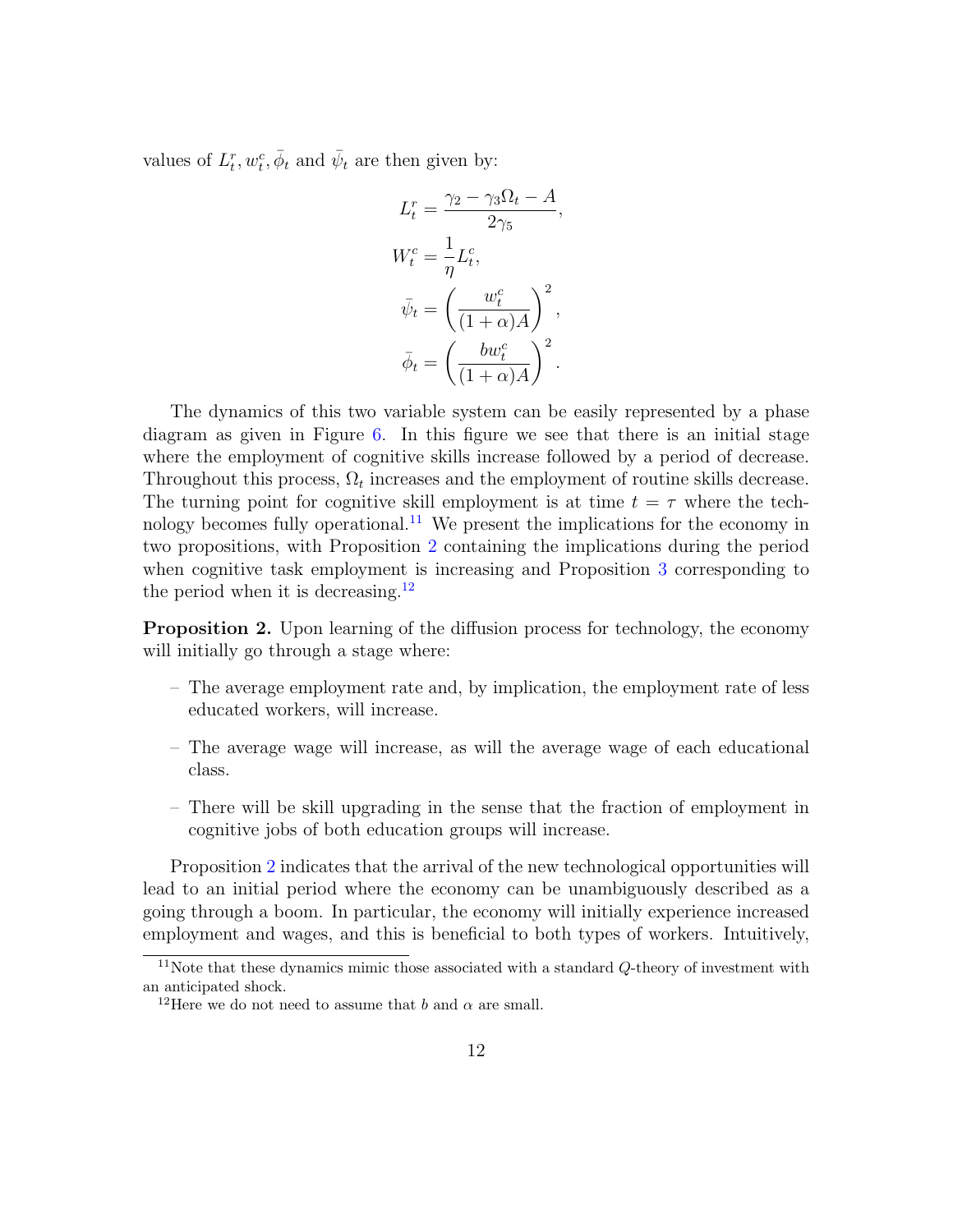during the boom period there is increasing demand for cognitive tasks in order to build the organizational capital that will allow the economy to take full advantage of the technological change. This will generate increases in the cognitive task price,  $w_t^c$ , which will draw both high- and low-education workers into cognitive occupations. This, in turn, puts pressure on the routine task market that draws more individuals out of the home production sector, raising the employment rate.

However, as the next proposition indicates, this boom will eventually by followed by a bust period. It is this subsequent bust period induced by the process of technology adoption which is the key insight of the model. $^{13}$  $^{13}$  $^{13}$ 

<span id="page-13-0"></span>**Proposition 3.** Due to the diffusion of the new technology, the economy will eventually go into a bust phase (which will last until the new steady state is attained) with the following properties (expressed relative to the boom period):

- A decrease in the aggregate employment rate including a decrease in the employment rate of both cognitive and routine occupations.
- Skill degrading in the sense that, for each education class, a lower fraction of individuals is employed in cognitive occupations.
- For less educated workers, there is also a reduction in the fraction of individuals in routine tasks and an increase in non-employment.
- Except during a bust, there are continued increases in returns for the entrepreneurial class.

Although technological change in the model has only positive impacts on the productivity of cognitive tasks, Proposition [3](#page-13-0) states that this change eventually leads to a period characterized by a decreasing path for the cognitive task employment rate. This arises because cognitive tasks are modelled as creating a stock of organizational capital for the firm. Hence, there is an initial period when firms want to hire cognitive task workers to increase the stock of this capital, but eventually, when the stock is sufficiently large, there is less need for cognitive employment as it is only required to offset depreciation. If  $\delta$  happens to be very close to zero, then the change in employment in cognitive tasks induced by a change in  $\theta$  would be essentially an entirely temporary phenomena. Once the economy enters into the period of declining cognitive task employment, it is clearly in a bust period as it is also the case that

<span id="page-13-1"></span><sup>&</sup>lt;sup>13</sup>There are several models in the literature which suggest that skill biased technological change can create an initial bust period (e.g., [Carlaw and Lipsey](#page-32-9) [\(2002\)](#page-32-9)), but seldom do they predict a later bust period.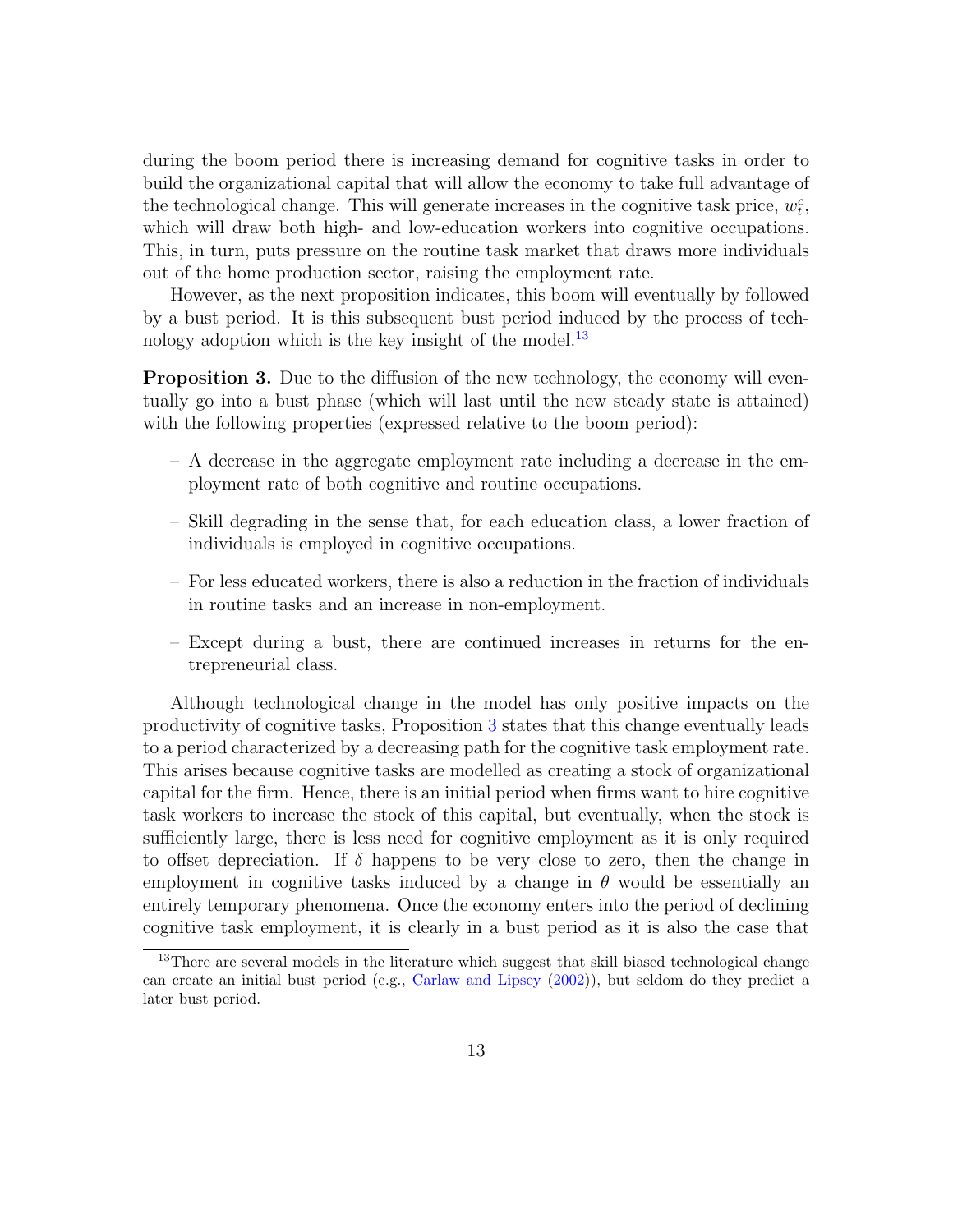employment in routine tasks continue to be replaced by the improved organizational capital.

It is interesting to highlight the skill downgrading process and its crowding out effect of the employment of low-educated workers during the bust period. The reduction in demand for cognitive jobs during this period implies that high-educated workers switch, in part, to accepting routine jobs. This movement of high-educated workers into the less skilled occupations amplifies the push of less educated workers toward non-employment. In fact, less educated workers move out of cognitive jobs because of the decrease in demand for those tasks, and they move out of routine jobs both because of decreased demand and because of increased supply to those jobs by the higher educated individuals. In this sense, employment has what we think of as a cascading nature, with more skilled workers flowing down the occupation structure and pushing less skilled workers even further down. Hence, even though the major change in the bust period relative to the boom period is the shift in the demand for cognitive jobs, non-employment increases among the less-educated as this is the main escape valve for the labor market.

Because of some of the stark assumptions we use in the model, its implications for wages are more stylized than those for quantities. In particular, it can easily be verified that the average wage for each education-occupation grouping is actually a constant in this model.<sup>[14](#page-14-0)</sup> For the routine occupations this is not surprising since wages are pinned down by the value of home production, which is a constant by assumption. For the cognitive occupation this may be somewhat more surprising since the price of effective units of cognitive skill goes though an identical boom-bust cycle to that of employment in cognitive occupations. However, selection acts to decouple movements in the skill price from movements in the observed average wage in cognitive occupations. When the price of effective units goes up, the marginally less productive individuals enter these occupations, bringing down the average observed wage. Given the functional forms assumed for task-generation functions, these two effects cancel each other out, leaving average wages within occupation-education classes constant. Thus, the model's insights for occupational average wages is limited, and one needs to focus either on trying to obtain estimates of skill price movements by controlling for selection or on average wages for skill groups. For groups defined by skill, selection is assumed not to be an issue and thus wage implications can be examined directly.

<span id="page-14-0"></span>With these selection forces in mind, it is interesting to consider how the average

<sup>&</sup>lt;sup>14</sup>For example, the average wage for high educated workers in the cognitive occupation is  $2A(1 +$  $\alpha$ ), while for the lower educated individuals in the same occupation it is simply 2A.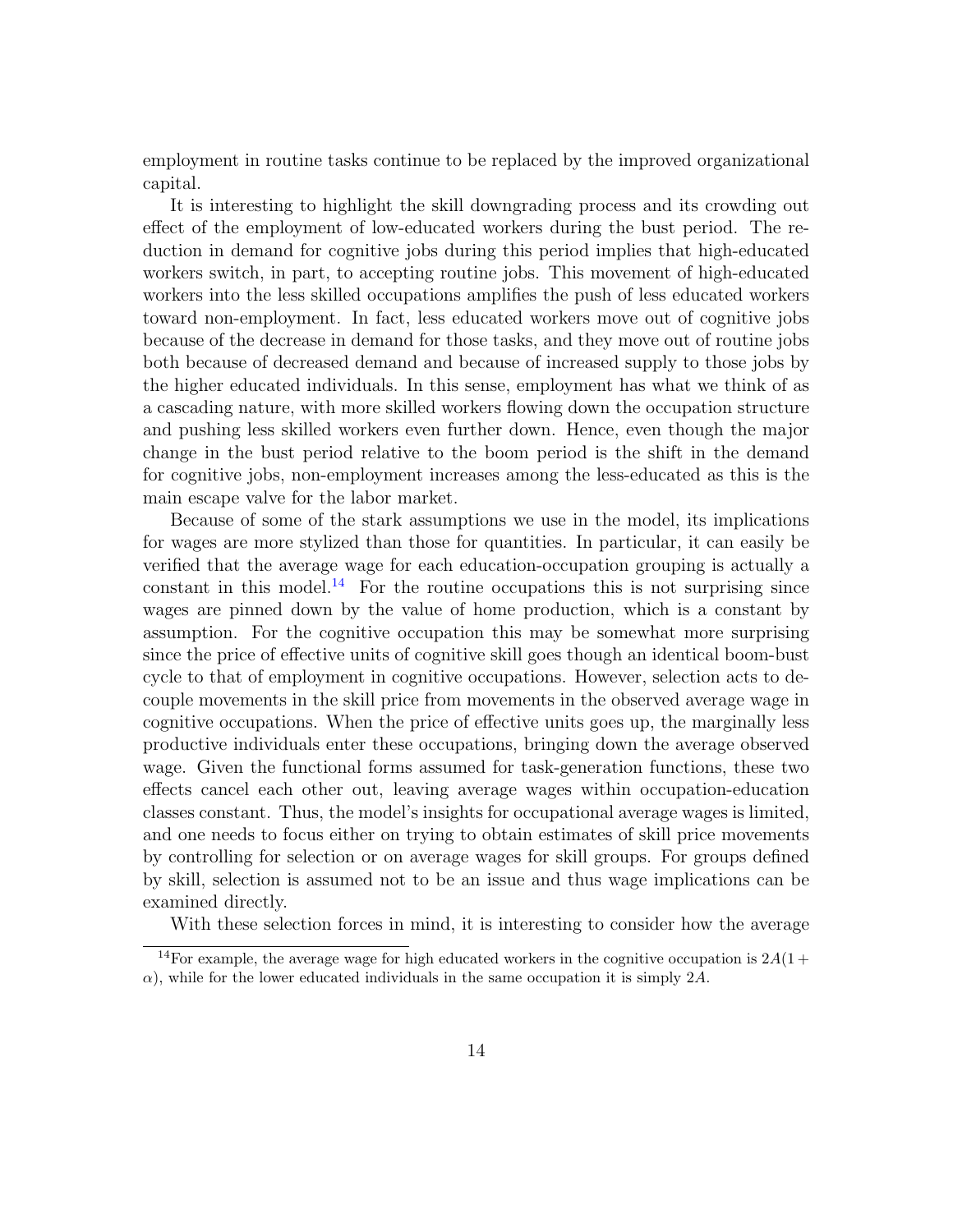wage for the whole economy behaves during the bust period.<sup>[15](#page-15-0)</sup> On the one hand, during this period there is a movement away from the high-paying cognitive jobs to the low-paying routine jobs, and this should depress the average wage. However, at the same time, less educated workers are leaving the labor force to non-employment, and since the departing individuals had the lowest wages, this tends to increase the overall average wage. Hence, the bust in this model – although it is spread widely across the economy – can be consistent with an average wage that looks rather unresponsive to the decline in employment.

To illustrate this latter fact, Figure [7](#page-40-0) plots the joint movement of the average wage and the employment rate for a simple parametrization of the model.<sup>[16](#page-15-1)</sup> As can be seen in the figure, the employment rate and the average wage initially increase and then there is a reversal with the employment decreasing but the average wage actually increasing slightly. While this figure should be taken only as illustrative since the parameters are chosen arbitrarily, it does convey that this model can qualitatively replicate the pattern reported in Figure [2.](#page-35-0) More specifically, when Propositions [2](#page-12-1) and [3](#page-13-0) are combined with Proposition 1B we see that the model offers an explanation for the patterns described in Figures [2-](#page-35-0)[4.](#page-37-0) Recall that in the 1990s, these figures depict an economy with an increasing average wage and rising employment rates exactly what is predicted for the economy in Proposition [2](#page-12-1) if we see the 1990s as part of the boom period. In contrast, the post-2000 period fits with the Proposition [3](#page-13-0) prediction of declining employment rates and with the claim that selection implies muted movements in the overall average wage. Proposition 1B states that if  $\delta$  is sufficiently small then the process will converge to a point where the employment rate is lower and the average wage higher than the point of departure, which fits with the long term differences in these figures. Thus, the model provides a unified explanation for the wage and employment patterns in the 1990s and 2000s with only one driving force. In contrast, an explanation built from a simple demand and supply

<span id="page-15-1"></span><span id="page-15-0"></span><sup>&</sup>lt;sup>[1](#page-10-0)5</sup>Proposition 1 already indicated that it will initially increase during the boom period.

 $^{16}$ Figure is generated from a discrete-time version of the model. The production function is given by  $F(\Omega, L^r, \theta) = \alpha_1 Q + \alpha_2 L^r - \alpha_3 Q L^r - \alpha_4 Q^2 - \alpha_5 (L^r)^2 + \alpha_6 \theta Q$ , with parametrization  $(\alpha_1, \alpha_2, \alpha_3, \alpha_4, \alpha_5, \alpha_6) = (2, 4.3, 1.1, 0.4, 1.2, 1)$ . The firm's discount factor is  $\beta = 0.95$ , and the depreciation rate on organizational capital is  $\delta = 0.1$ . A highly educated individual of rank  $\psi \in [0, 1]$ working in the cognitive sector supplies  $h(\psi) = a\psi^{-1/2}$  efficiency units of labor, while a lesseducated individual of rank  $\phi \in [0,1]$  supplies  $g(\phi) = b\phi^{-1/2}$  efficiency units of labor, where we set  $a = 0.15$  and  $b = 0.1$ . In the routine sector, highly educated and less-educated workers supply  $1 + \alpha$  and 1 effective units of labor, respectively, where  $\alpha = 0.05$ . All workers produce  $A = 1$  units of output per unit of labor in the home sector. There are total measures  $\mu_H = 0.7$  and  $\mu_L = 1$ of highly educated and less-educated workers, respectively. The Figure plots the response of the economy to shocks to  $\theta$  as follows: at  $t = 0$ , the economy is in steady state with  $\theta_0 = 0.2$ . At  $t = 1$ , agents learn that at  $t = 10$ ,  $\theta$  will increase to  $\theta_1 = 0.3$  and remain at that level thereafter.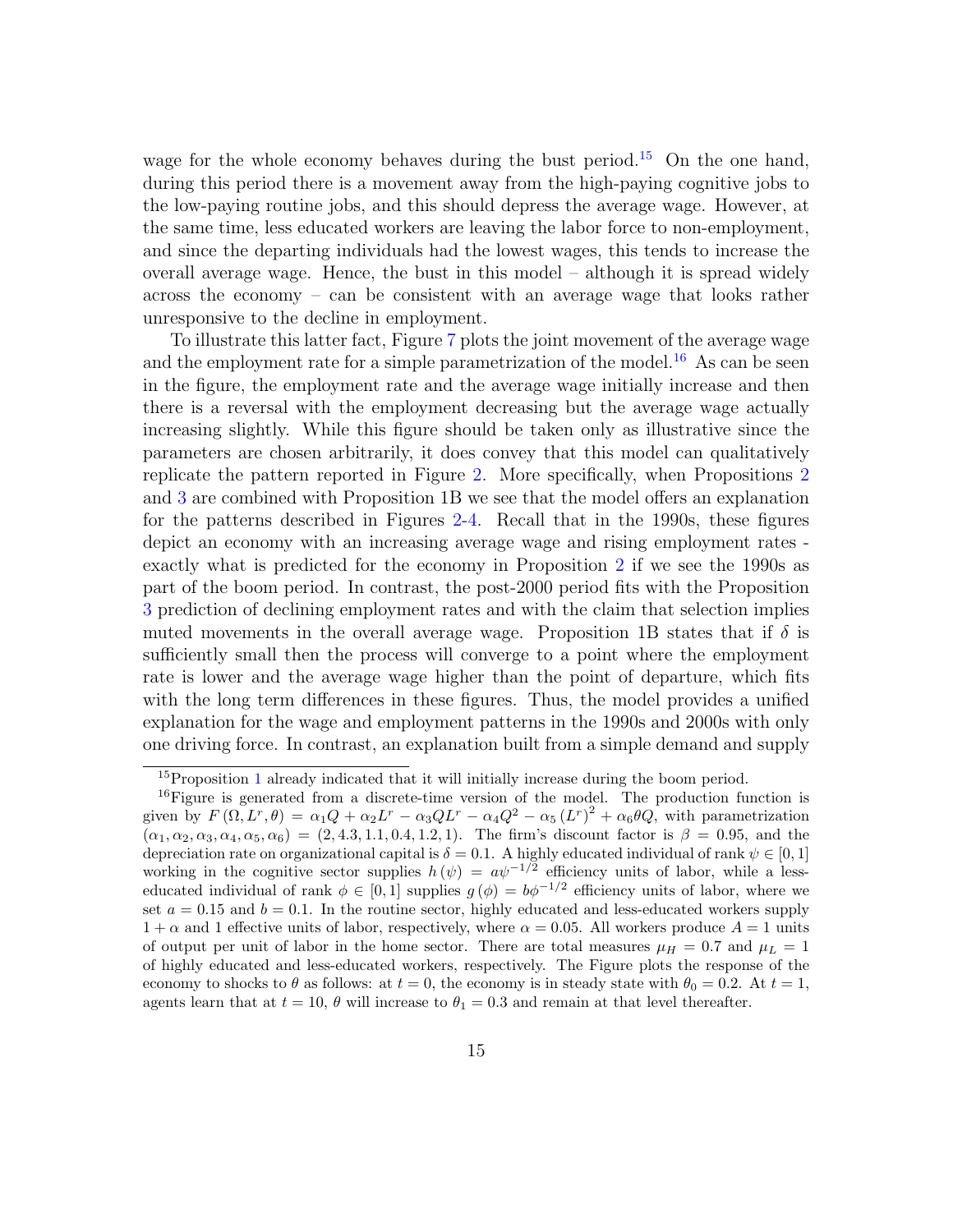model would require both positive movements in demand in the 1990s and negative supply shifts in the 2000s. Our model avoids the need to invoke unexplained labor supply disturbances to understand the patterns.

#### 2.4 Main Implications and Manual Tasks

The model presented to this point is useful in terms of providing a way to organize our thoughts about empirical patterns (e.g., highlighting difficulties in interpreting average occupational wages) but it is also highly stylized. In this subsection, we recast the key elements and outcomes of the model in a simple demand and supply framework. Our goal is to try to emphasize the key lessons and direct attention away from simplifying assumptions that were made for reasons of tractability and logical completeness.

One key way in which the model is stylized is in its use of only three sectors (cognitive, routine, and home). This omits the non-routine manual sector which has been the focus of a substantial portion of the literature on polarization. We made this choice because we do not have anything to add to what the existing literature has found for these jobs in the 1990s and including it in the model would not have changed the conclusions about the cognitive and routine sectors but would have made the model too cumbersome to provide clean insights into what we see as a new point: the demand reversal for cognitive tasks. In the more heuristic description in this section, however, we will add the manual task sector.

Figure [8a](#page-41-0) provides a depiction of what we see as the dominant event in the cognitive task market in the boom period (the 1990s): a shift out in demand.<sup>[17](#page-16-0)</sup> In our model, this happens because firms are building organizational capital to take advantage of the technical change but it could also arise from a more standard model with cognitive tasks entering the production function directly and a technical change biased in favor of these tasks. Figure [8b](#page-41-0) shows the market for routine tasks in the 1990s. Here we see both a shift down in demand (since the technical change is biased against such tasks) and a shift back in supply as workers are drawn up into the cognitive task market. Again, both of these would be found in standard polarization models, though the supply shift tends not to be emphasized. Taken together, we expect to see a rise in employment and the skill price for cognitive tasks and a decline in employment and possibly the skill price for routine tasks.<sup>[18](#page-16-1)</sup>

<span id="page-16-0"></span> $17$ In this section, as in the model, we abstract from general shifts in the supply of high educated workers.

<span id="page-16-1"></span><sup>&</sup>lt;sup>18</sup>Note that in both markets, on the x-axis we have the number of efficiency units and on the  $y$ -axis is the price of the task. As we emphasized earlier, it is important to bear in mind that the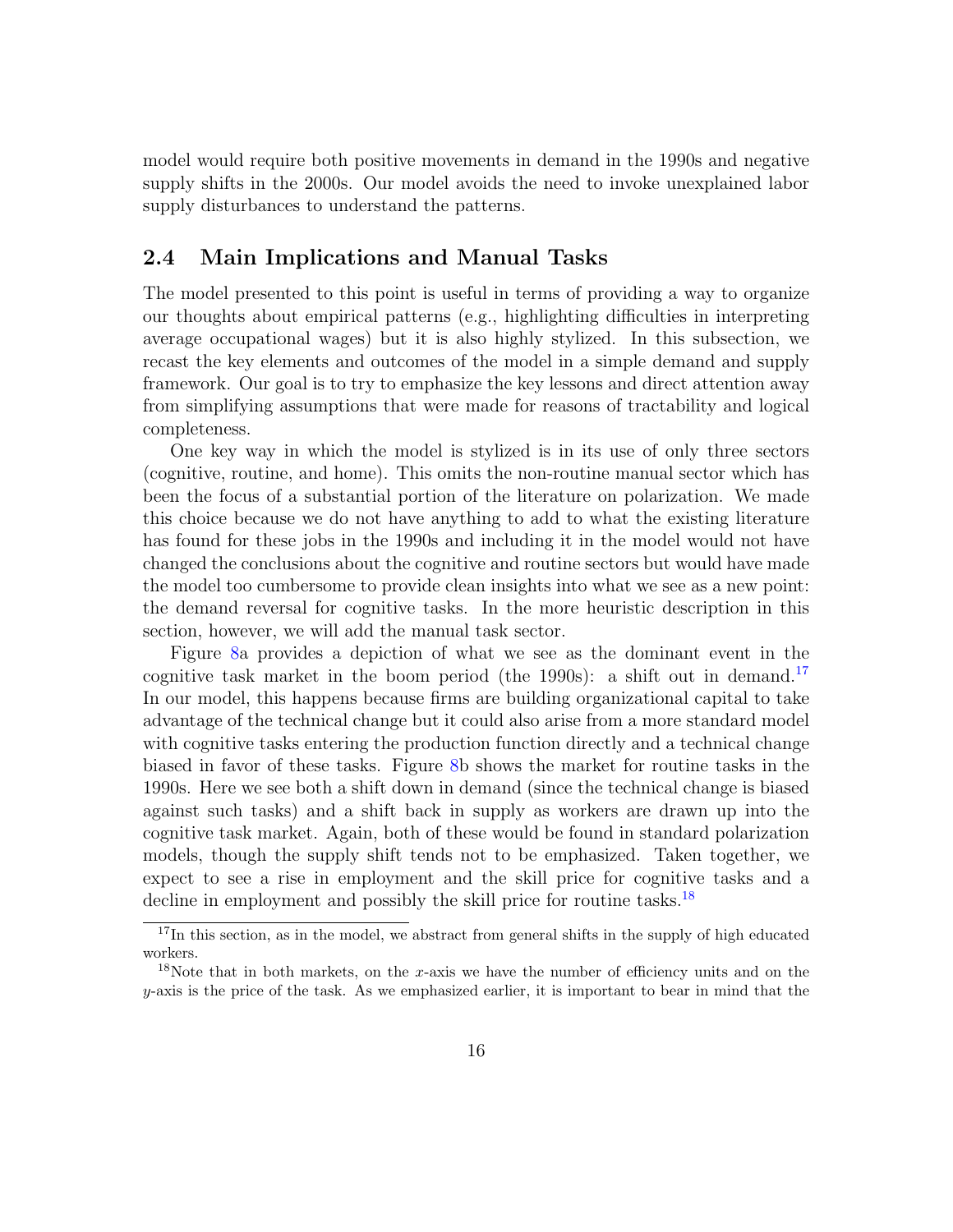In Figure [9a](#page-42-0), we represent the market for manual tasks in the boom period. We follow [Autor and Dorn](#page-32-10) [\(2013\)](#page-32-10) in viewing manual tasks as directly providing a service good to households. In the boom phase, the demand for such services is likely to increase because of increased demand for services coming from segments of the population that are becoming richer. This is captured in the figure by a shift up in the demand curve for manual tasks. Given that demand is increasing for cognitive tasks and decreasing for routine tasks during the boom phase, the net effect on the supply of workers to manual occupations is unclear. For this reason, we have kept the supply curve for manual tasks in Figure [9a](#page-42-0) unchanged. Accordingly, with an increased demand for manual work, we should expect the price of the task to rise, as shown in the figure. The increased price would then favor movement of people from the household sector to the manual task sector. This is depicted by the reduction in the supply in the household sector in Figure [9b](#page-42-0). Thus, this simple extension of the model captures a polarization of jobs during the boom phase with employment and the task price increasing in both the cognitive and manual sectors.

Figure [10a](#page-43-0) captures what we view as the main new insight in our paper: the idea that the demand for cognitive tasks shifted down after 2000 (the bust period). In our model, this happens because of the nature of adjustment of the organizational capital stock but, as we discussed earlier, it could also happen for other reasons such as the arrival of a new technology that is biased against (most) cognitive tasks. What we want to emphasize is less the reason for the reversal in our model than the fact of a reversal itself and its implications for the remainder of the labor market. Those implications are captured, in part, in Figure [10b](#page-43-0), which represents events in the routine sector in the bust phase. In this sector, the technological change continues to shift the demand curve downward while the supply curve shifts out because the falling skill price in the cognitive sector induces workers (who are predominantly high educated) to shift toward other sectors. The result is a clear implication in terms of a falling routine task price and falling employment if the demand shift is stronger than the supply shift.

In Figure [11,](#page-44-0) we graph supply and demand in the manual and home sectors during the bust phase. With skill prices falling in both the cognitive and routine sectors, more skilled workers move down the occupation ladder. This de-skilling process will tend to increase the supply of workers to the manual task sector thereby putting downward pressure on the task price in that sector. With a depressed price now in all three task markets, this will also tend to push the least skilled individuals out of

price of the task is not generally equivalent to the observed wage in a sector since wage payments are a combination of the price of the task and the number of efficiency units of the person performing the task.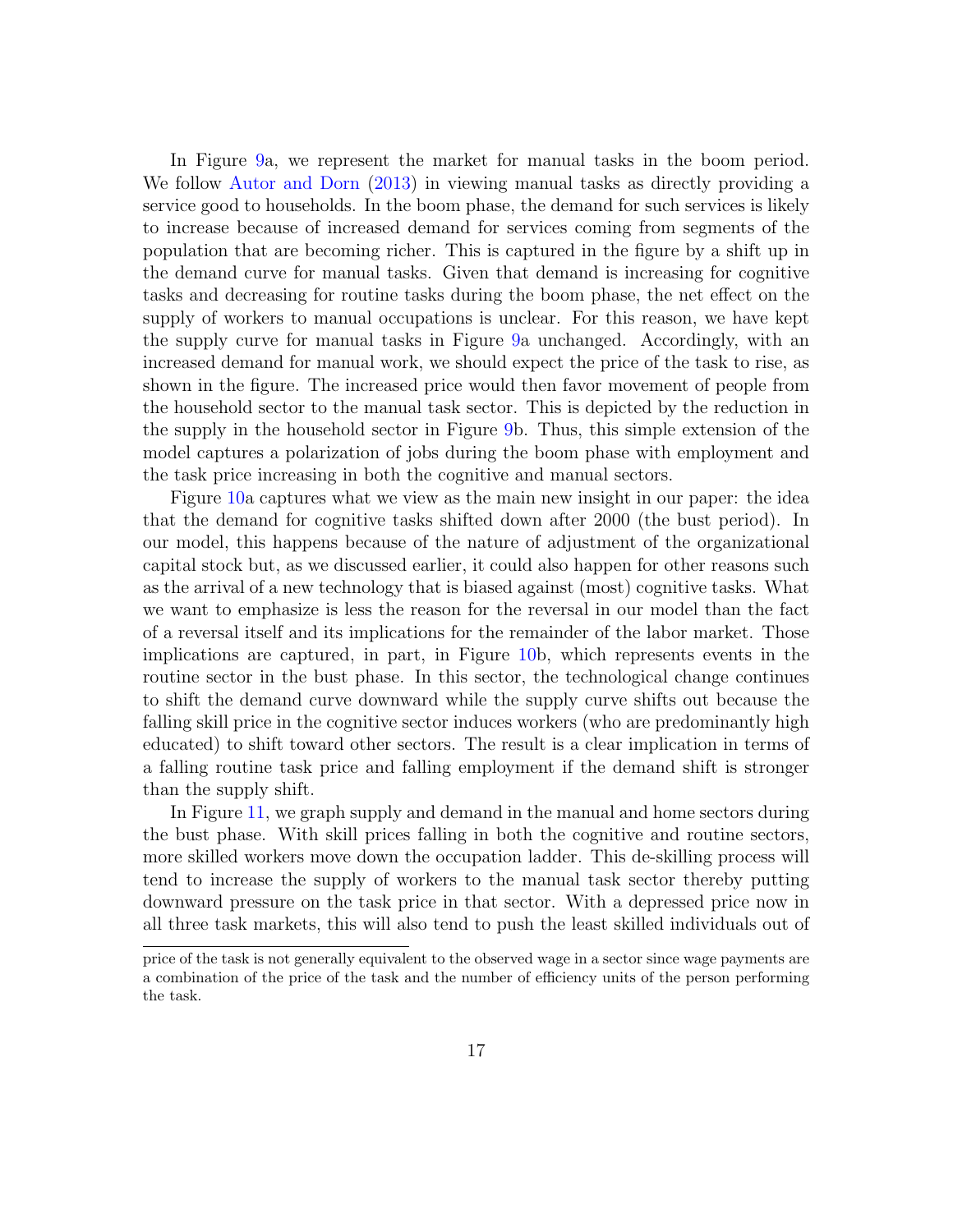the market altogether and into the home sector, as represented by the shift out in the supply for labor in the home sector. The net results in the bust phase for this extended version of the model is decreased employment in both the cognitive sectors and the routine sector, increased employment in the manual sector, and decreased employment rates as the least skilled leave the market. In the cognitive task sector, we would expect to see a falling skill price along with declining employment, as fits with a decline in demand. In comparison, in the manual sector, we expect to see movements that fit with an outward shift in demand: more employment but lower skill prices. This contrasts with the evidence of a positive shift in demand in this sector in the 1990s documented by Autor and co-authors. Finally, in the routine sector, the combination of supply and demand shifts make implications somewhat less clear, but we expect to see a decline in the skill price and a decline in employment. Whether driven by our specific mechanism or not, the key points are: a) that a period of increased demand for cognitive tasks was followed by a period of declining demand; and b) that this has generated first a drawing of workers up the occupational skill ladder (and into the labor market in general) and then a cascading of workers down the skill ladder (and out of the labor market for some); and c) that together these movements can explain the patterns in our initial figures as being driven ultimately by the reversal in the cognitive task market. We investigate these broad patterns empirically in the next section.

Finally, it is interesting to consider the relative sizes of the declines in the skill prices in the three sectors during the bust phase. It is not uncommon to depict the routine sector as an imperfectly competitive sector (perhaps because of unions) with workers being paid above market clearing wages. In that case, the workers entering the manual job sector in the bust phase would not be indifferent between manual and routine jobs, and we would expect to see relatively larger declines in manual occupation wages.

## <span id="page-18-0"></span>3 Patterns of Employment, Skill Upgrading and Task Prices

In this section we use data from the US Current Population Survey (CPS) from 1980-2010 to document three sets of labor market patterns which we argue support the simple boom-bust model of technological change we outlined in Section [2.](#page-5-0) We begin by examining aggregate changes in employment across occupations, focusing on differences between the 1990s and the 2000s. Then we turn to the changes in the distribution of workers across occupations, conditioning on worker skill. Finally,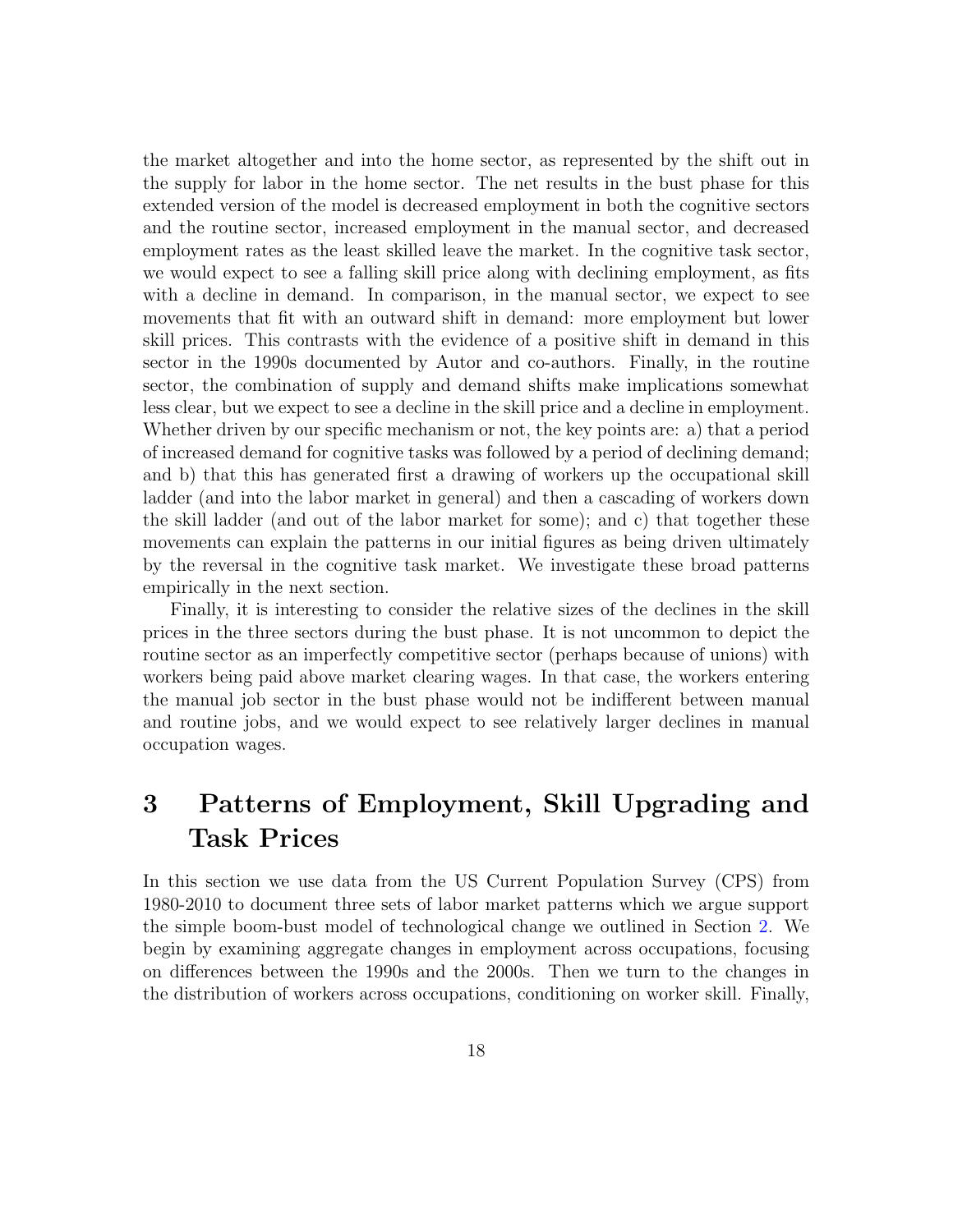we report wage patterns. Our goal is to explore the extent to which these data are broadly consistent with the extended version of the model. In summary, we see the model (including the extension incorporating the manual sector) as predicting the following key patterns:

- 1. During an initial boom phase, we should observe an increase in employment in cognitive and possibly in manual tasks, with an increase in the price of both these tasks. We should witness a decrease in employment in routine tasks and a likely exit out of the home sector (i.e., an increase in the overall employment rate). This process should generally be associated with occupational up-grading for individuals of all skill levels.
- 2. During the later bust phase, we should observe a decrease in the price of all three tasks. For cognitive and routine tasks we should observe a reduction in employment, while there would be increased employment in manual tasks and a flow into the home sector. Throughout this phase of the process, we should observe task down-grading for individuals in both high and low education groups.

### 3.1 Occupational Employment Patterns

In order to document the employment patterns of job categories captured by the model, we group occupations into three broad categories based on the types of tasks predominantly performed within them. The categorization follows that in [Acemoglu](#page-32-8) [and Autor](#page-32-8) [\(2011\)](#page-32-8) and [Autor and Dorn](#page-32-4) [\(2010\)](#page-32-4) and consists of: 1) cognitive, nonroutine task occupations, including managerial, professional and technical occupations; 2) routine task occupations, which include clerical and office jobs, sales and production occupations; and 3) manual, non-routine task occupations, which include laborers, transportation, farming, and household service occupations. In what follows, we refer to these three occupation groups by their respective predominant task usage.

In Figure [12](#page-45-0) we plot the fraction of individuals aged 18-65 employed in occupations that require substantial cognitive skills for each year from 1973 through 2011 (normalized to zero in 1999). As can be seen from the figure, this ratio increased substantially from 1980 to 2000, and then it appears to reach a plateau over the period 2000-2010. On this figure, we also report a (per capita) supply index for cognitive occupations. This index is constructed from a counterfactual exercise. In particular, changes in occupational employment rates could come about through changes in the occupation structure or from composition changes. We perform a simple reweighting exercise that holds the composition of educational attainment, age, and gender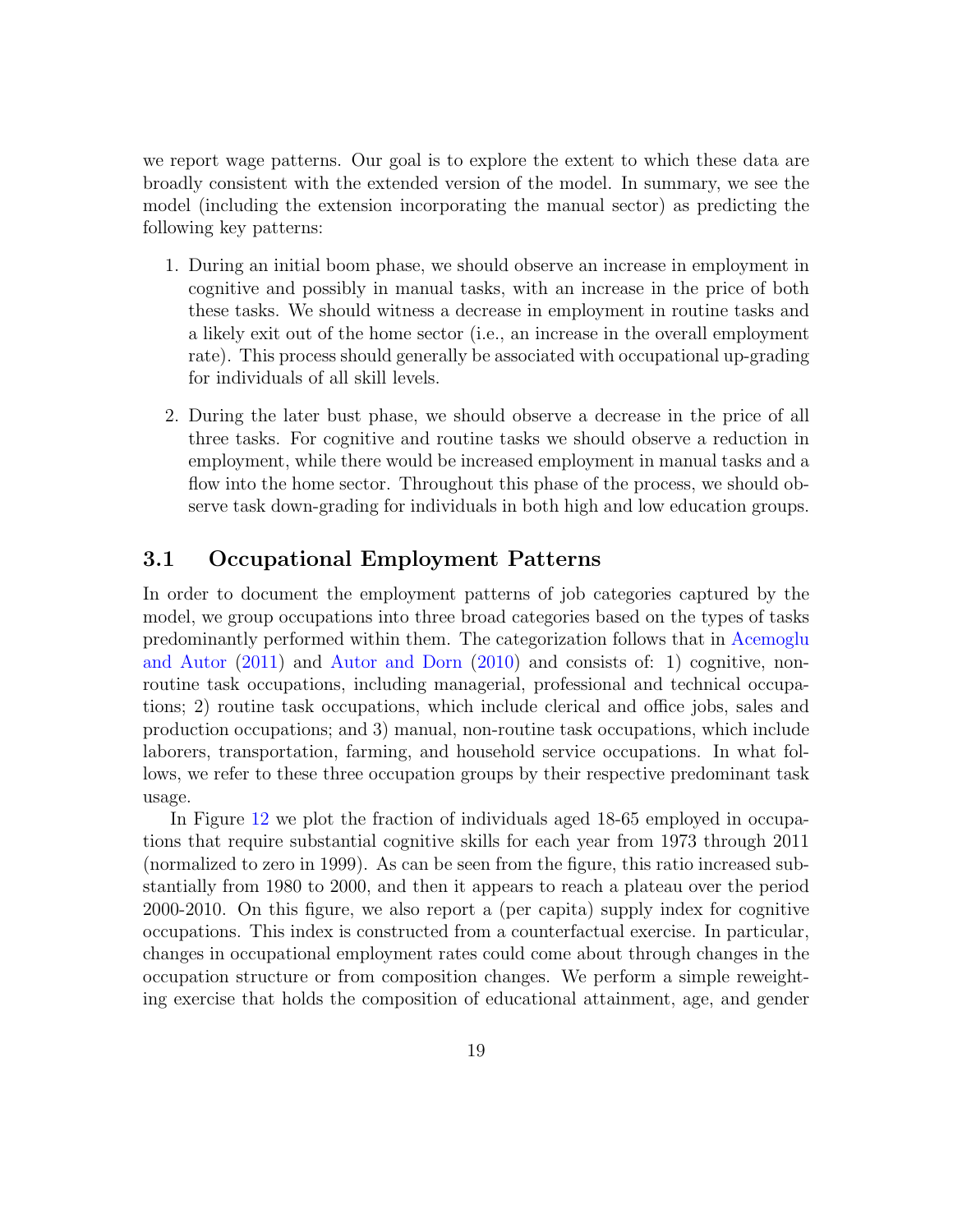constant overtime. Using these weights, we recalculate counterfactual occupational employment rates holding constant the composition of the workforce. We interpret the difference between the observed and counterfactual employment rates as a supply index. This supply measure will reflect changes in, for example, the availability of college graduates for high-skill occupations.

There are two key features of Figure [12](#page-45-0) that we wish to highlight. First, from 1980 to about 2000, employment in cognitive jobs grew faster than the supply index, suggesting that demand for cognitive tasks outstripped supply. In contrast, after 2000, the supply index continued to grow at a similar rate as in the pre-2000 period, but cognitive employment stalled. We interpret these trends as suggesting that demand for cognitive jobs likely decreased over this second period since in a simple demand and supply framework, for overall employment to stay constant in the face of increased supply would require a shift down in demand. To make this pattern more transparent, in Figure [13](#page-46-0) we adjust our cognitive task employment rate series by subtracting the supply index from the original series, thereby creating a occupational employment rate series adjusted for compositional changes.<sup>[19](#page-20-0)</sup> Superimposed on this series in an estimated cubic trend. As can be seen in the figure, even after adjusting for the change in composition of the population, the ratio of individuals in cognitive jobs increased substantially over the 1980-2000 period. In contrast, after 2000 we see a general fall in this ratio. While the boom period of 2003-2006 reversed the fall for a few years, there appears to be a substantial downward trend post-2000. This constitutes a first piece of evidence suggesting an important reversal in the demand for cognitive tasks beginning in the year 2000.

<span id="page-20-0"></span>In Figure [14](#page-47-0) we report a series similar to Figure [13](#page-46-0) which focuses on routine

<sup>&</sup>lt;sup>19</sup>While we view these exercises as largely indicative rather than conclusive, the issue of the potential endogeneity of educational composition shifts is a clear concern. We have attempted to investigate the importance of this in a number of ways. First, we used state-level data on occupational employment rates and educational composition in regressions of changes in occupational employment rates on changes in the proportion in each educational category. We ran this regression pooled across cities and include year effects, implying that we were using state-specific deviations from overall trends to identify the relationship between education shifts and occupation changes. Using the estimated coefficients from this exercise, we formed predicted occupational employment for the country as a whole and repeat the exercise carried out in Figure [13](#page-46-0) using this alternative supply measure. While this uses education coefficients that are constructed very differently from the re-weighting approach, the results are very similar to what we have presented here. There might be concern about using such high frequency variation to identify the education effects and so we also tried using the opposite: a pure between estimator in which we used over-time averages by state. Again, we constructed predicted supply measures using the estimated coefficients. The patterns for the manager, professional and technical occupation group again look very similar to what is presented here.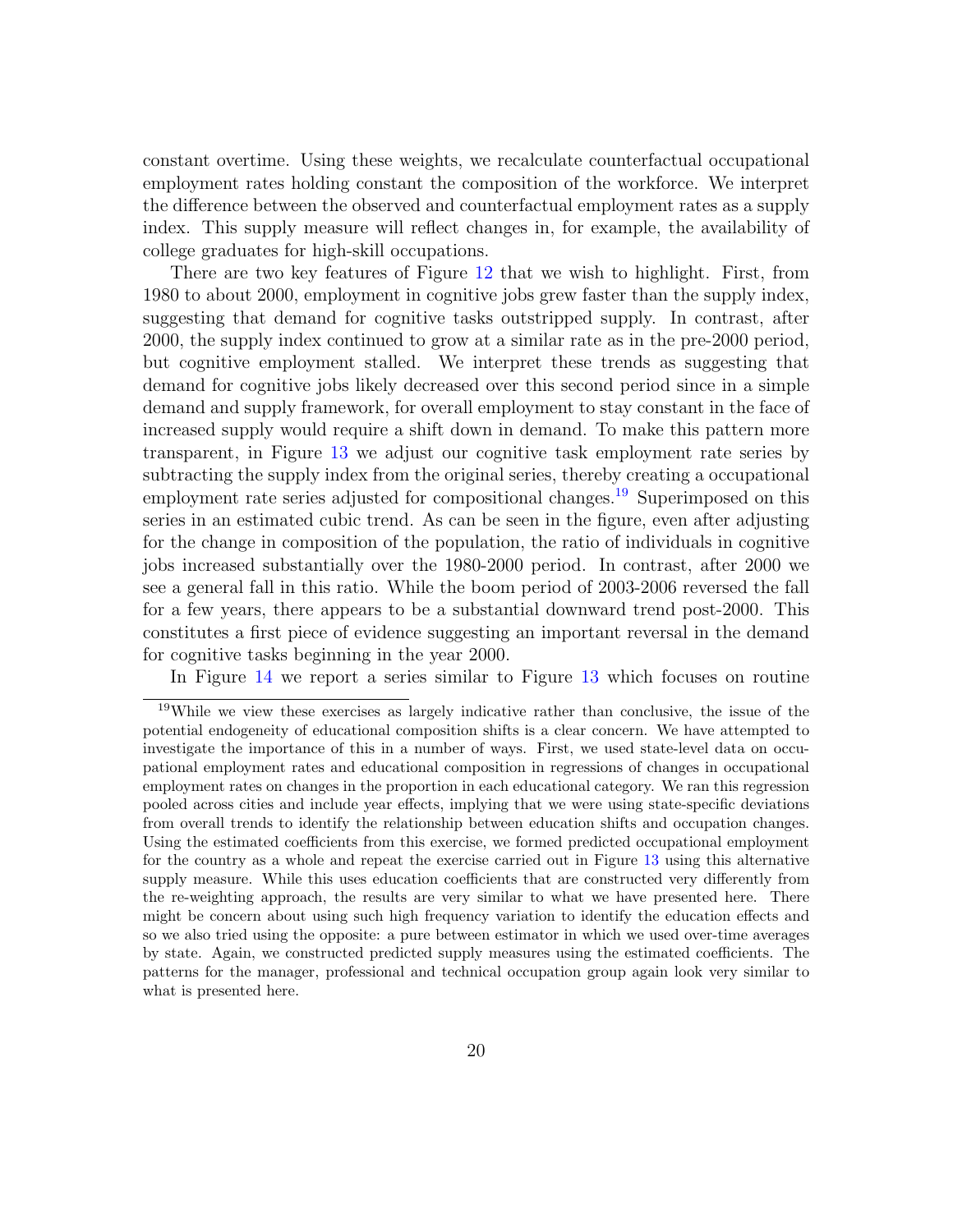occupations. This figure controls for changes in the composition of the population in the same way, and overlays a cubic trend. Not surprisingly, the figure shows a fall in the routine jobs employment rate that starts in the late 1980s, and then gradually accelerates with a very sharp decrease arising in 2000. This pattern has been noticed by many in both the media and academic research (e.g., [Charles, Hurst, and No](#page-32-0)[towidigdo](#page-32-0) [\(2012\)](#page-32-0) and [Siu and Jaimovich](#page-33-0) [\(2012\)](#page-33-0)) and is now commonly interpreted as reflecting the replacement of such jobs by technological advances (robotics and information technology) and off-shoring.

Finally, in Figure [15,](#page-48-0) we consider manual jobs and obtain a very different pattern from the previous two figures: the adjusted employment rate in manual jobs grew steadily for three decades. This growth arises despite the fact that workforce composition changes have worked against employment in manual jobs. In particular, increases in educational attainment over this period act to reduce supply for manual jobs since these tasks are predominately held by low-skilled workers. Hence, the sustained growth observed in Figure [15](#page-48-0) must reflect a demand for manual tasks that has been strong throughout this time period or that higher-skill workers traditionally supplying their labor to other sectors are now performing manual tasks in response to limited opportunities elsewhere. In what follows, we provide evidence that is supportive of this latter mechanism for the post-2000 period.

Figures [13,](#page-46-0) [14,](#page-47-0) and [15](#page-48-0) provide an overview of changes in the occupational structure of the working age population when we use a three-group classification to represent jobs. One drawback of such an approach is that such a division is that it is artificial in the sense that occupations generally combine different types of tasks, implying that the classification should be much more continuous. To examine the robustness of the above patterns to a more continuous classification, we adopt a version of [Autor, Katz, and Kearney](#page-32-5) [\(2006\)](#page-32-5)'s methodology in which we rank occupations by their mean wage in 1980 then group occupations together into 100 categories that correspond to percentiles of employment. This is intended to represent a ranking of occupations by a measure of skill (the average wage). We then calculate the change in the share of total hours worked in the economy for each percentile and fit a smoothed line through these data to get a measure of employment growth for jobs at different percentiles of the occupational skill distribution.<sup>[20](#page-21-0)</sup> Each year of data in the figure actually represents two adjacent years that we pool together to reduce noise. Figure [16](#page-49-0) contains the resulting smoothed employment growth changes for the periods

<span id="page-21-0"></span> $^{20}$ A key challenge in constructing these figures is to obtain consistent occupational categories across time. In Appendix A, we provide the details on how we constructed those categories and on robustness check exercises.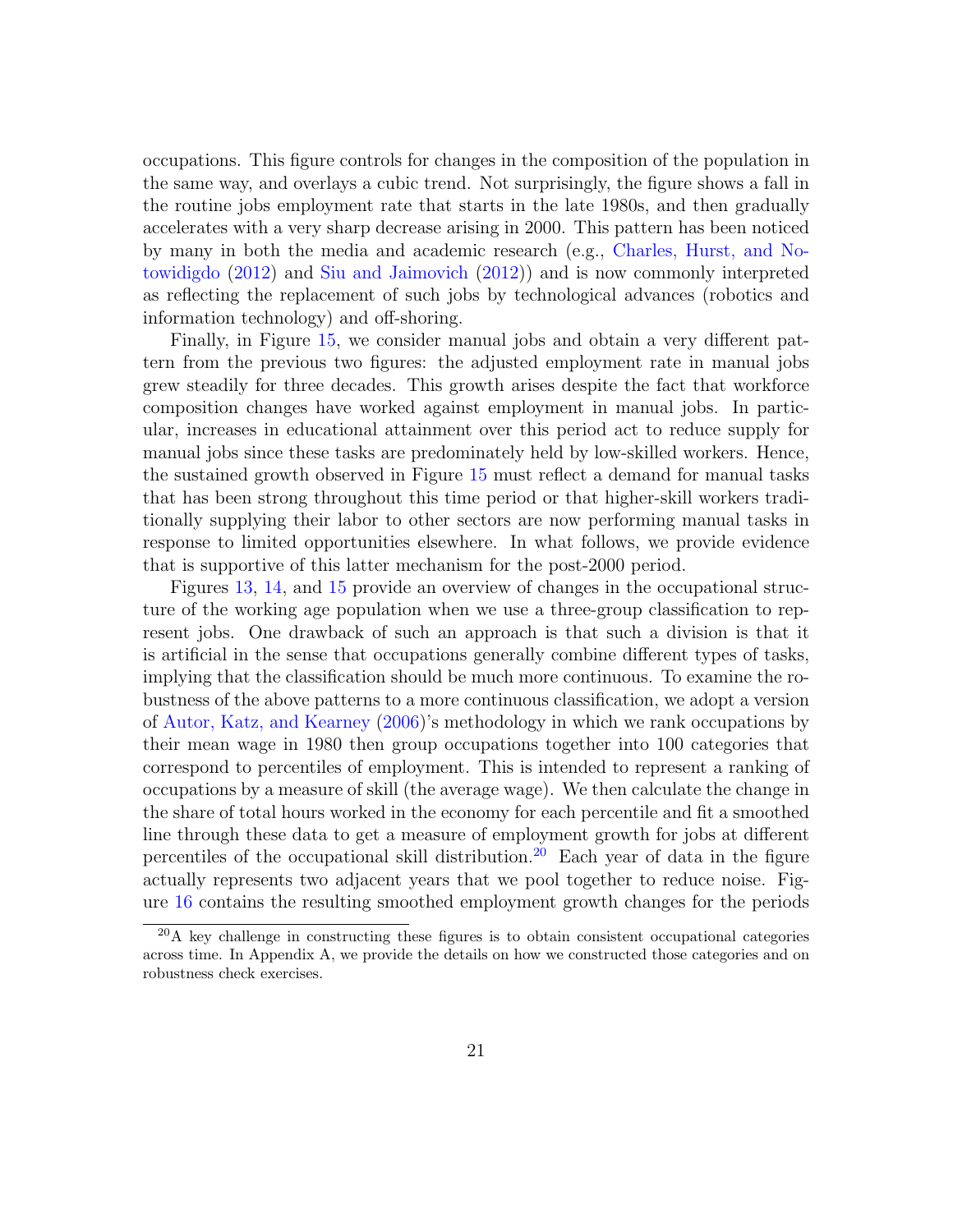1980-1990, 1990-2000, 2000-2007, 2000-2010.[21](#page-22-0)

A few key patterns stand out from this figure. For the decades prior to 2000, employment growth occurs disproportionately in occupations with base-period wages above the median. Given that high-wage occupations tend to be more strongly associated with cognitive tasks and with higher skills, this pattern fits well with theories of skill-biased demand shifts. It is also noteworthy that the changes become non-monotonic in the 1990s, with occupations in the bottom decile of the wage distribution growing relative to those between about the 20th and 40th percentiles. This is the source of [Autor, Katz, and Kearney](#page-32-5) [\(2006\)](#page-32-5)'s argument that technological change became polarizing in the 1990s in the US.

What is perhaps most striking, though, is the change in the shape of the curve after 2000. The relative growth of the lowest percentile occupations becomes very strong after 2000. This is a point emphasized by [\(Acemoglu and Autor,](#page-32-8) [2011\)](#page-32-8) in a figure that is extremely similar to the one presented here. But just as striking is the evaporation of relative growth in the top percentiles. [Acemoglu and Autor](#page-32-8) [\(2011\)](#page-32-8) note this change in passing but do not emphasize it. We, in contrast, believe this change could be key to understanding the overall shifts emphasized in Section [1.](#page-3-0)

Since part of the changes in Figure [16](#page-49-0) could reflect simple changes in the composition of the working age population, we construct a counterfactual version of Figure [16](#page-49-0) in which we hold population composition constant. Our approach is a re-weighting approach similar in spirit to [DiNardo, Fortin, and Lemieux](#page-32-11) [\(1996\)](#page-32-11), where we form weighted employment totals in each occupation in each year. The weights are constructed so that the re-weighted educational, age, and gender composition in each year remains constant. Specifically, each person's employment outcome is weighted by the ratio of the proportion of people in their education-age-gender category in 1989 to the proportion of people in their category in the survey year. This exercise is intended to effectively un-do occupation specific supply shifts generated from changes in the education composition of the workforce.

Figure [17](#page-50-0) contains the plotted employment share change lines using the reweighted data. The result is an even more strongly U-shaped profile in the 1990s but – and especially relevant for our interpretation of the data – also a decrease in employment share in the 2000s for the occupations at the high end of the wage distribution. We interpret this pattern as a decline in demand for high-wage, cognitive occupations during this decade that was partly masked by an increase in supply of

<span id="page-22-0"></span> $21$ Since this figure relates to the share of hours worked in the economy, it is unclear whether the plotted changes correspond to net increases or decreases in employment. In the appendix we therefore report a similar figure calculated for changes in employment rates instead of employment shares.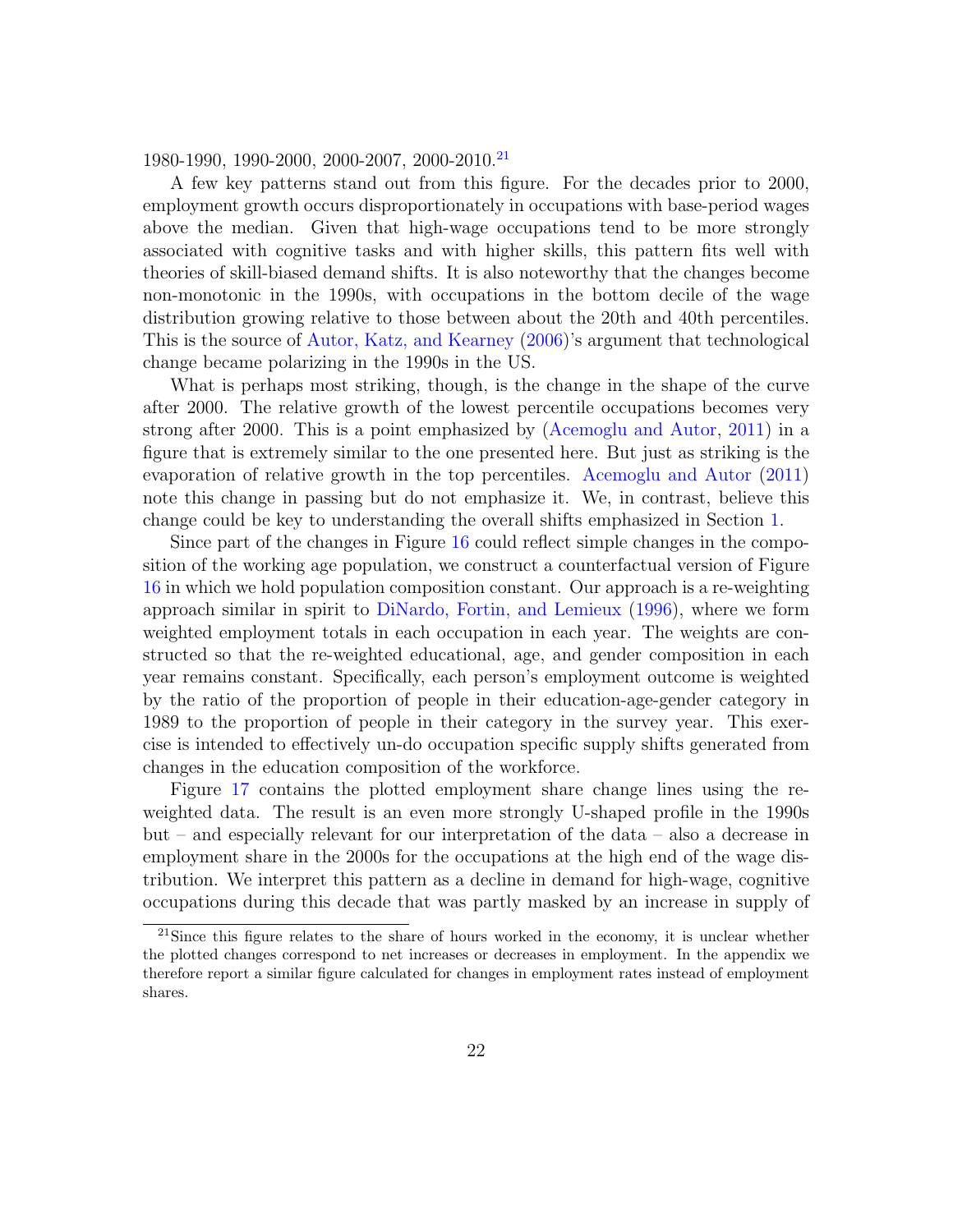skills to these occupations due to composition changes – particularly the ongoing increases in the educational attainment of the workforce. In both Figures [16](#page-49-0) and [17,](#page-50-0) we report changes for the period 2000-2007 and 2000-2010 in order to clarify the role of the financial crisis, and subsequent adjustments, on the patterns we are emphasizing. As can be seen from either figure, the post-2000 shifts in the occupation structure are not driven by the post-financial crisis period as the data give a similar picture when examining the 2000-2007 or 2000-2010 periods.

In the appendix, we present a double difference taken based on Figure [16,](#page-49-0) where we plot the differences between the 1980s versus the 1990s and the 1990s versus the 2000s. This serves to highlight that the earlier period from the 1980s to the 1990s was characterized by an acceleration of employment concentration at the top and bottom of the occupational wage distribution. In contrast, for the 2000s versus the 1990s, the major change is a reversal in the employment growth pattern for the high-wage occupations. Thus, it emphasizes what is evident in Figure [16:](#page-49-0) that there was a 'great reversal' in the demand for cognitive tasks. Later, in the section on task prices, we argue that the wage patterns are supportive of the notion of such a reversal.

### 3.2 Skill Upgrading and Downgrading

The previous section contrasts the strong growth in cognitive employment prior to 2000 with its subsequent reversal. This pattern pertains to the entire working-age population and is especially striking when controlling for composition shifts in the workforce. In this section, we highlight the response of different education groups to the shift in the demand for cognitive skills. According to the model, workers will respond to an increase in the demand for cognitive skills by moving into these occupations and to a decline in cognitive demand by exiting into alternative sectors. It is these implications we seek to investigate in this section, with the turning point in demand set as 2000.

Figures [18](#page-51-0) and [19](#page-52-0) examine the task assignment of workers with four years of college education (BAs) using two different measures of task assignment. In Figure [18,](#page-51-0) we plot an index of the average cognitive task intensity of college graduates over the 1980-2010 period. The index is normalized to equal one in 1990 and movements in the index can be interpreted as changes in average cognitive task usage relative to that year. We measure cognitive intensity by assigning to each 4 digit occupation an average of their scores for cognitive tasks from the Dictionary of Occupation Titles (DOT). We define cognitive tasks as the non-routine analytic and interactive tasks used in [Autor, Levy, and Murnane](#page-32-3) [\(2003\)](#page-32-3) in their examination of the skill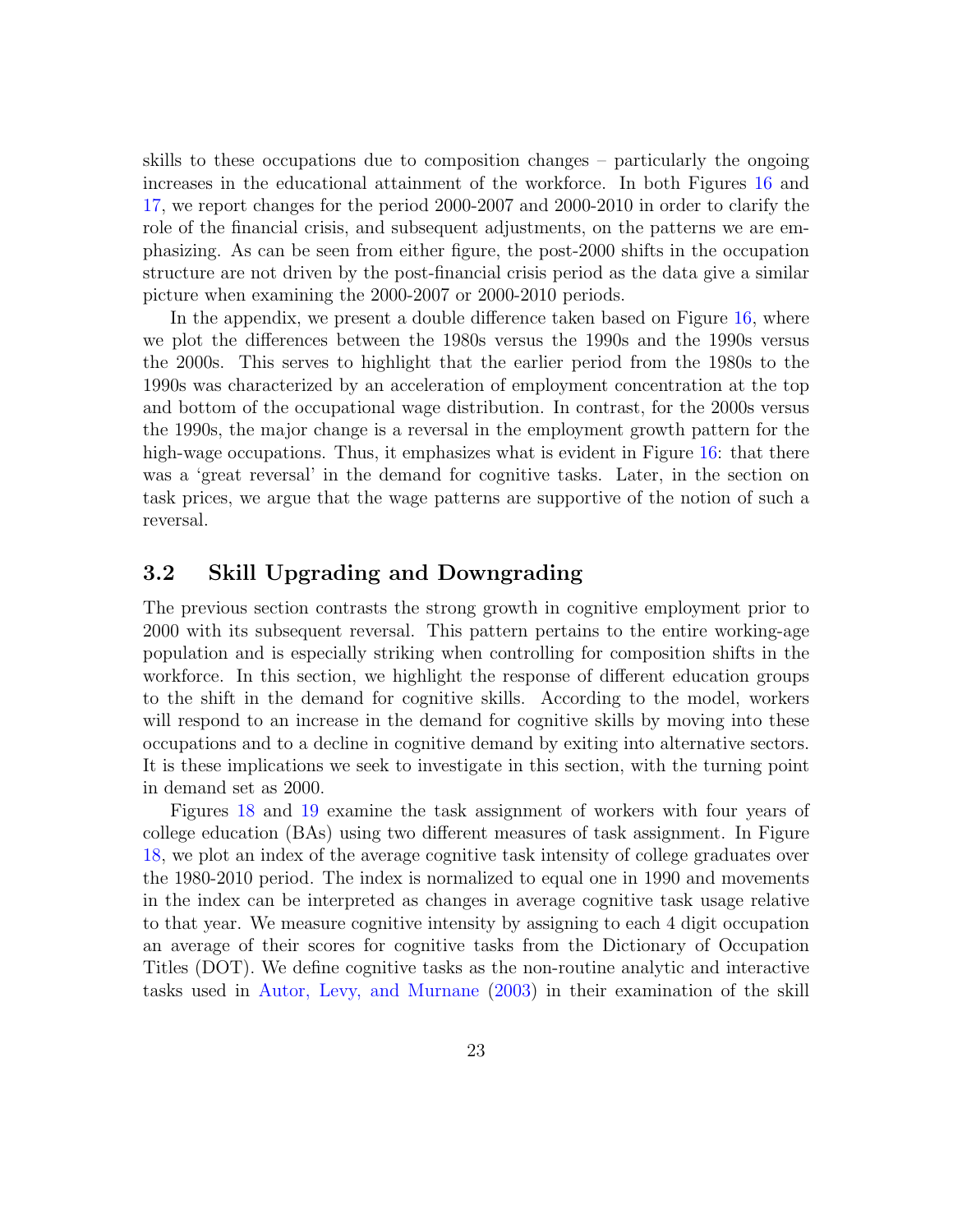content of jobs.<sup>[22](#page-24-0)</sup> Movements in this cognitive task intensity index reflect movements in college educated workers across occupations. The figure indicates that average cognitive task intensity for college graduates increased from the early 1980s until about the year 2000 and then declined throughout the rest of the series. Figure [19](#page-52-0) provides additional evidence of this trend by plotting the ratio of college employment in cognitive (i.e., managerial, professional and technical) jobs to non-cognitive jobs. Similar to the previous figure, the cognitive to non-cognitive employment ratio of college workers increases from the early 1980s until the year 2000. In the 2000s, college workers shifted employment away from cognitive occupations and toward routine and manual occupations.

To further examine the changing patterns of employment among education groups, we construct indices that capture routine and manual task intensities. Our measure for routine task intensity is constructed by averaging [Autor, Levy, and Murnane](#page-32-3)  $(2003)$ 's measure for routine-cognitive and routine-manual tasks.<sup>[23](#page-24-1)</sup> Figure [20](#page-53-0) plots an index for routine task intensity for both college and high school graduates. As can be seen, the value of this index declines for both education groups throughout the late-1980s and the 1990s, before showing an upward trend for college workers in the 2000s. Following from the model, we interpret the turnaround in the trend for the college educated workers as stemming from them "cascading" down from the cognitive occupations, where demand is falling. For the high school educated workers, after 2000 we see a continued decline in the performance of routine tasks. We interpret this as resulting from the general decline in demand in routine tasks and, after 2000, from more educated workers pushing high school educated workers out of these occupations. It is important to note that there was a substantial change in the occupation coding in the CPS in 2003. This may account for the sharp jump in the proportion of BAs in routine jobs in that year. However, the trend toward the routine sector for the BAs continues to be evident even if we focus only on the post-2003 period where the occupational coding is consistent.

In Figure [21](#page-54-0) we present an index of manual task intensity for both college and high school graduates.<sup>[24](#page-24-2)</sup> For high school educated workers, the value of this index

<span id="page-24-0"></span> $^{22}$ In particular, we measure cognitive tasks by the average of the code math and dcp provided by David Autor (available on his webpage), which measure 'general educational development: math' and 'accepting the responsibility for the direction, control or planning of an activity.' Precise definitions can be found in [Autor, Levy, and Murnane](#page-32-3) [\(2003\)](#page-32-3).

<span id="page-24-1"></span><sup>23</sup>In particular, we take the average of [Autor, Levy, and Murnane](#page-32-3) [\(2003\)](#page-32-3)'s variables sts and finger, which measure 'set standards and tolerances' (routine-cognitive) and 'finger dexterity' (routine-manual), respectively.

<span id="page-24-2"></span><sup>&</sup>lt;sup>24</sup>The measure for manual task comes form [Autor, Levy, and Murnane](#page-32-3) [\(2003\)](#page-32-3)'s variable  $\text{ehf}$ , which measures 'eye-hand-foot' coordination.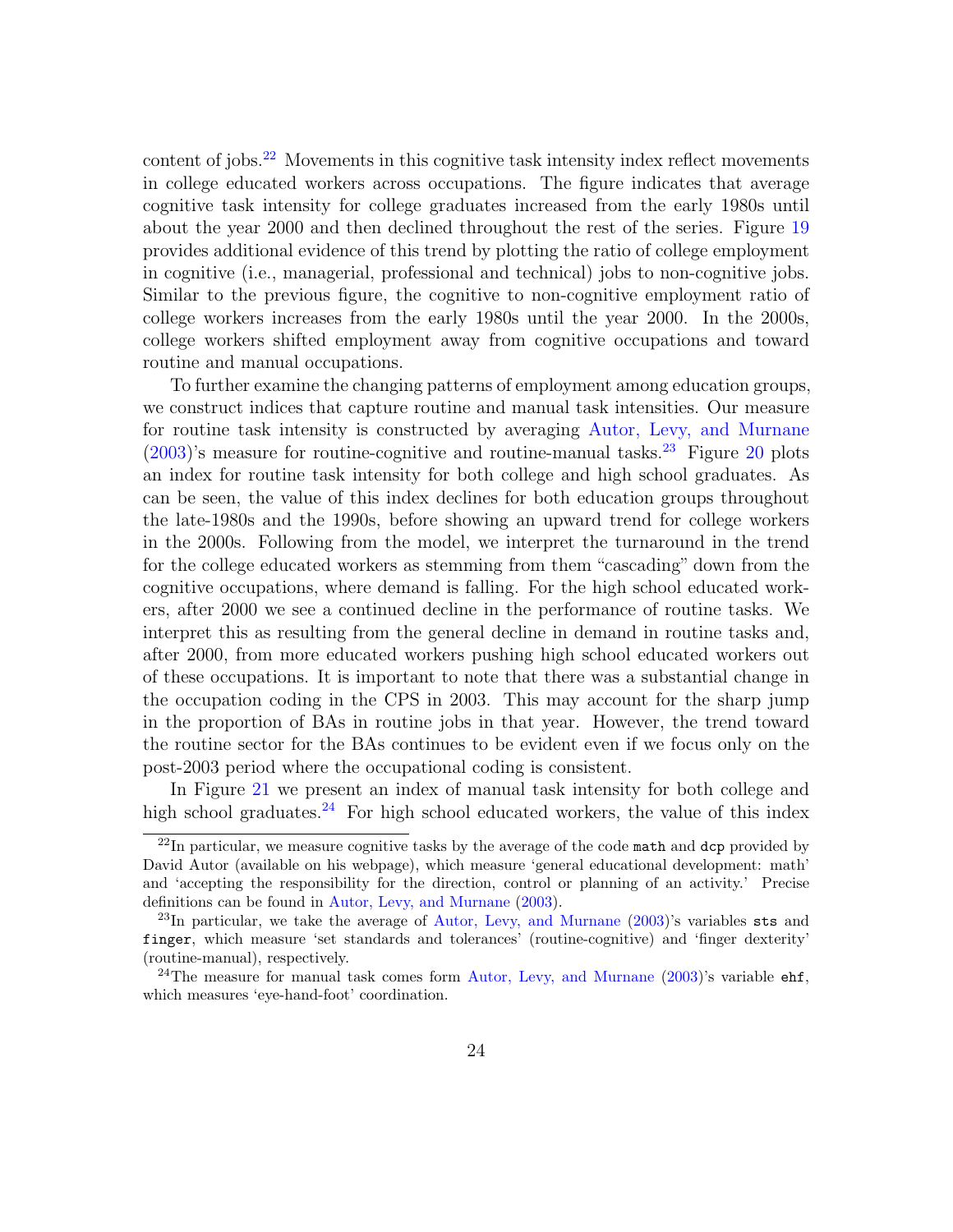rises throughout the time period. In the 1990s, this could reflect the type of increase in demand for these occupations stressed in Autor's work while in our model the increase in the 2000s would reflect a supply shift. For college educated workers, the manual index displays somewhat of a U-shape – declining in the 1980s to the mid-1990s, before trending upward to the end of the series. The reversal in the college series is quite dramatic – college workers become more manual task intensive in the 2000s than at any earlier period in our time frame. [25](#page-25-0) This pattern is consistent with the forces emphasized in the model whereby the reduction in the demand for both cognitive and routine tasks in the post-2000 period lead workers from both education groups to supply more work to manual tasks.[26](#page-25-1)

To obtain a more detailed view of the occupational shifting by different education groups, Figures [22](#page-55-0) and [23](#page-56-0) examine changes in employment for young college and high school graduates by comparing their employment densities before and after 2000 for occupations ranked by their average wage in 1980. Occupational densities (or employment rates) are constructed by calculating the probability that an individual in a given education-demographic group is observed in each occupation (including unemployment). Taking the difference in occupational densities over time, when the occupations are ranked by their average wage in 1980, indicates whether a given education group has shifted employment systematically in terms of occupations ranked by wage. In figure [22,](#page-55-0) we plot these changes for college workers between the ages of 25-35, and fit a line using a local-mean smoother to highlight the pattern. In the first panel, which shows the results for the 1990s, the upward slope of the smoothed line indicates that employment of college graduates shifted towards high-skill, high-pay occupations. The second panel documents that this situation completely reverses for the 2000s: college workers move out of high-wage occupations toward lowerpaying ones.[27](#page-25-2) We interpret this shift in occupational employment as young college graduates responding to the decline in the demand for cognitive tasks by accepting alternative task assignments. Figure [23](#page-56-0) shows that, beginning in the 1990s, high school educated workers were already shifting away from middle-paying occupations towards low-paying ones and that this trend was amplified during the 2000s.

Together, we view the set of Figures from [18](#page-51-0) to [23](#page-56-0) as providing a consistent picture of shifts in occupational employment for college and high school graduates. In

<span id="page-25-0"></span> $^{25}$ Again, the 2003 coding shift may be partly responsible for the strong upward pattern but the increase in the manual task index for BAs is evident both before and after 2003.

<span id="page-25-1"></span><sup>&</sup>lt;sup>26</sup>In the appendix, Figure [32,](#page-67-0) provides a plot of the cognitive content of jobs held by high school educated workers.

<span id="page-25-2"></span><sup>&</sup>lt;sup>27</sup>Appendix Figure [33](#page-68-0) shows that the results are similar whether we look over the 2000-2007 or the 2000-2010 period, indicating that this shifting pattern is not the result of the financial crisis but part of an ongoing post-2000 trend.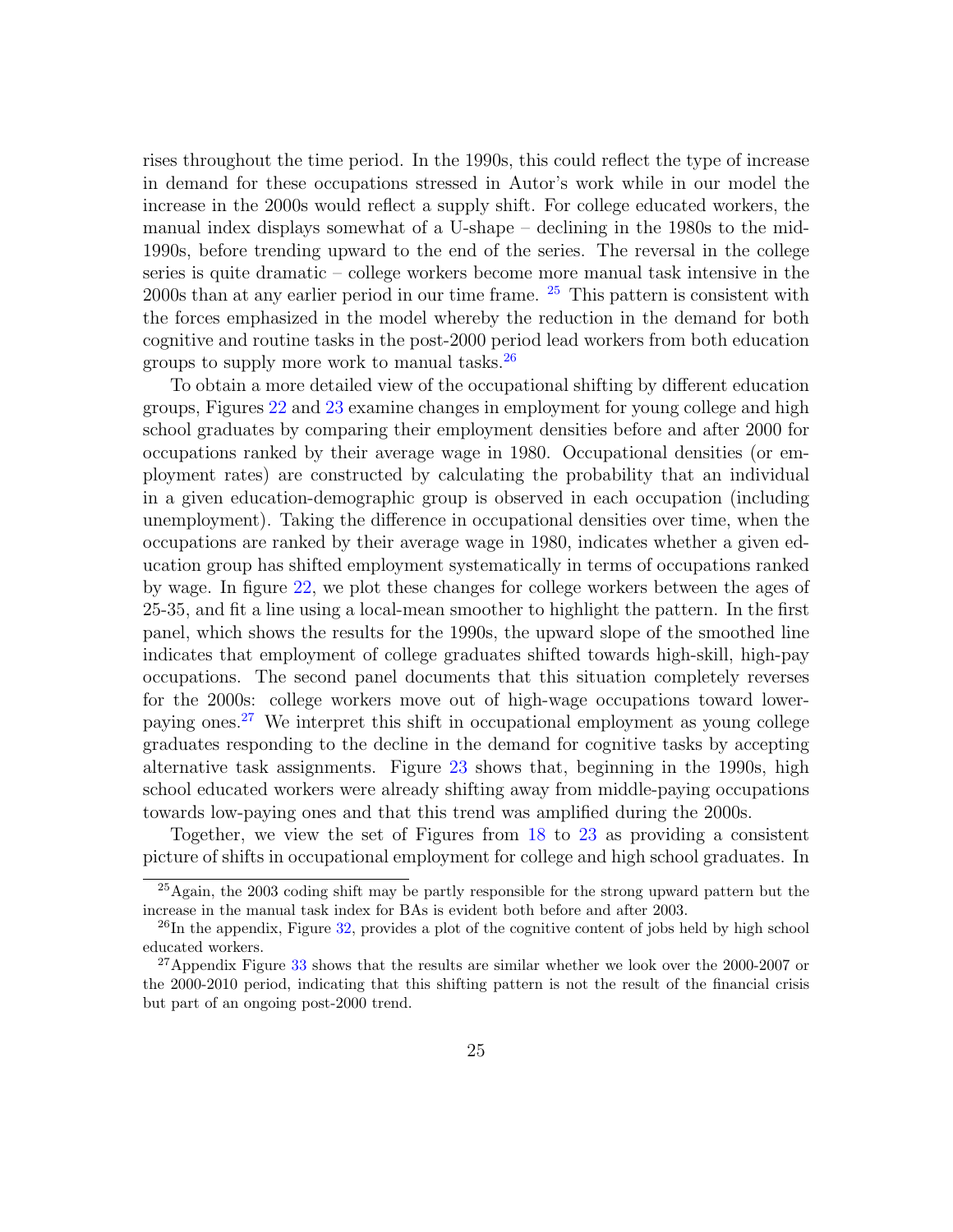particular, these figures document that over the 1990s there was a shift in employment that is characterized by skill-upgrading of college workers. In the post-2000 period, however, the shifts in employment for both groups of workers can be characterized as one of skill-downgrading, with those shifts having started well before the 2007 financial crisis.

#### 3.3 Task prices

In this subsection, our aim is to provide a picture of the over-time changes in the shadow prices of the three tasks emphasized in the model: cognitive, routine and manual. The behaviour of task prices is key to understanding whether the employment patterns we document are driven by shifts in supply or demand. The narrative that we advance suggests that the decrease in cognitive tasks in the post-2000 period is due to a reduction in demand. If this is the case, we should observe an accompanying decrease in the price of cognitive tasks. On the other hand, we also observe a shift in employment toward jobs utilizing manual tasks. Our interpretation of the data suggests that this shift is mainly driven by a supply channel; that is, we argue that this shift is the result of high-skilled individuals taking lower skilled jobs due to the decline in demand for both routine and cognitive tasks. As such, this outward shift in supply should place downward pressure on the price of manual tasks.

The difficulty we face in examining these issues is that task prices are not readily observable. We observe the wage paid to workers in different occupations, but, as the model suggests, these wages will not in general reflect the task price. The reason is that the wage paid to an individual employed in a given occupation will reflect the the number of effective units of skill embodied in the individual multiplied by the skill price. As task prices change, so too will the composition of individuals across occupations. The selection mechanism, as parametrized in the model, implies that changes in the price of the cognitive task would not be reflected in changes in the average wage in cognitive jobs. While we do not take this parametrization seriously, we do believe that selection is relevant over this period, and this makes inferences about task prices from observed wage movements difficult.

To illustrate the potential importance of selection of individuals across occupations over time, in Figure [24](#page-57-0) to [26](#page-59-0) we plot two alternative measures of the average wage paid in cognitive, routine and manual jobs. The first measure, represented by the dark line in each of the figures, corresponds to the simple, observed average wage paid in each occupation. The second measure, represented by the dashed line in each figure, calculates the average wage in each occupation while holding the composition of education, age and gender constant at their 1980 levels. When focusing on the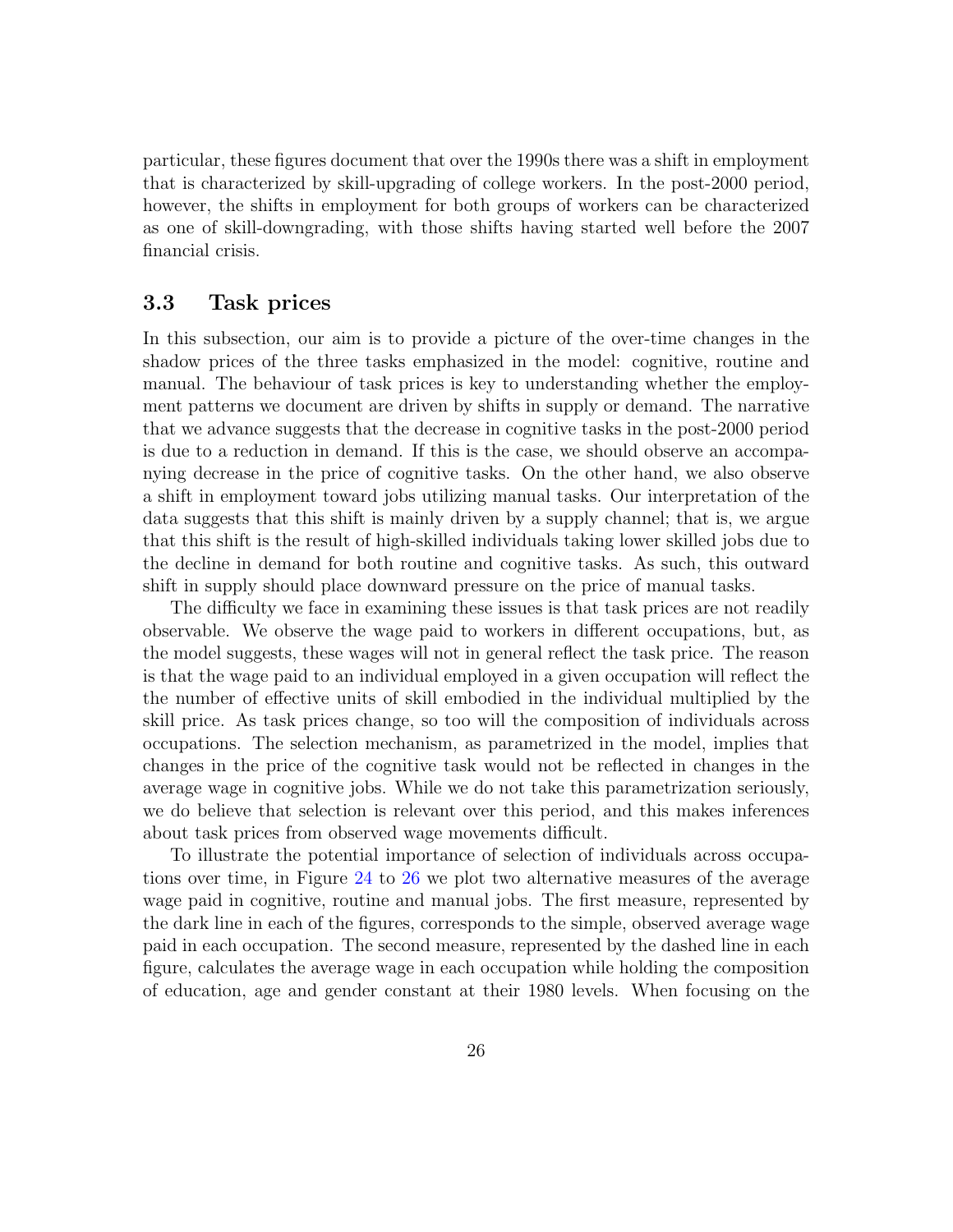2000-2010 period, the average wage for each of the three occupation groups increases substantially. From this perspective, it would not appear that the prices for any of these tasks had declined. However, when we control for changes in the observable characteristics of the individuals in each of these occupations, we get a very different picture. Composition adjusted changes in real wages over the period are close to zero for each group. For example, the real wage growth over 2000-2010 for wages in cognitive occupations is  $6\%$  in the raw data and about  $2\%$  when adjusted for observable. Similarly, for manual tasks the growth in real wages is close to 6% in the raw data and close to 1% in the adjusted data over the same period. Since this correction only accounts for changes in observables, it likely underestimates the effects of selection on the wage series as it is quite plausible that changes in unobserved heterogeneity mimicked changes in observed heterogeneity.

We examine the relevance of selection on unobserved heterogeneity in Figure [27,](#page-60-0) where we plot the changes in real wages of young college educated workers at each percentile of the wage distribution. In constructing this figure, we calculate each percentile of the wage distribution in each year. In doing so, we impute the wages of non-workers as zero, which accounts for about a 5th of the sample for each year on average. The series in the figure represent the differences in log wages at each percentile of non-zero wages for the indicated time periods.<sup>[28](#page-27-0)</sup> To relate these changes to task prices (which is our ultimate goal), requires an assumption of a 'single-index' model of wage generation. Given this, if the distribution of the unobserved skill is relatively constant over time then we can interpret changes in wages at a given percentile as representing the change in the wage for a worker with a given skill level defined by a combination of observed and unobserved skills.[29](#page-27-1) If, in addition, the workers at a given percentile are predominantly in one occupation then we can go further and interpret the wage change at that percentile as corresponding to the change in the task price (the amount paid per unit skill) in that occupation. We recognize that the assumptions underlying this exercise are strong but, in the absence of true panel data, we still view them as reasonable (though crude) approximations to the skill prices that are our main point of interest.

As can be seen from the figure, over the 1990-2000 period wages increased substantially for young college workers in the top quarter of the wage distribution. Since cognitive jobs are heavily represented in this part of the wage distribution (with

<span id="page-27-0"></span><sup>28</sup>For percentiles at which individuals are non-employed in one year but employed and with an observed wage in another year, we plot the difference as a zero.

<span id="page-27-1"></span> $^{29}$ Note that it is important to include the non-workers in this exercise because the 90th percentile of the wage distribution conditional on working will shift as the employment rate shifts, implying that it would correspond to workers with different underlying skill index values.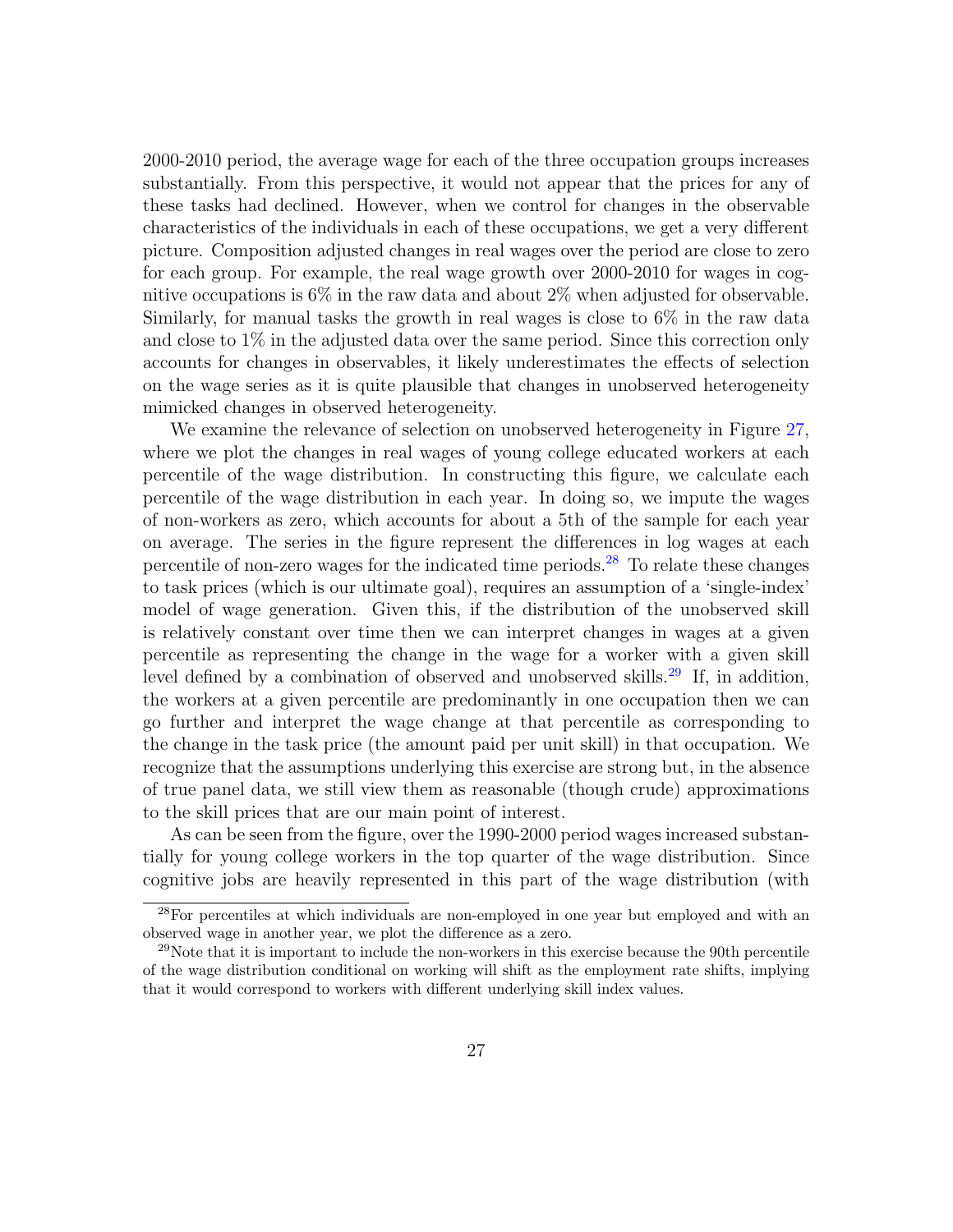approximately 80% of young BA workers with wages between the 80th and 100th percentiles being in cogntive occupations), we interpret this increase as reflecting an increase in the price of cognitive tasks during this time. When we turn to the post-2000 time period, a different picture emerges: real wages decrease throughout the distribution for young college workers. Notably, this includes wages at the top of the distribution, which, again, mainly correspond to employment in cognitive jobs, implying that the price of cognitive tasks has likely fallen over this period.<sup>[30](#page-28-0)</sup>

Figure [28](#page-61-0) constructs a similar figure for young high school graduates. As is clear from the figure, the proportion of this group not working is much larger and this results in the change in wage percentile series beginning to take non-zero values at much higher percentiles than for the college group. Focusing on the 1990-2000 period, the pattern of wage changes is 'J' shaped, with increases at the bottom of the wage distribution while being stagnant or declining at the top. For young high school workers, those with wages between about the 80th and 90th percentiles are predominantly (over 60%) in routine jobs. Focusing on this part of the distribution indicates a slight fall in real wages, which we interpret as a fall in the routine task price in this period. At the other end, young high school workers below about the 45th percentile in this figure are largely (close to 60%) in manual occupations. In that range, there is an increase in wages in the 1990s, which we interpret as a rise in the manual task price. Taking Figures [27](#page-60-0) and [28](#page-61-0) together, the patterns we document are consistent with those emphasized by [Autor, Katz, and Kearney](#page-32-6) [\(2007\)](#page-32-6) who view the 1990s as a period of wage 'polarization' brought about by changes in task demands. Turing to the 2000s, the figure indicates that young high school workers experienced a fall in wages at all percentiles. The decline in the region we have identified with routine tasks is about the same size as in the 1990s but the pattern near the 40th percentile, which we associate with the manual task price, is strongly downward. The sharp fall in wages at the bottom fits with our narrative that the increase in employment in manual jobs reflects supply factors rather than demand factors for the post-2000 period.

To bring together these implications in a more readable manner, in Figure [29,](#page-62-0) we plot our measures of the task prices for the three occupations for each year in our sample. More specifically, the cognitive task price corresponds to the average of the

<span id="page-28-0"></span><sup>&</sup>lt;sup>30</sup>Recall that, in our model, the entrepreneur group will benefit throughout. Some of these individuals may be in our sample which would tend to bias upwards the real wage movements and thereby could mask any fall in the price of cognitive tasks to some extent. For older (over age 35) BAs, where we believe this problem is likely more prevalent (in addition to potential biased due to more long term implicit contracts), we do not observe declines in real wages at the very top of the wage distribution. This is reported in Figure [35](#page-70-0) of the appendix.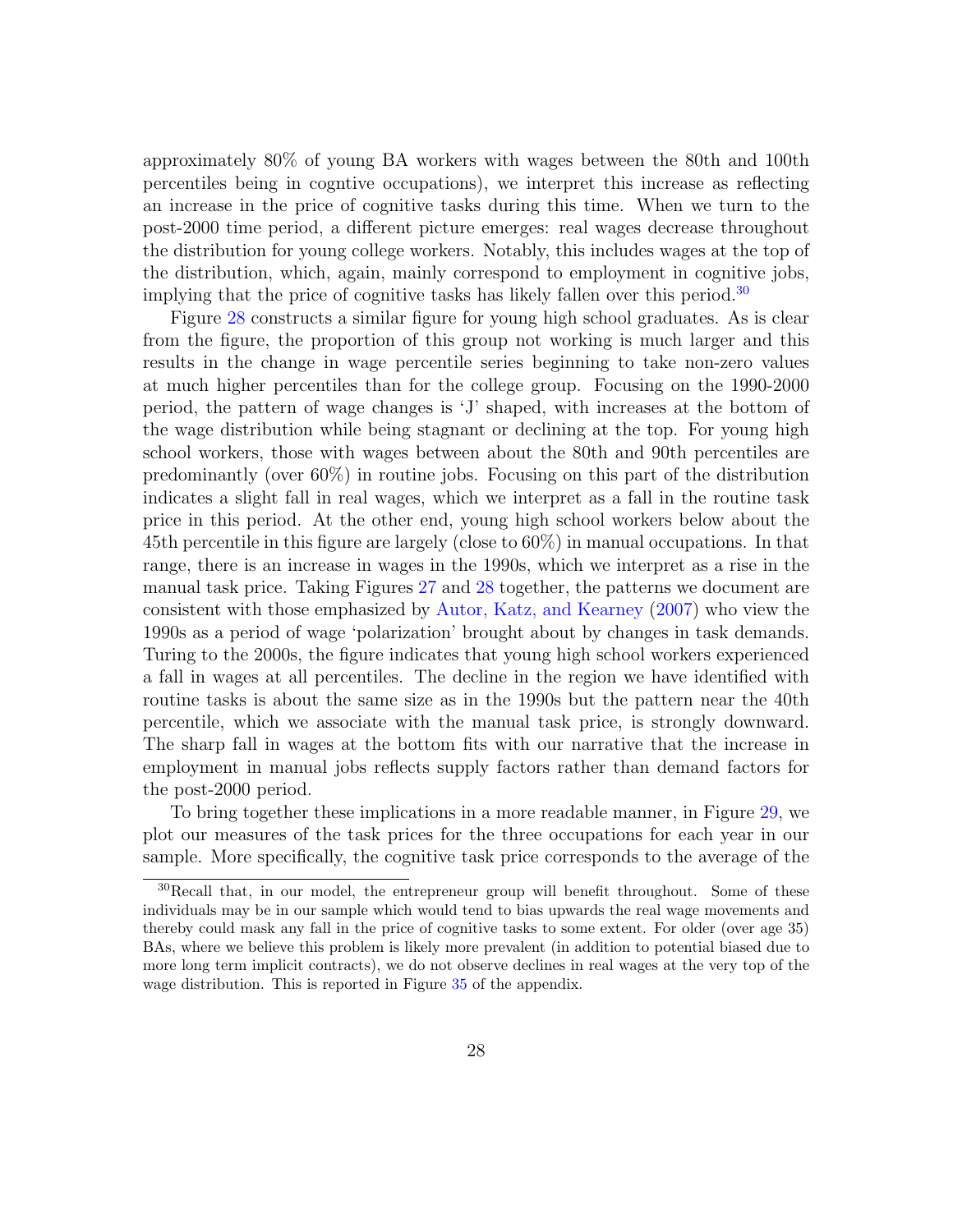log wages between the 80th and 90th percentiles of the distribution (including the non-employed) for young BAs. The routine task price corresponds to the average of the log wage between the 80th and 90th percentiles for young high school individuals, and the manual task price is the average between the 37th and 40th percentiles for the young high school individuals. We normalize all three series to their 1990 values. From this one can see that the early 90s recession was associated with declines in all three task prices, offset to some degree by gains in the strong labor market of the second half of the 90s. For cognitive tasks the gains were strong enough that the task price was above its 1990 price by the early 2000s, and the same is true to a lesser extent for manual tasks. In contrast, the routine task price does not recover its 1990 level. Again, this fits with the standard story of polarization in the 1990s. But all three task prices fall in the 2000s and, notably, are declining well before the onset of the late 2000s recession. Our measure of the cognitive task price falls by about 2% in real terms, fitting with our story of declining demand for these tasks. This decline is dwarfed by the 8% decline in the price of manual tasks. The latter drop fits with our claim that the manual task market in the 2000s can be characterized as being dominated by an outward supply shift.<sup>[31](#page-29-0)</sup>

To complete the wage picture, in Figure [30](#page-63-0) we report changes in real wage by deciles for young workers when we do not divide by education level. This has both advantages and disadvantages relative to the earlier figures controlling for education. On the one hand, if there has been sorting of individuals between education groups over the period in question, the distribution of unobservable skill within an education group may change, and comparing percentiles while conditioning on education is less clean as a measure of task prices. On the other hand, increases in educational attainment over time may change the quality at a given percentile. Hence, we choose to present results with and without conditioning on education. When we do not condition on education, as in Figure [30,](#page-63-0) the 1990s show a clear 'U' shaped wage growth pattern that has been documented elsewhere (see, for example, [Autor, Katz, and](#page-32-6) [Kearney](#page-32-6) [\(2007\)](#page-32-6) and [Lemieux](#page-33-6) [\(2007\)](#page-33-6)) and has become known as 'wage polarization.' The 2000s, on the other hand, show a fall in real wages at all percentiles with the

<span id="page-29-0"></span><sup>&</sup>lt;sup>31</sup>The post-2000 pattern of declines does not perfectly fit with our Roy type model of supply. In particular, for workers to be choosing to move to lower occupations as the model implies, we should see the decline in task prices being largest for the high end occupations and smallest for the low end, service occupations. One could view the relative movements in the cognitive and routine task prices as potentially in line with this since they both move down to similar degrees and there surely is considerable measurement error in our task price measures. But the much larger decline in the manual task price is hard to reconcile with this feature of the model. As discussed earlier, such a pattern might arise if the routine occupations face downward wage rigidities arising, for example, because of unions.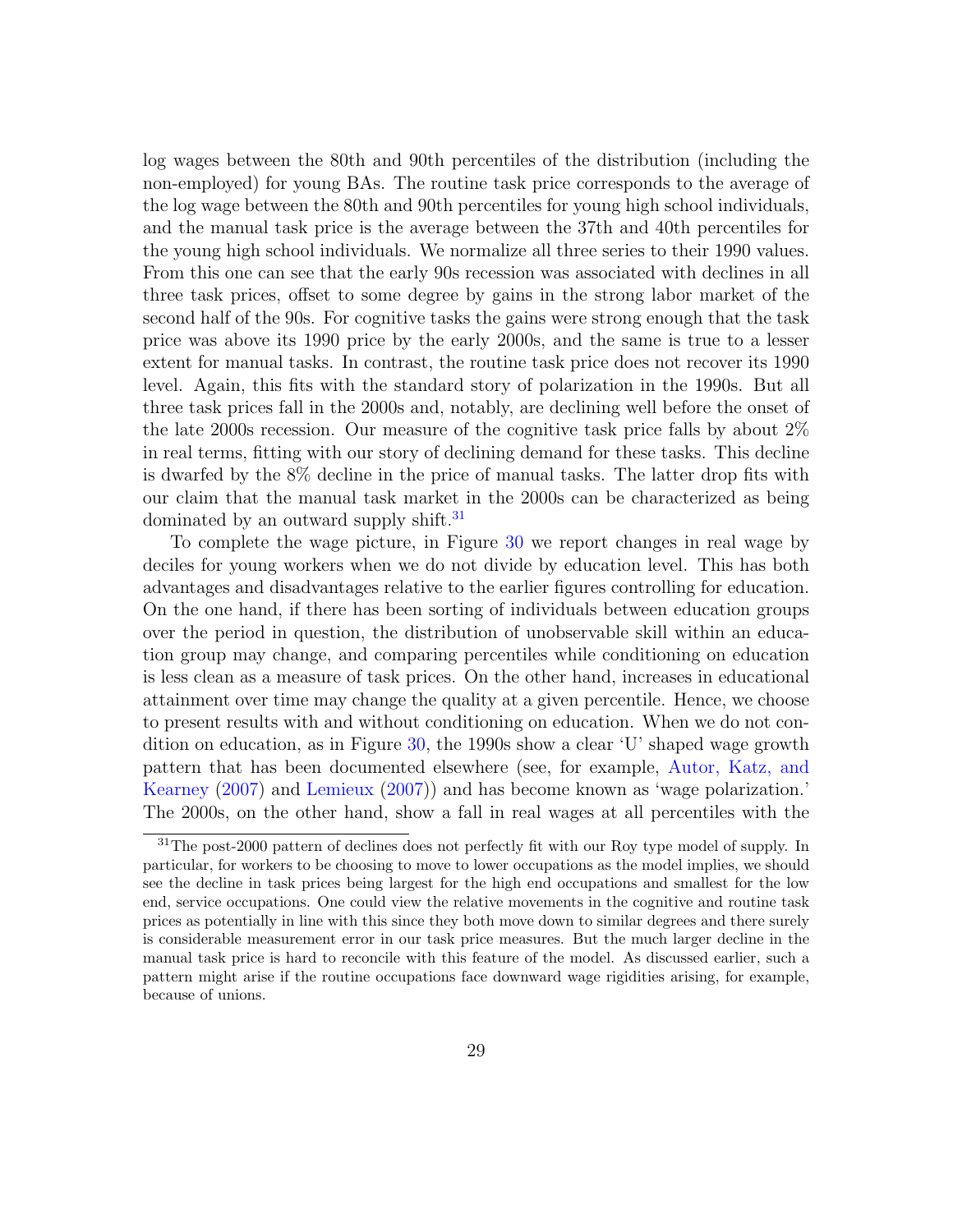greatest declines at the low end of the wage distribution.

### 3.4 How important could the reversal in cognitive skill demand be in explaining the current low rate of employment?

In this subsection, we wish to quantify the importance of the forces we have identified (the reversal in demand for cognitive tasks and the cascading down of supply after 2000) for understanding current low rates of employment in the US. The precise counterfactual to consider in this exercise is not easy to discern. We address this issue by asking an extremely simple question: How much higher would employment after 2000 have been if:

- 1. The growth in demand for cognitive tasks had been as great as in the pre-2000 period,
- 2. All workers displaced from cognitive occupations directly push out workers in other sectors, one for one
- 3. The greater increase in the demand for cognitive jobs that would have occurred if the pre-2000 trend had continued would not have increased or decreased the demand for routine or manual tasks.

Under this extreme scenario, which we view as a clear upper bound on the potential effects of the the reversal of cognitive demand, we can simply use Figure [12](#page-45-0) and project the trend growth in the pre-2000 period in cognitive employment to the post-2000 period and take the difference relative to the actual outcome.<sup>[32](#page-30-0)</sup> Doing this simple calculation we find that the employment rate would be about 5% higher today. While we do not claim that this counterfactual is very meaningful, we do believe that it highlights (as an upper bound) the potential quantitative importance of the reversal in skill demand in adding to our understanding of the fall in employment rates since 2000.

<span id="page-30-0"></span> $32\text{Since the trend growth in supply for cognitive jobs is rather similar across the pre and post.}$ 2000 period, using either Figure 4 or 5 to do this exercise gives a similar answer. In the calculation presented here we use Figure 4 as the estimation of a trend is easier.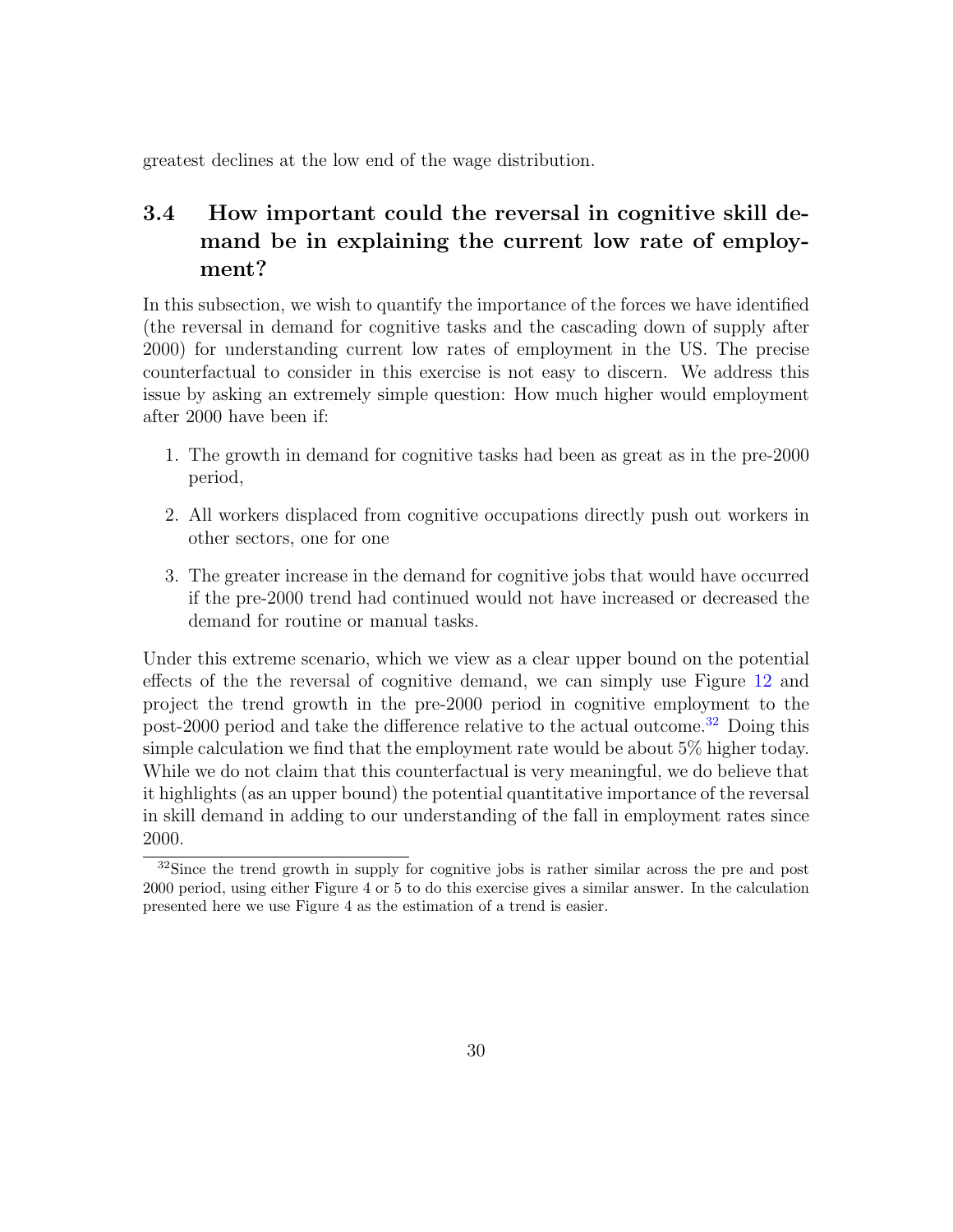### 4 Conclusion

As we noted at the outset, a substantial disagreement exists about the causes behind the current low rate of employment in the US. Cyclical effects of the 2008 financial crisis likely play a role, and the structural decline in employment in routine occupations and manufacturing jobs are certainly contributing factors [\(Charles, Hurst, and](#page-32-0) [Notowidigdo,](#page-32-0) [2012;](#page-32-0) [Siu and Jaimovich,](#page-33-0) [2012\)](#page-33-0). In this paper, we present theory and evidence suggesting that to understand the current low rates of employment in the US one needs to recognize the large reversal in the demand for skill and cognitive tasks that took place around the year 2000. In particular, we have argued that after two decades of growth in the demand for occupations high in cognitive tasks, the US economy reversed and experienced a decline in the demand for such skills. The demand for cognitive tasks was to a large extent the motor of the US labor market prior to 2000. Once this motor reversed, the employment rate in the US economy started to contract. As we have emphasized, while this demand for cognitive tasks directly effects mainly high skilled workers, we have provided evidence that it has indirectly affected lower skill workers by pushing them out of jobs that have been taken up by higher skilled worker displaced from cognitive occupations. This has resulted in high growth in employment in low skilled manual jobs with declining wages in those occupations, and has pushed many low skill individual;s out of the labor market.

To help organize our thoughts about this process, we presented a simple model where both the pre-2000 boom and post-2000 bust in demand for cognitive tasks could be interpreted as the result of one underlying force in the form of the diffusion of skilled-biased technological change. The only difference with more conventional models of skill-biased technological change is our modelling of the fruits of cognitive employment as creating a stock instead of a pure flow. This slight change causes technological change to generate a boom and bust cycle as is common in most investment models. We also incorporated into this model a standard selection process whereby individuals sort into occupations based on their comparative advantage. The selection process is the key mechanism that explains why a reduction in the demand for cognitive tasks, which are predominantly filled by higher educated workers, can result in a loss of employment concentrated among lower educated workers. While we do not claim that our model is the only structure that can explain the observations we present, we believe it gives a very simple and intuitive explanation to the changes pre- and post-2000.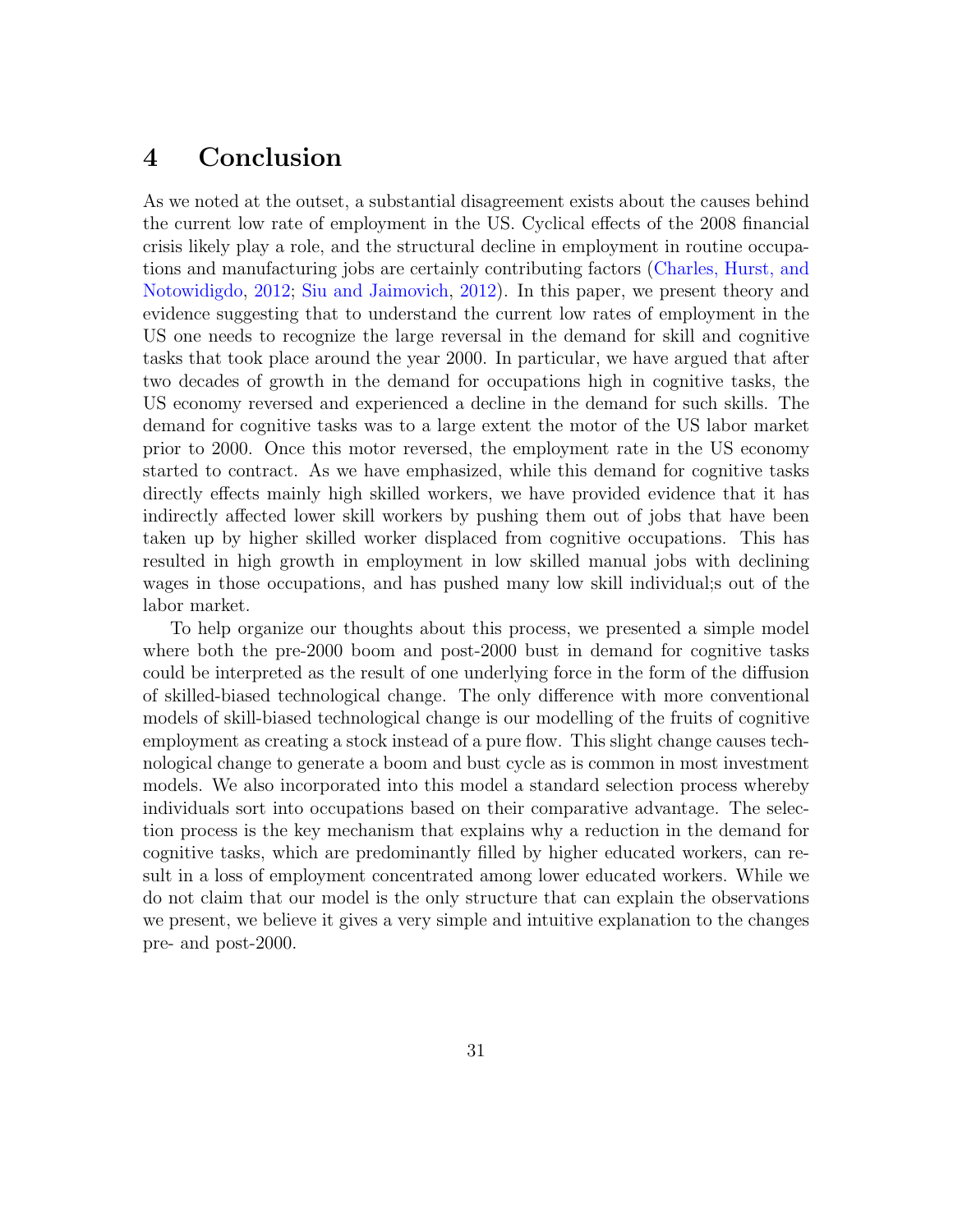### References

- <span id="page-32-2"></span>Acemoglu, D. (2002): "Technical Change, Inequality, and the Labor Market," Journal of Economic Literature, 40(1), 7–72.
- <span id="page-32-8"></span>Acemoglu, D., and D. H. Autor (2011): "Skills, tasks and technologies: Implications for employment and earnings," Handbook of Labor Economics.
- <span id="page-32-3"></span>Autor, D., F. Levy, and R. Murnane (2003): "The Skill Content of Recent Technological Change: An empirical exploration," Quarterly journal of economics, 118(4), 1279–1333.
- <span id="page-32-4"></span>Autor, D. H., and D. Dorn (2010): "Inequality and specialization: the growth of low-skill service jobs in the United States," .
- <span id="page-32-10"></span>(2013): "The Growth of Low Skill Service Jobs and the Polarization of the U.S. Labor Market," American Economic Review.
- <span id="page-32-5"></span>Autor, D. H., L. F. Katz, and M. S. Kearney (2006): "The Polarization of the Labour Market," Discussion Paper January, NBER.
- <span id="page-32-6"></span>(2007): "Trends in U.S. Wage Inequality: Revising the Revisionists," .
- <span id="page-32-1"></span>Beaudry, P., and D. A. Green (2005): "Changes in U. S. Wages, 1976-2000: Ongoing Skill Bias or Major Technological Change?," Journal of Labor Eocnomics, 23(3), 1976–2000.
- <span id="page-32-9"></span>Carlaw, K., and R. Lipsey (2002): "Externalities, technological complementarities and sustained economic growth," Research Policy, 31, 1305–1315.
- <span id="page-32-0"></span>CHARLES, K., E. HURST, AND M. NOTOWIDIGDO (2012): "Manufacturing Busts, Housing Booms, and Declining Employment: A Structural Explanation," Discussion paper.
- <span id="page-32-11"></span>DiNardo, J., N. M. Fortin, and T. Lemieux (1996): "Labor Market Institutions and the Distribution of Wages, 1973-1992: A Semiparametric Approach," Econometrica, 64(5), 1001–1044.
- <span id="page-32-7"></span>DUSTMANN, C., J. LUDSTECK, AND U. SCHÖNBERG  $(2009)$ : "Revisiting the German Wage Structure \*," Quarterly Journal of Economics, 124(2), 843–881.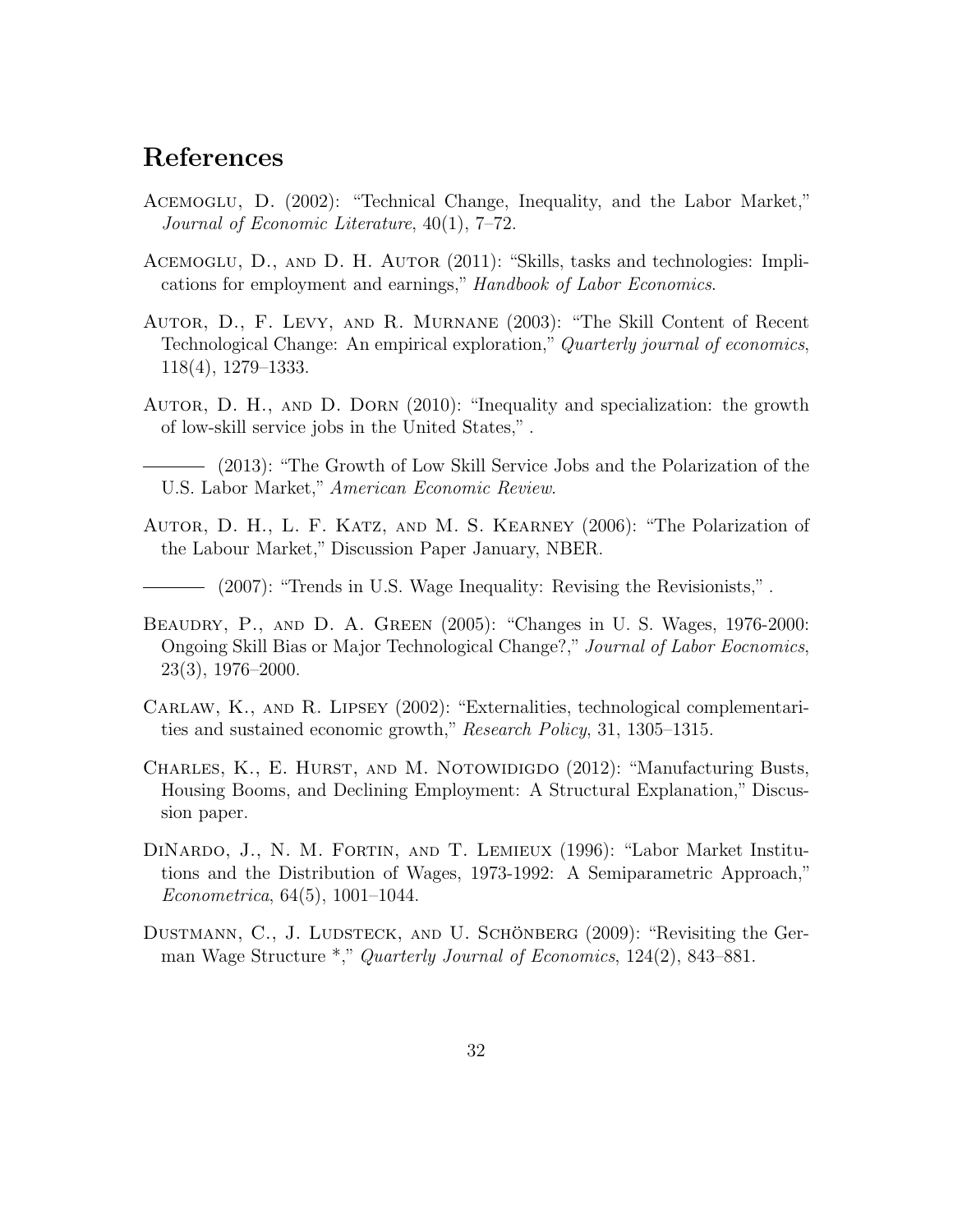- <span id="page-33-3"></span>FIRPO, S., N. M. FORTIN, AND T. LEMIEUX (2011): "Occupational Tasks and Changes in the Wage Structure Occupational Tasks and Changes in the Wage Structure," Discussion Paper 5542, IZA.
- <span id="page-33-4"></span>Goos, M., and A. Manning (2007): "Lousy and lovely jobs: The rising polarization of work in Britain," The Review of Economics and Statistics, 89(February), 118–133.
- <span id="page-33-8"></span>Jaeger, D. A., and M. E. Page (1996): "Degrees Matter: New Evidence on Sheepskin Effects in the Returns to Education," The Review of Economics and Statistics, 78(4), 733–740.
- <span id="page-33-2"></span>Juhn, C. (1999): "Wage inequality and demand for skill: evidence from five decades," Industrial and Labor Relations Review, 52(3), 424–443.
- <span id="page-33-1"></span>Katz, L. F., and K. M. Murphy (1992): "Changes in relative wages, 1963-1987: supply and demand factors," The Quarterly Journal of Economics, 107(1), 35–78.
- <span id="page-33-5"></span>Lemieux, T. (2006): "Increasing Residual Wage Inequality: Composition Effects, Noisy Data, or Rising Demand for Skill?," The American Economic Review, 96(3), pp. 461–498.
- <span id="page-33-6"></span>(2007): "The changing nature of wage inequality," Journal of Population Economics, 21(1), 21–48.
- <span id="page-33-7"></span>Park, J. H. (1994): "Estimation of Sheepskin Effects and Returns to Schooling Using he Old and the New CPS Measures of Educational Attainment," Discussion paper, Princeton University, Industrial Relations Section.
- <span id="page-33-0"></span>Siu, H. E., and N. Jaimovich (2012): "The Trend is the Cycle: Job Polarization and Jobless Recoveries," Discussion paper, NBER Working Paper No. 18334.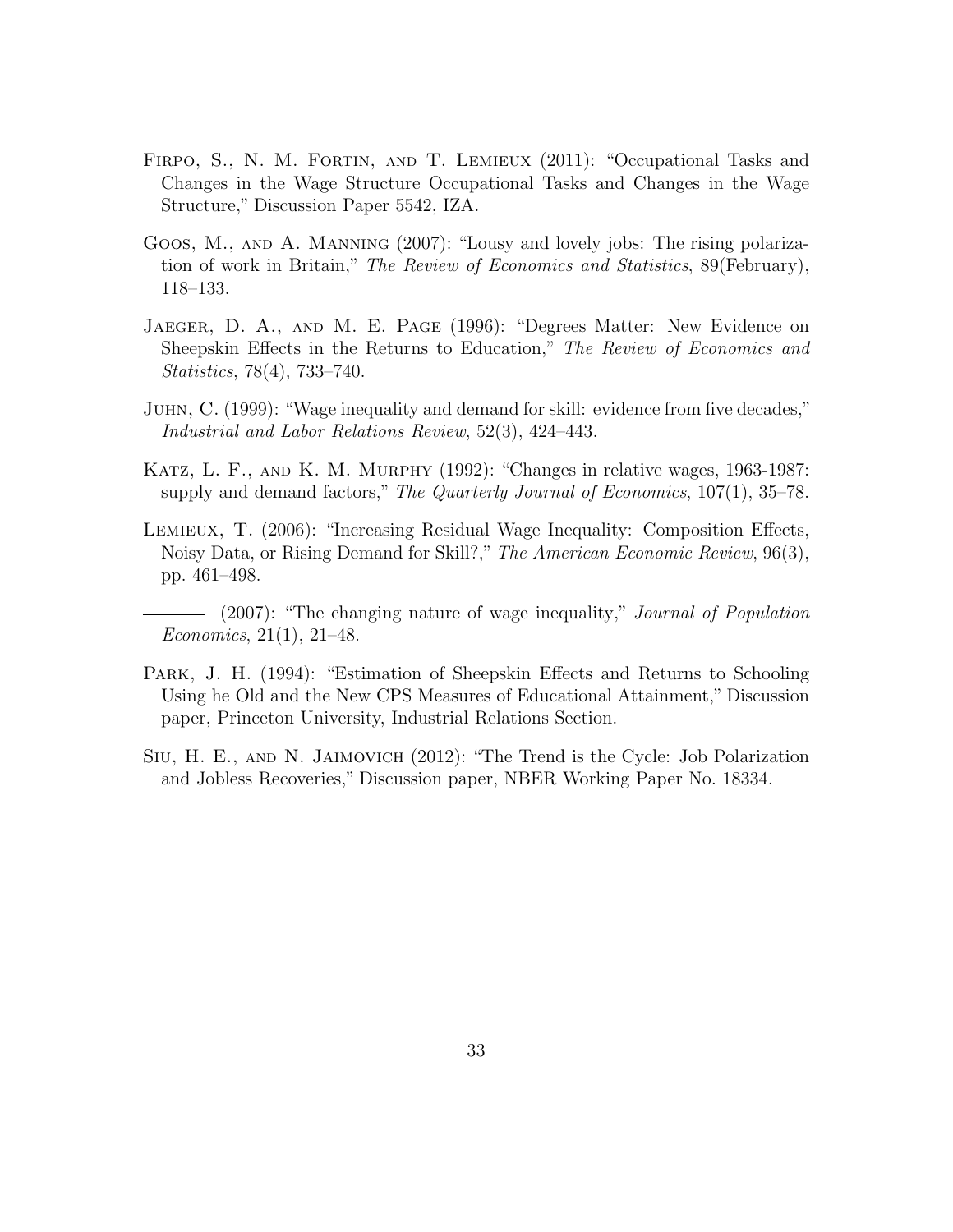<span id="page-34-0"></span>

notes: The figure uses ORG data from 1980 to 2011. The employment rate is calculated by summing the number of respondents employed during the survey week over the total population aged 18-64 with positive potential work experience. Mean hourly log wages calculations exclude allocated wages.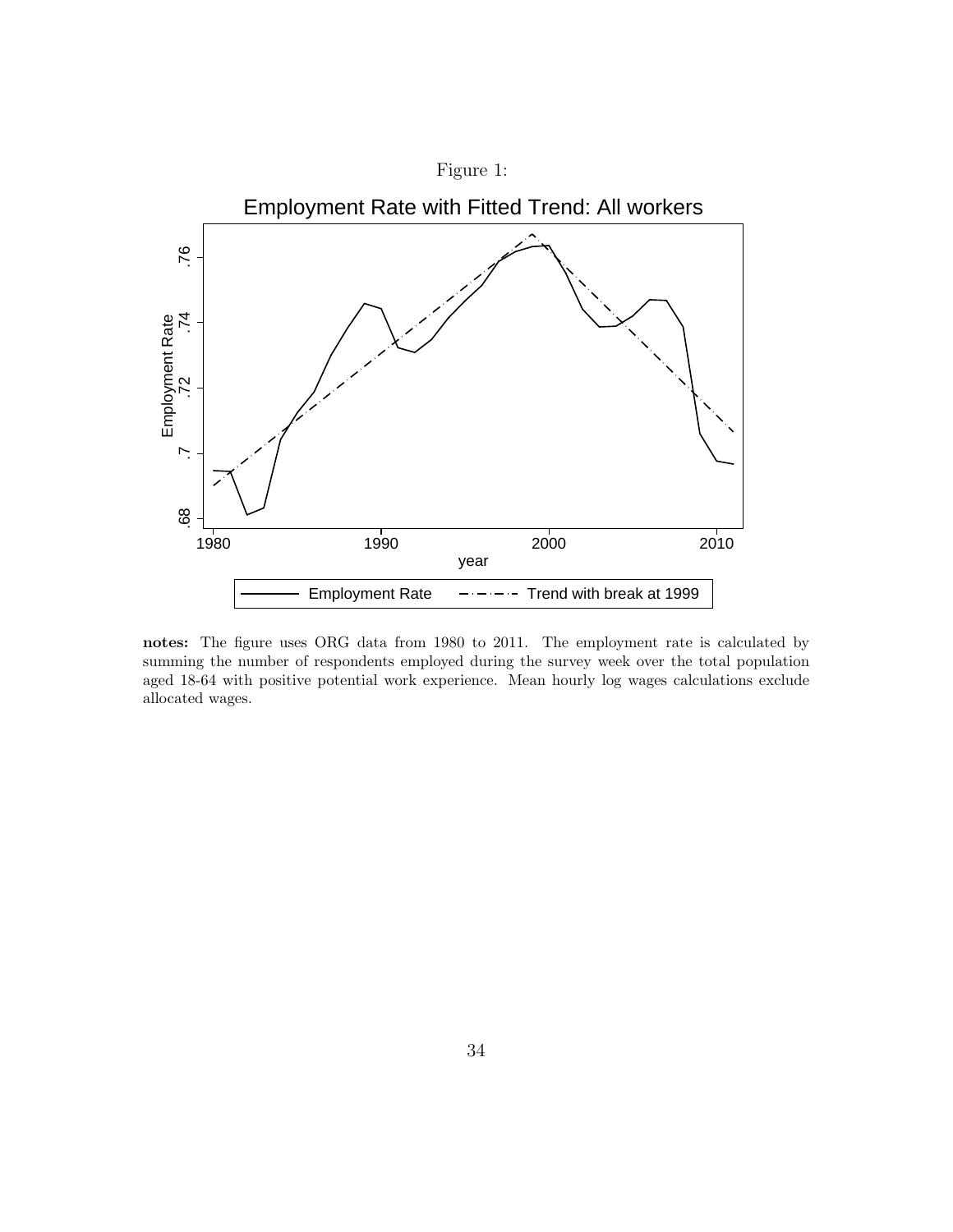<span id="page-35-0"></span>

notes: The figure uses ORG data from 1980 to 2011. The employment rate is calculated by summing the number of respondents employed during the survey week over the total population aged 18-64 with positive potential work experience. Mean hourly log wages calculations exclude allocated wages.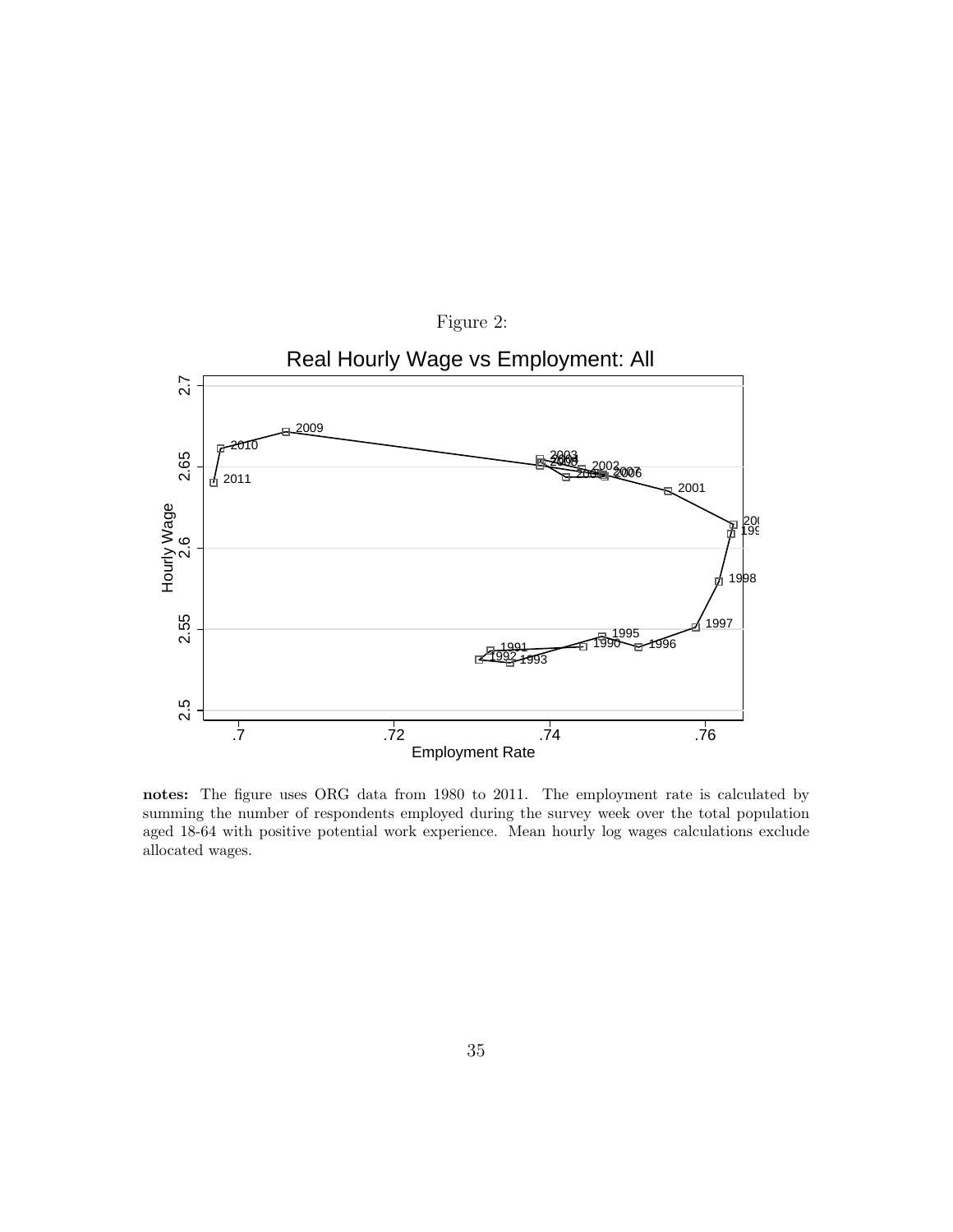<span id="page-36-0"></span>

notes: The figure uses ORG data from 1980 to 2011. The employment rate is calculated by summing the number of respondents employed during the survey week over the total population aged 18-64 with positive potential work experience. Mean hourly log wages calculations exclude allocated wages.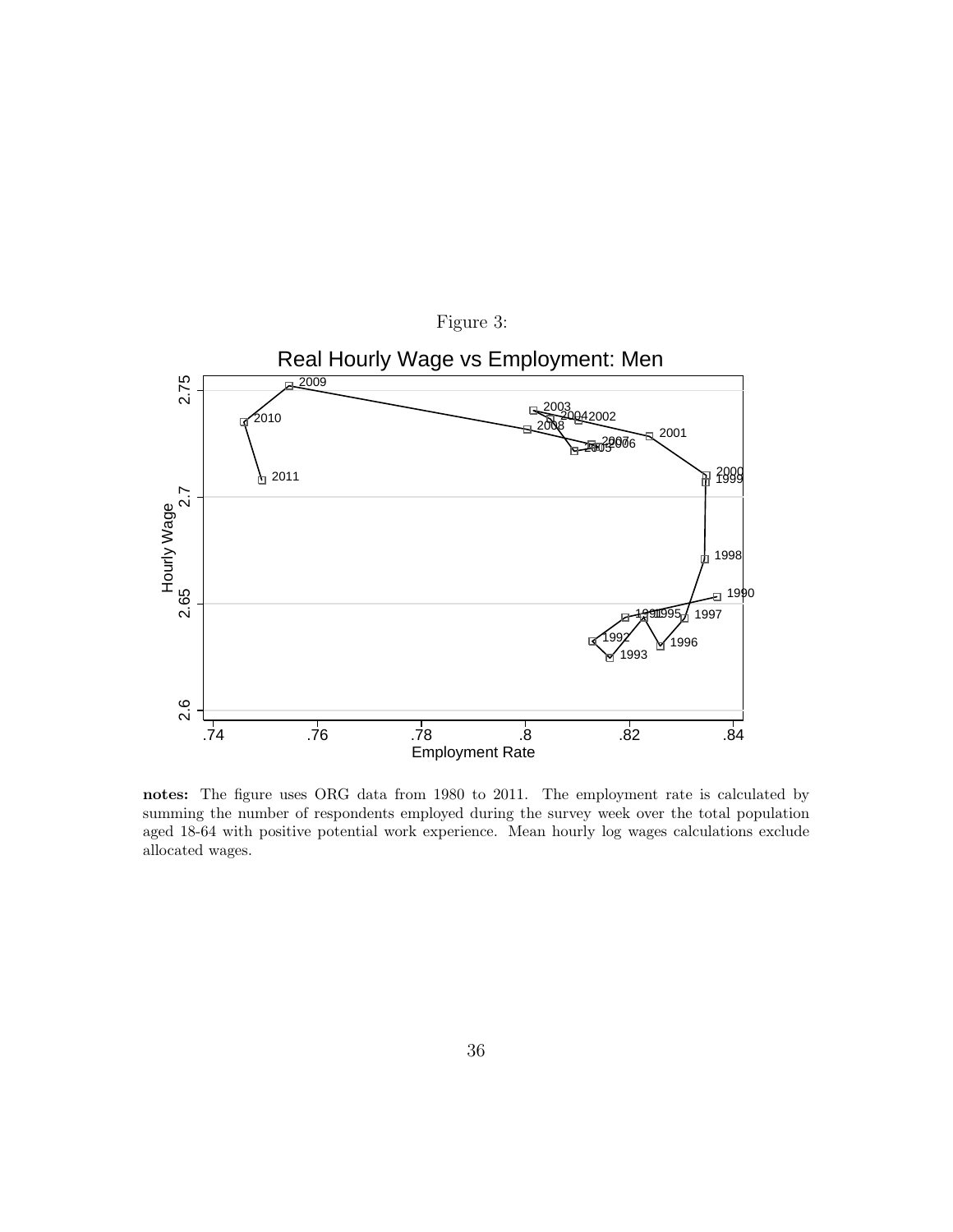<span id="page-37-0"></span>![](_page_37_Figure_0.jpeg)

notes: The figure uses ORG data from 1980 to 2011. The employment rate is calculated by summing the number of respondents employed during the survey week over the total population aged 17-64 with positive potential work experience. Mean hourly log wages calculations exclude allocated wages.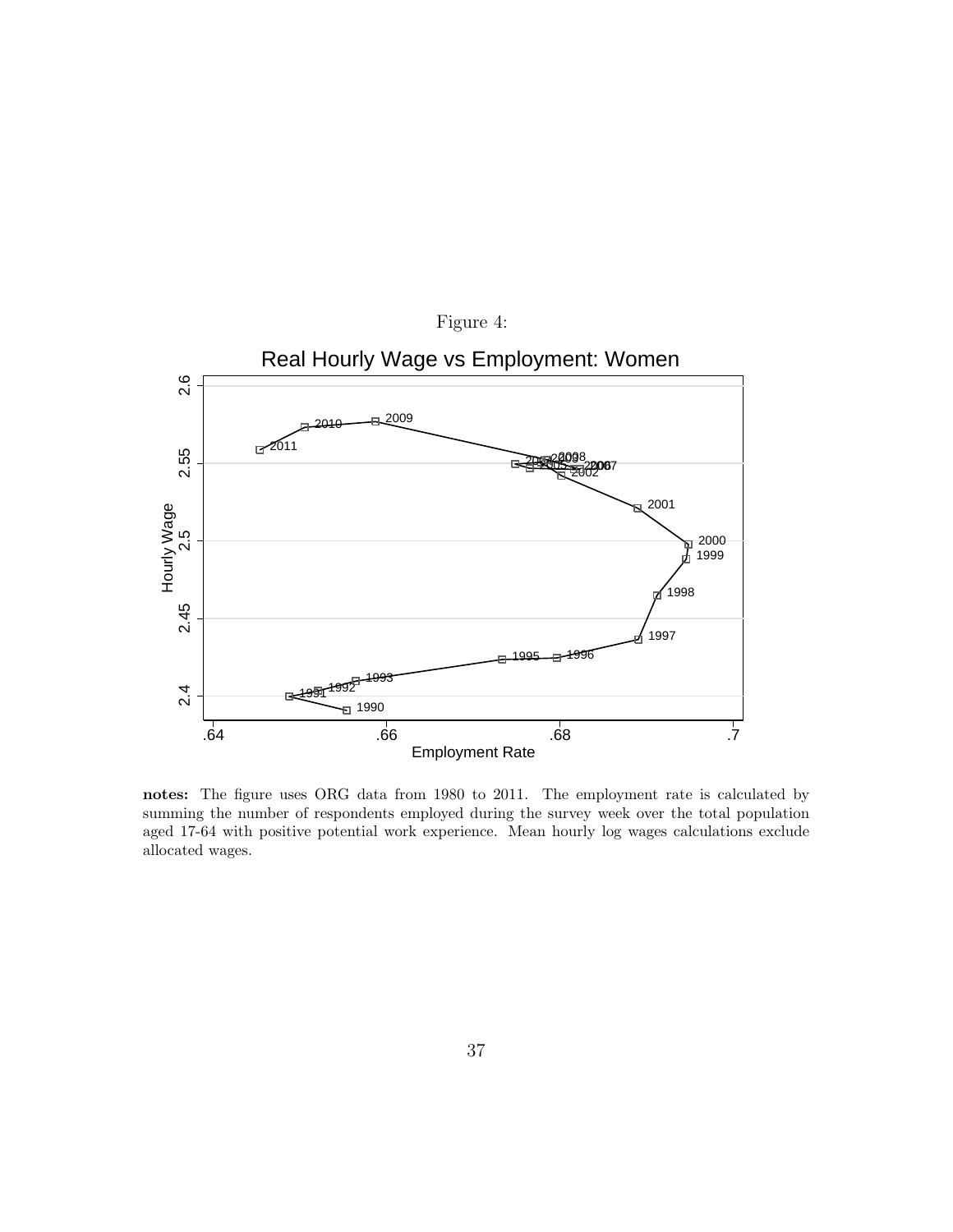<span id="page-38-0"></span>![](_page_38_Figure_0.jpeg)

notes: The figure uses ORG data from 1980 to 2011. Employment rates are calculated for workers with exactly 16 or 12 years of education between the ages of 25-65.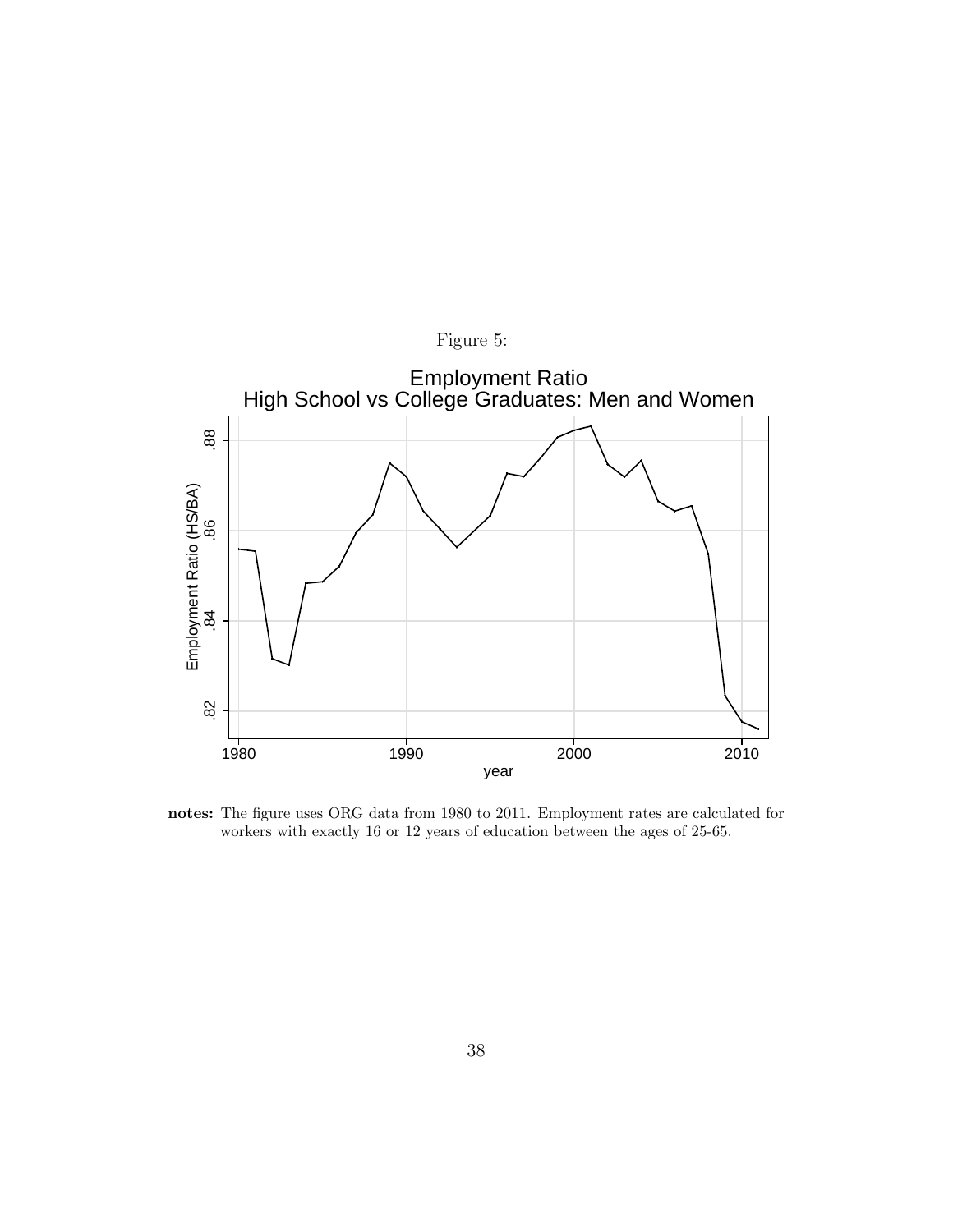![](_page_39_Figure_0.jpeg)

<span id="page-39-0"></span>Figure 6: Dynamics of Employment in Cognitive Sector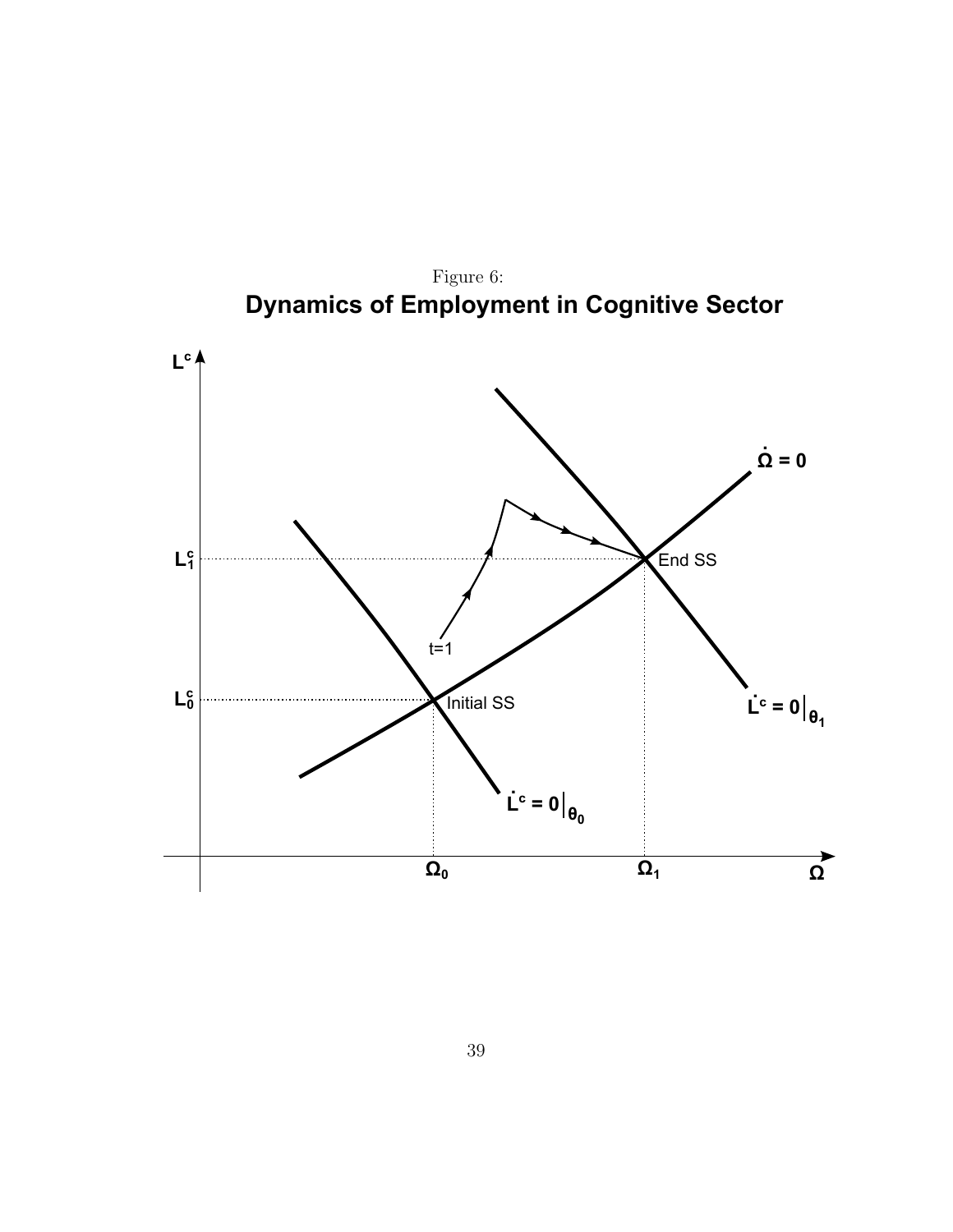<span id="page-40-0"></span>![](_page_40_Figure_0.jpeg)

notes: This figure plots the response of an economy to a shock in  $\theta$ , the technology parameter. In particular, the plot shows an economy in steady state at time  $t = 0$  and learns at  $t = 1$  of an improvement in  $\theta$  at  $t = 10$ . The details of the parametrization can be found in the text.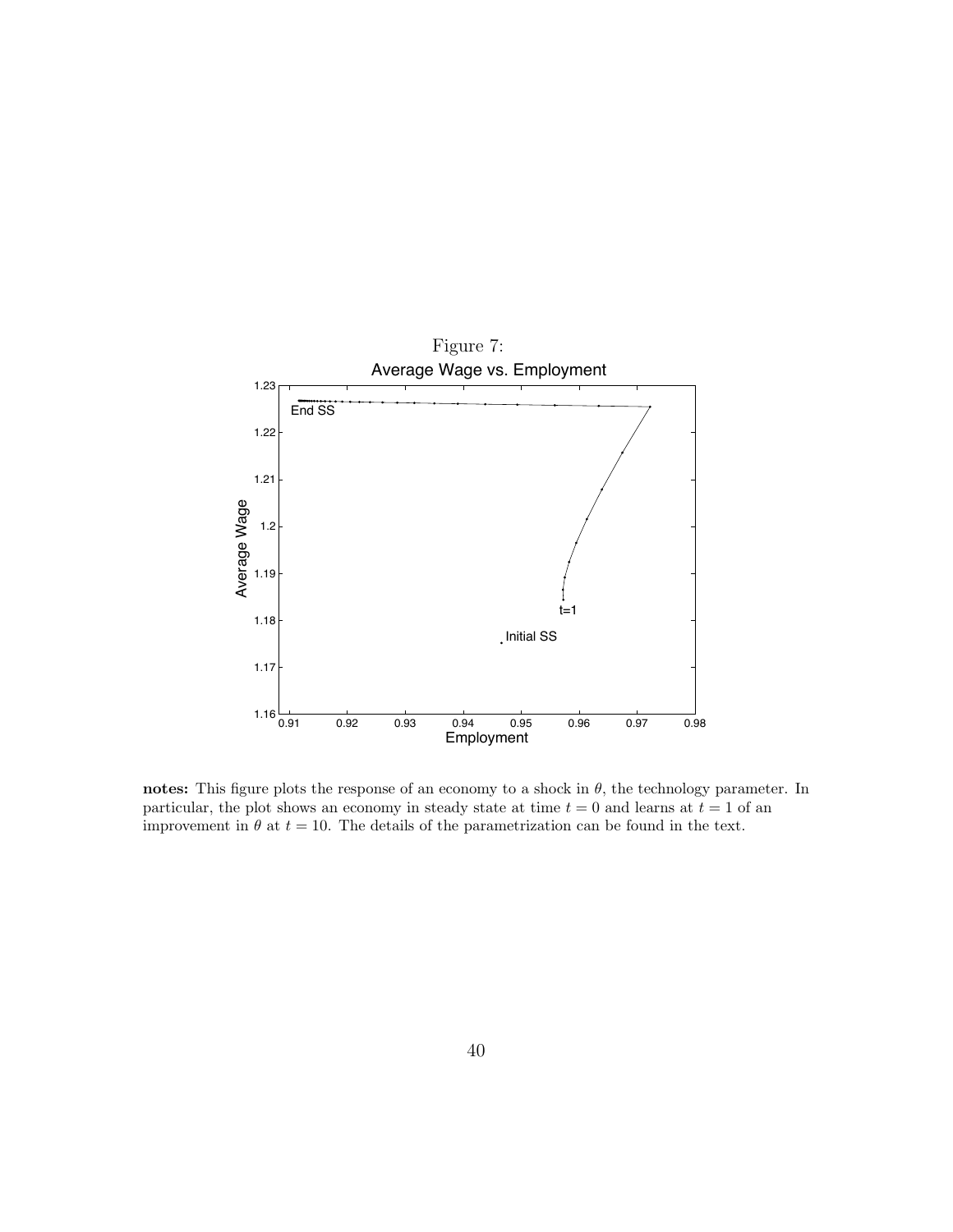<span id="page-41-0"></span>![](_page_41_Figure_0.jpeg)

![](_page_41_Figure_1.jpeg)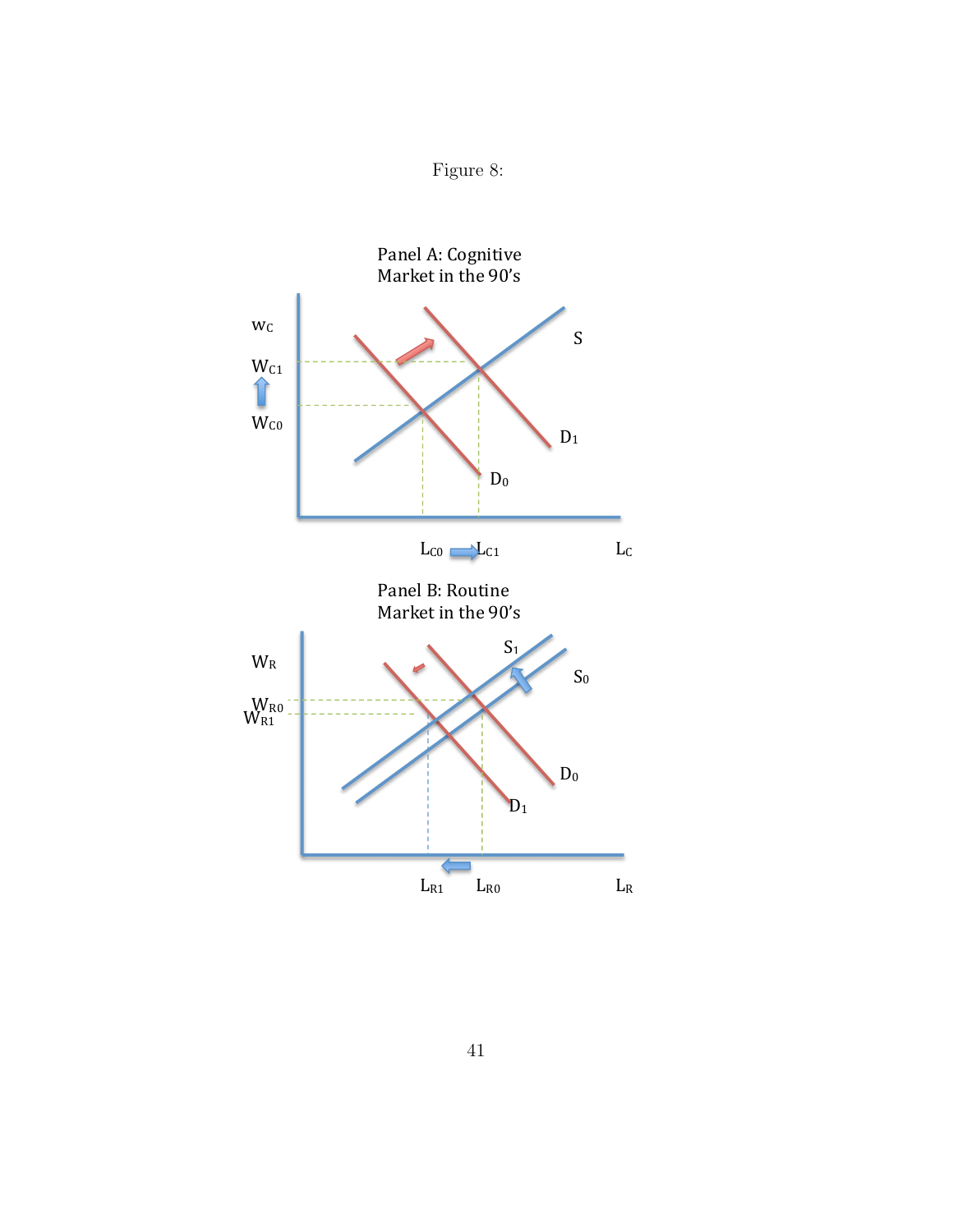<span id="page-42-0"></span>![](_page_42_Figure_0.jpeg)

![](_page_42_Figure_1.jpeg)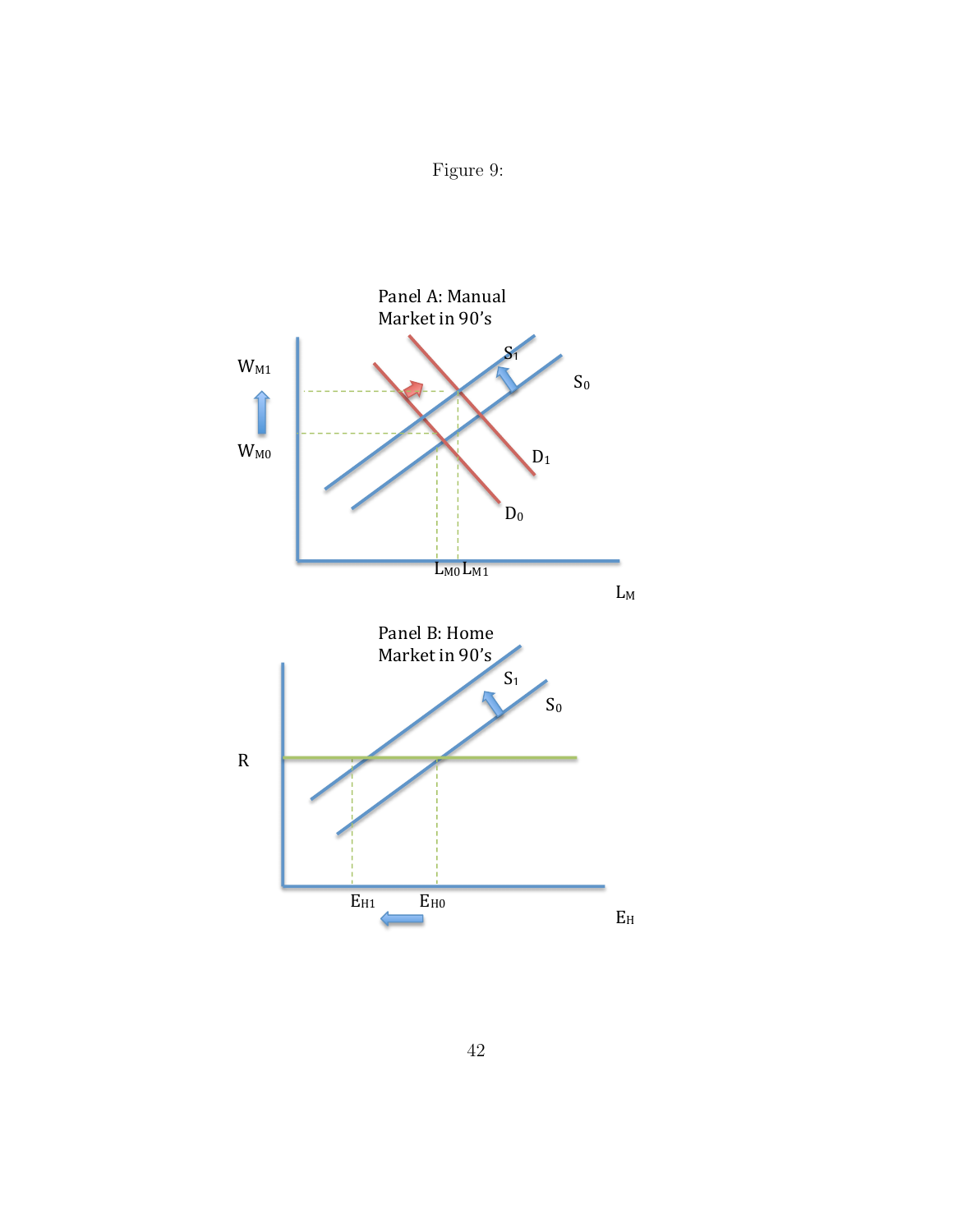<span id="page-43-0"></span>![](_page_43_Figure_0.jpeg)

![](_page_43_Figure_1.jpeg)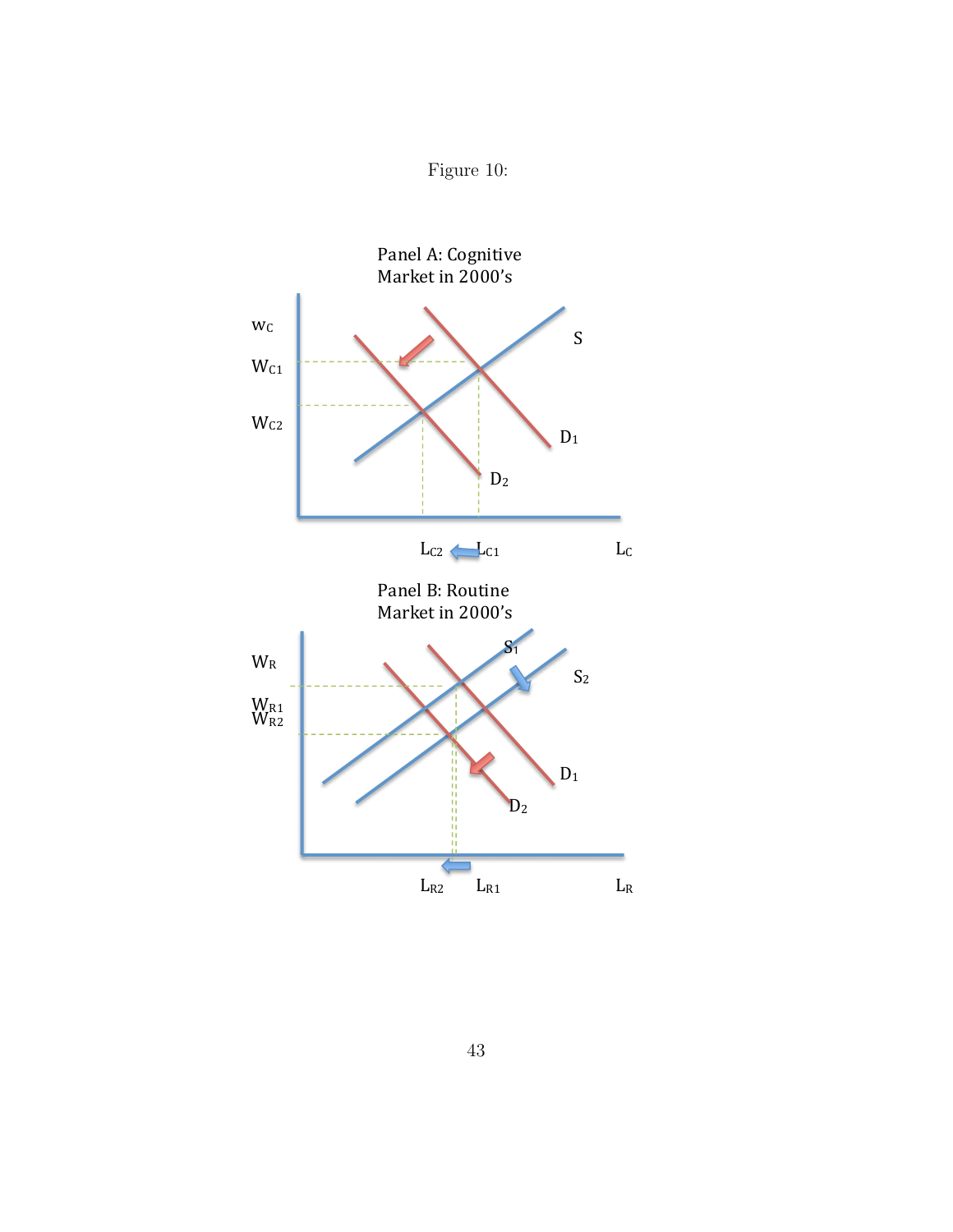<span id="page-44-0"></span>![](_page_44_Figure_0.jpeg)

![](_page_44_Figure_1.jpeg)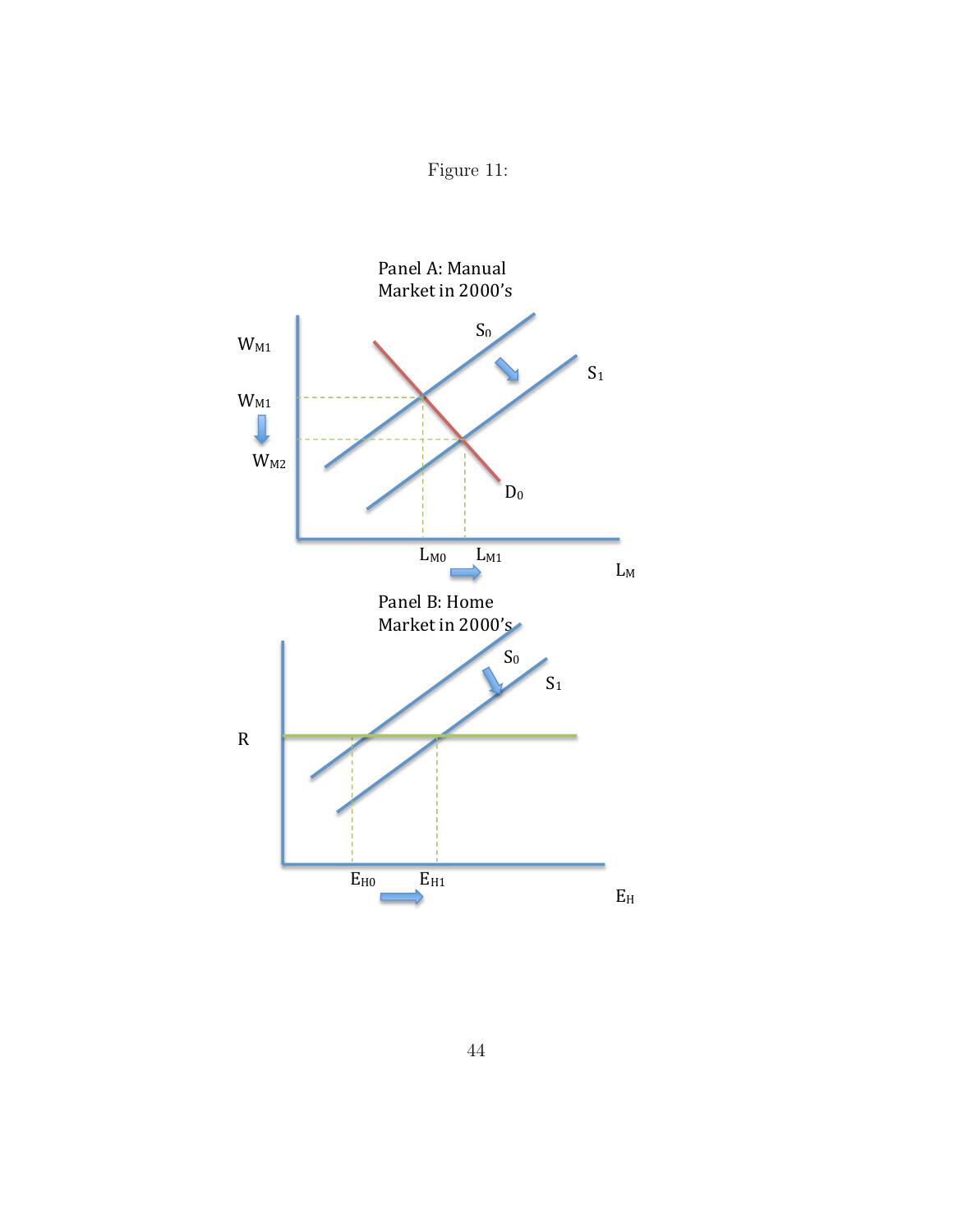<span id="page-45-0"></span>![](_page_45_Figure_0.jpeg)

notes: The figure uses ORG data from 1980 to 2011. The employment rate in the figure is calculated as total hours worked in cognitive jobs over the size of the workforce. The supply index is constructed as described in text. Both measures are normalized to 0 in 1999.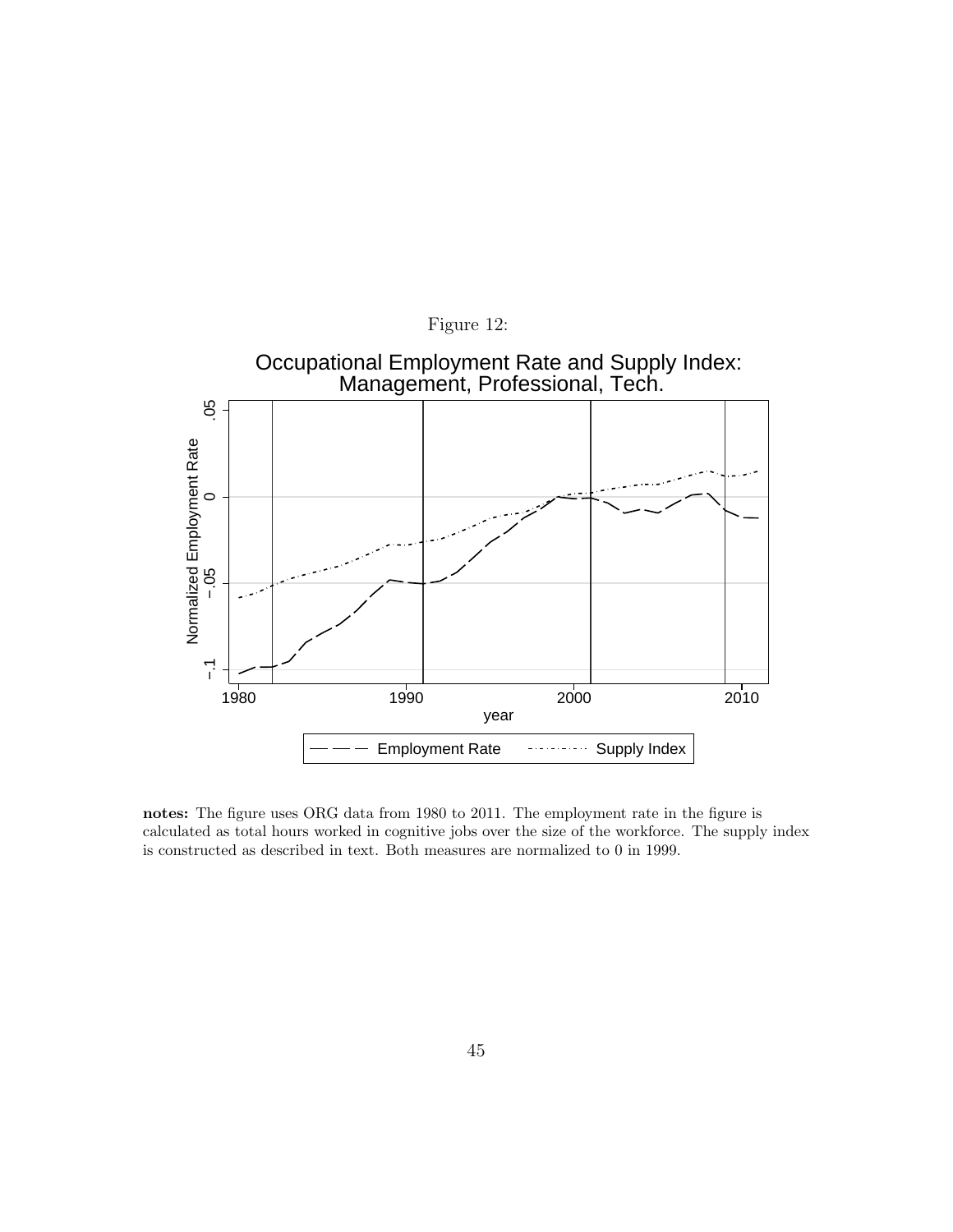<span id="page-46-0"></span>![](_page_46_Figure_0.jpeg)

![](_page_46_Figure_1.jpeg)

notes: The data in the figure comes from CPS ORG from 1980-2011. The figure plots the employment rate in Cognitive jobs after adjusting for composition shifts, as described in the text, and a fitted cubic trend.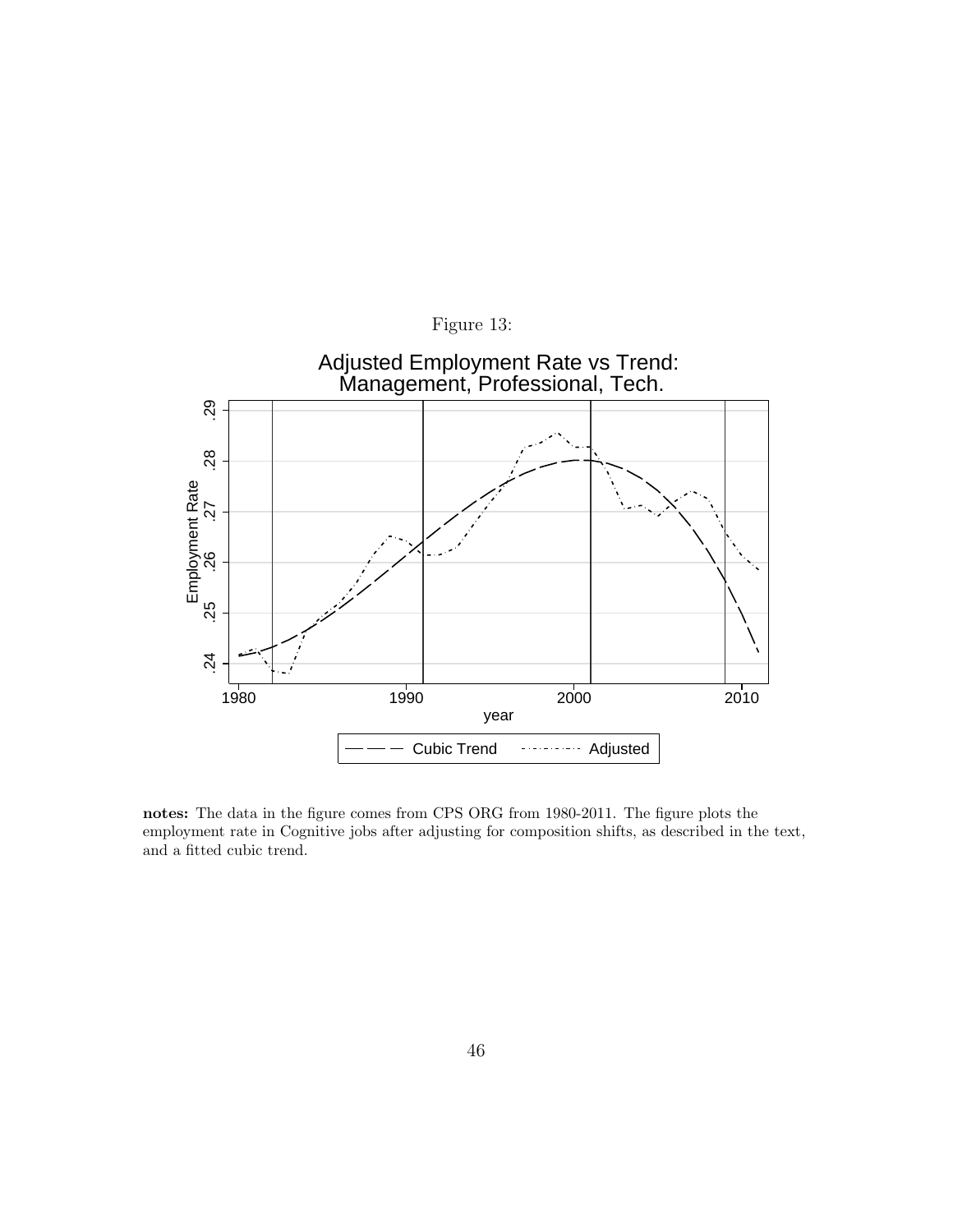<span id="page-47-0"></span>![](_page_47_Figure_0.jpeg)

notes: The data in the figure comes from CPS ORG from 1980-2011. The figure plots the employment rate in Routine jobs after adjusting for composition shifts, as described in the text, and a fitted cubic trend.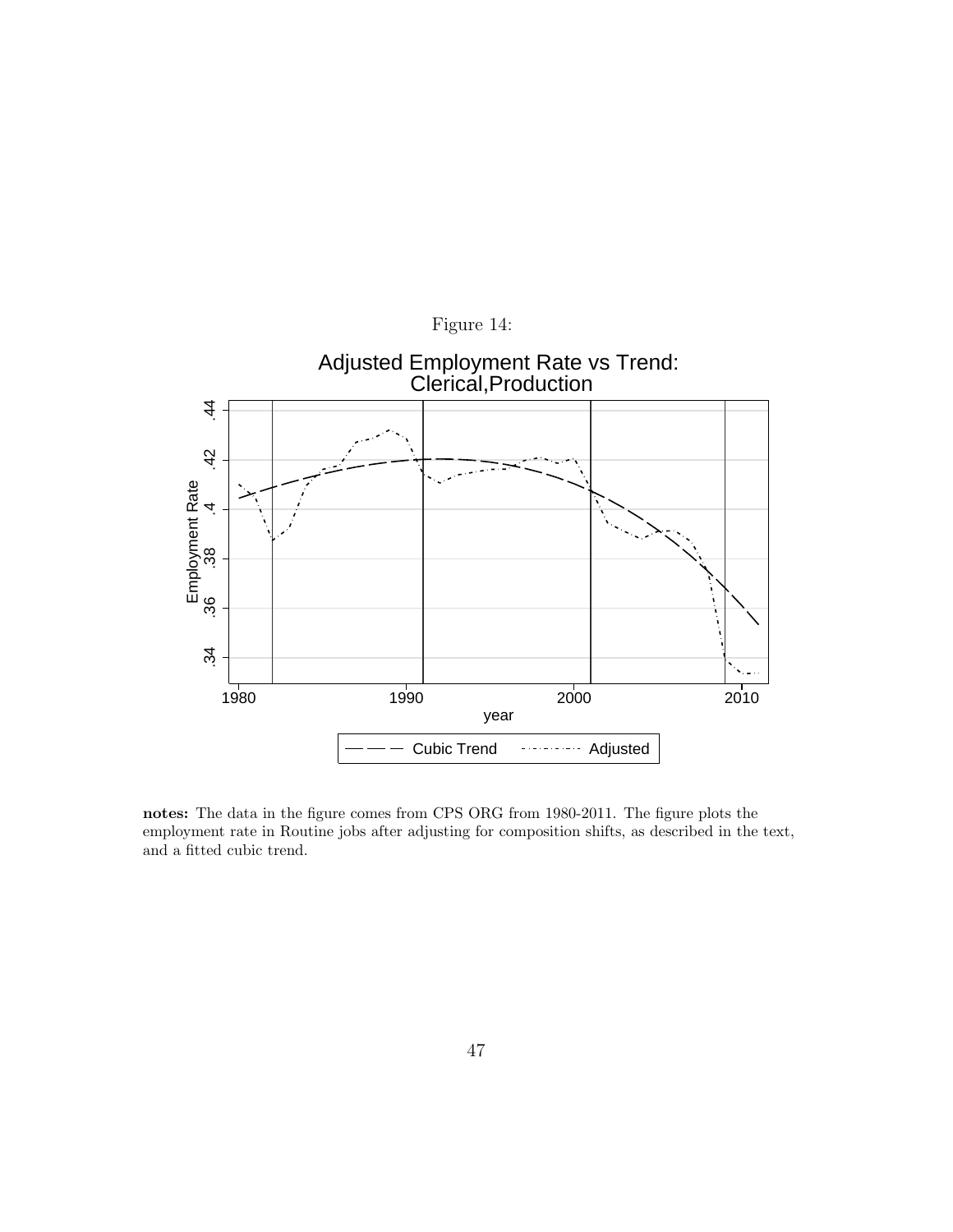<span id="page-48-0"></span>![](_page_48_Figure_0.jpeg)

notes: The data in the figure comes from CPS ORG from 1980-2011. The figure plots the employment rate in Manual jobs after adjusting for composition shifts, as described in the text, and a fitted cubic trend.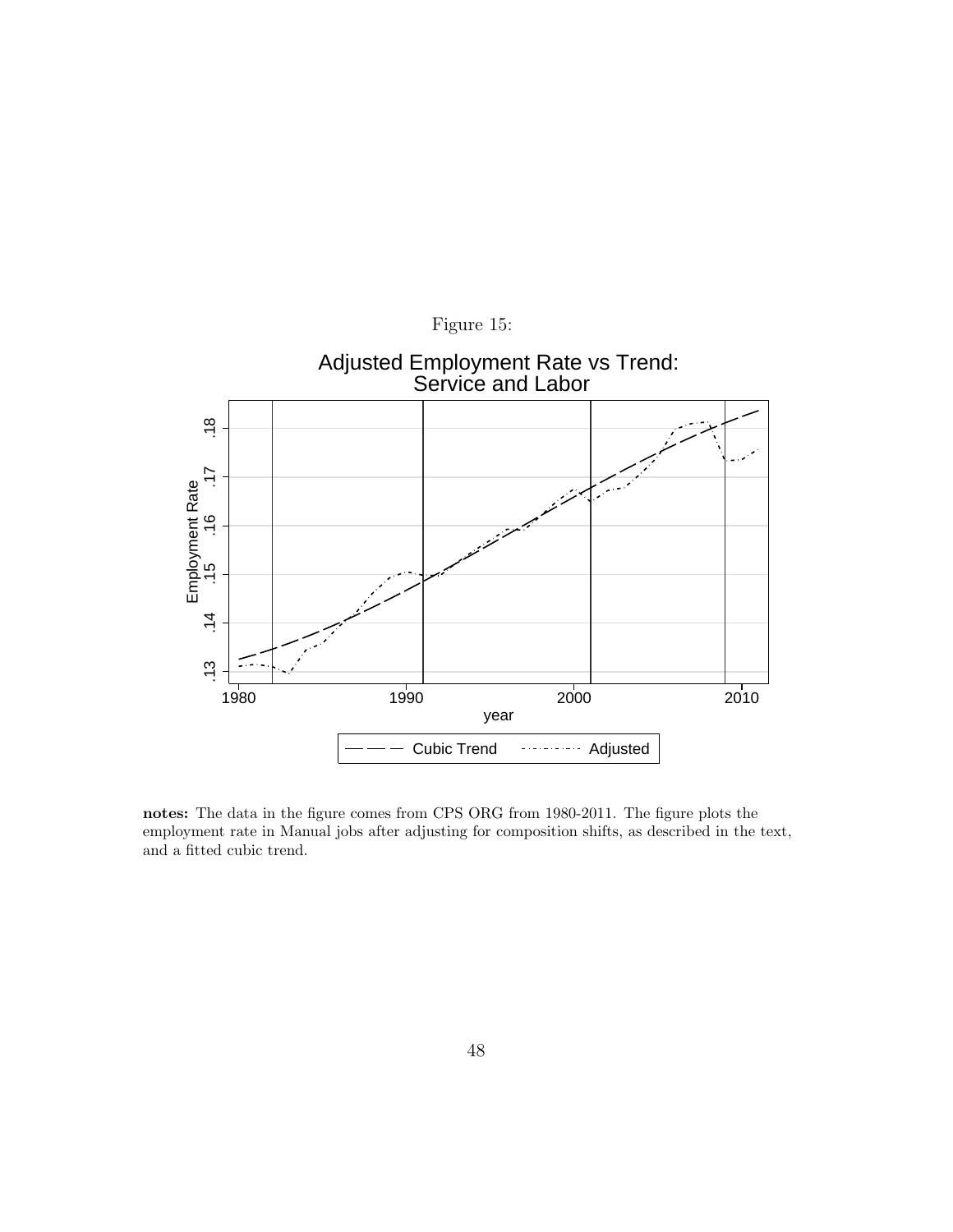<span id="page-49-0"></span>![](_page_49_Figure_0.jpeg)

![](_page_49_Figure_1.jpeg)

notes: The figure plots the log changes in employment shares by 1980 occupational log wage percentile rank using a locally weighted smoothing regression (STATA's lowess smoother with bandwidth 0.8 with 100 observations). Employment shares refer to shares of hours worked in the economy. Occupation codes used in the figure are based on the 1980 CPS occupational coding scheme made consistent across occupational code breaks in 1983 and 2003 using the cross-walks weights provided by BLS. Further details are provided in the data appendix.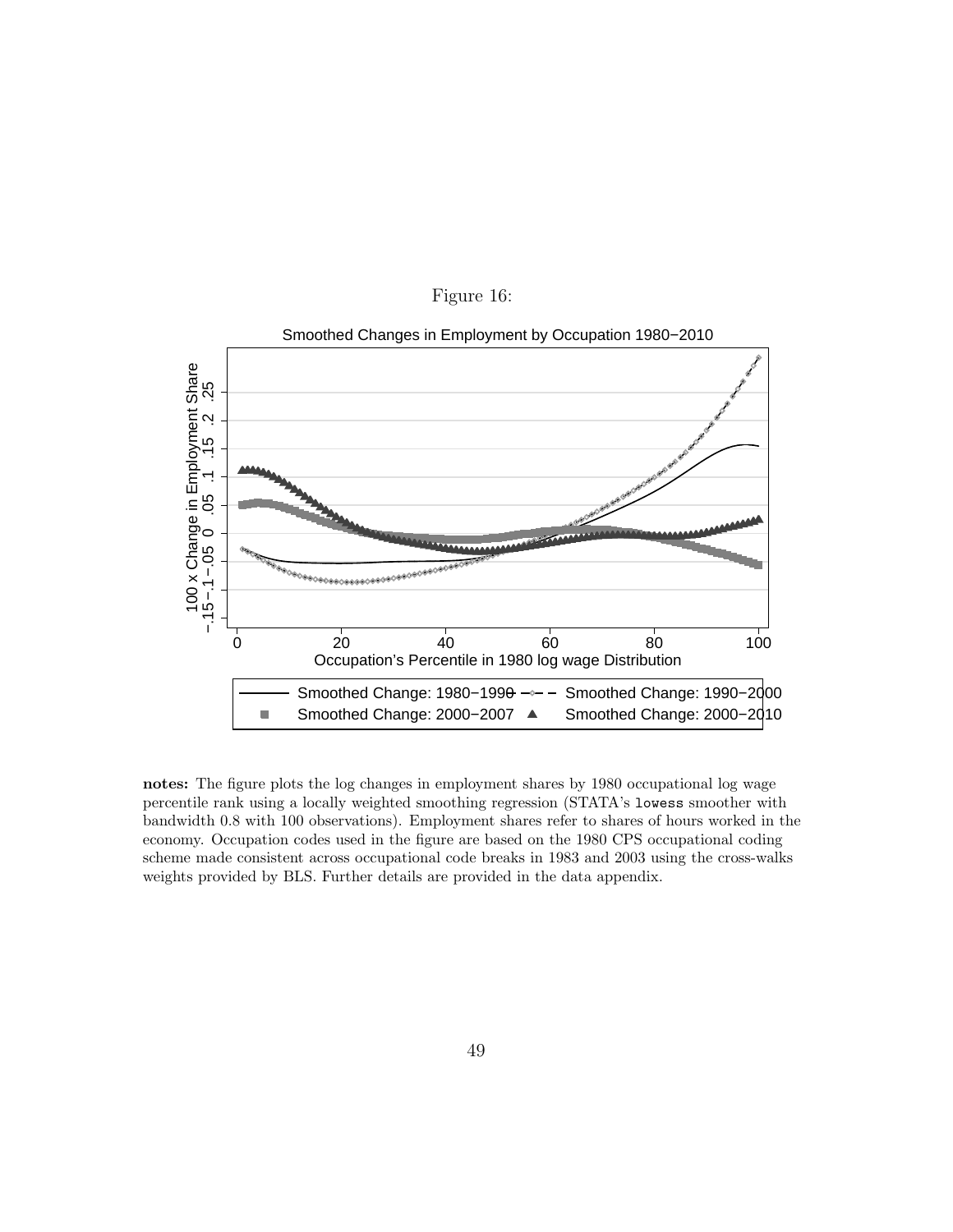![](_page_50_Figure_0.jpeg)

<span id="page-50-0"></span>Figure 17:

notes: The figure plots the log changes in reweighted employment shares by 1980 occupational log wage percentile rank using a locally weighted smoothing regression (STATA's lowess smoother with bandwidth 0.8 with 100 observations). The reweighted employment shares are calculated by holding the demographic characteristics of the population constant as described in text. Employment shares refer to shares of hours worked in the economy. Occupation codes used in the figure are based on the 1980 CPS occupational coding scheme made consistent across occupational code breaks in 1983 and 2003 using the cross-walks weights provided by BLS. Further details are provided in the data appendix.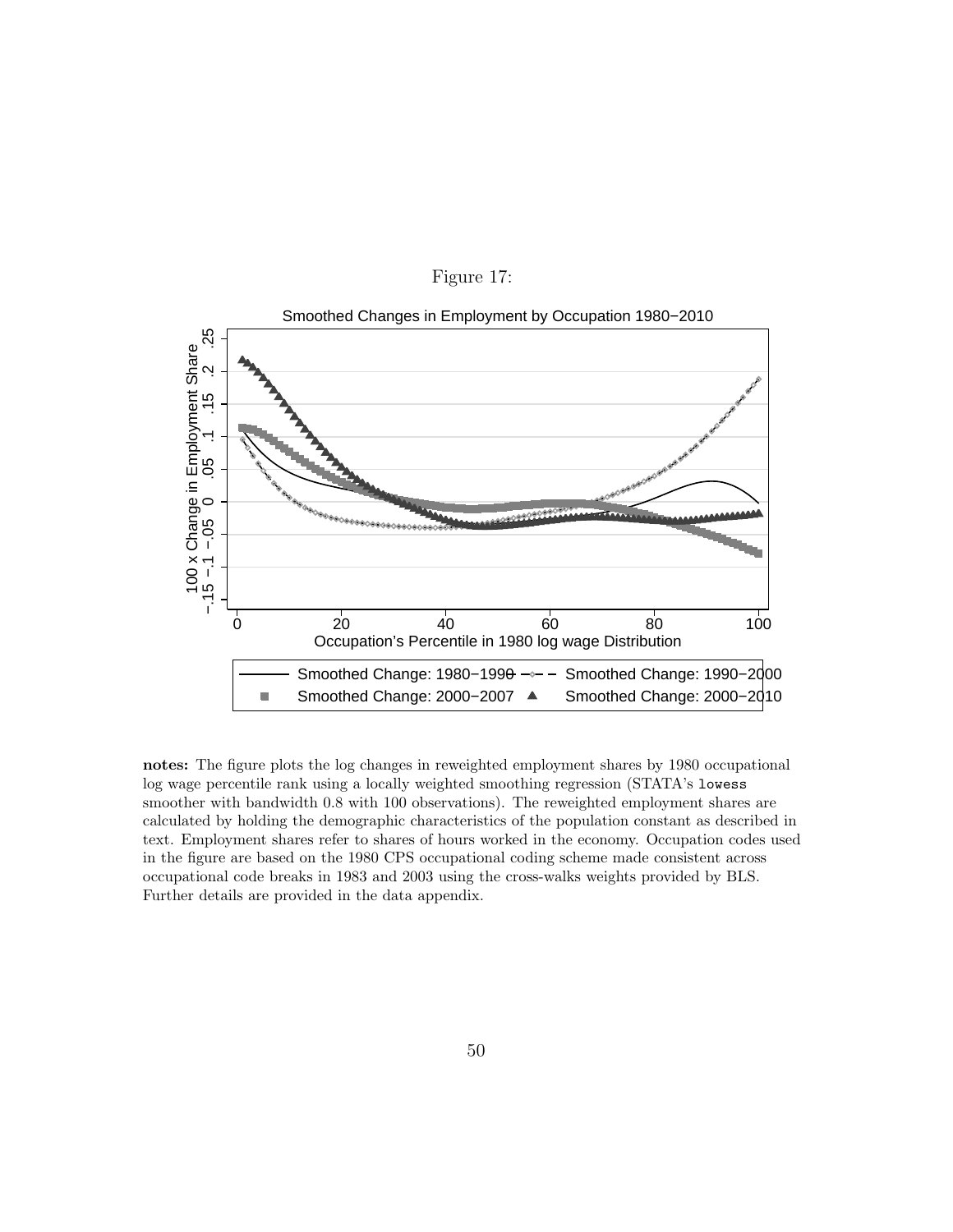<span id="page-51-0"></span>![](_page_51_Figure_0.jpeg)

notes: The figure plots an index (normalized to one in 1990) of average level of cognitive task for employed college graduates over time using the CPS ORG data from 1980-2011. The cognitive task measure comes from the average of the variables math and dcp described in [Autor, Levy, and](#page-32-3) [Murnane](#page-32-3) [\(2003\)](#page-32-3) and in the data appendix.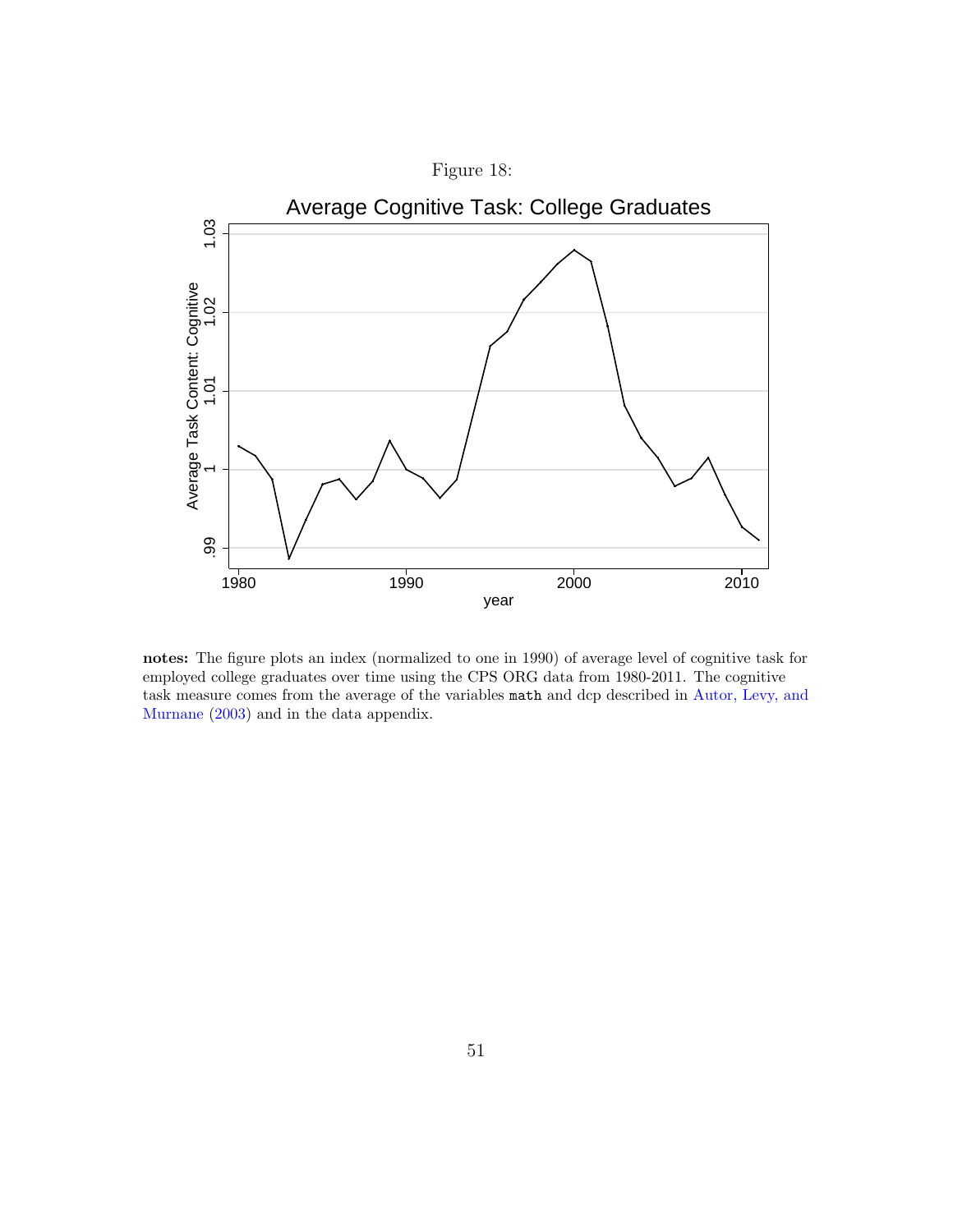<span id="page-52-0"></span>![](_page_52_Figure_0.jpeg)

notes: The figure plots the ratio of employment in cognitive jobs vs non-cognitive jobs for college graduates over time using the CPS ORG data from 1980-2011.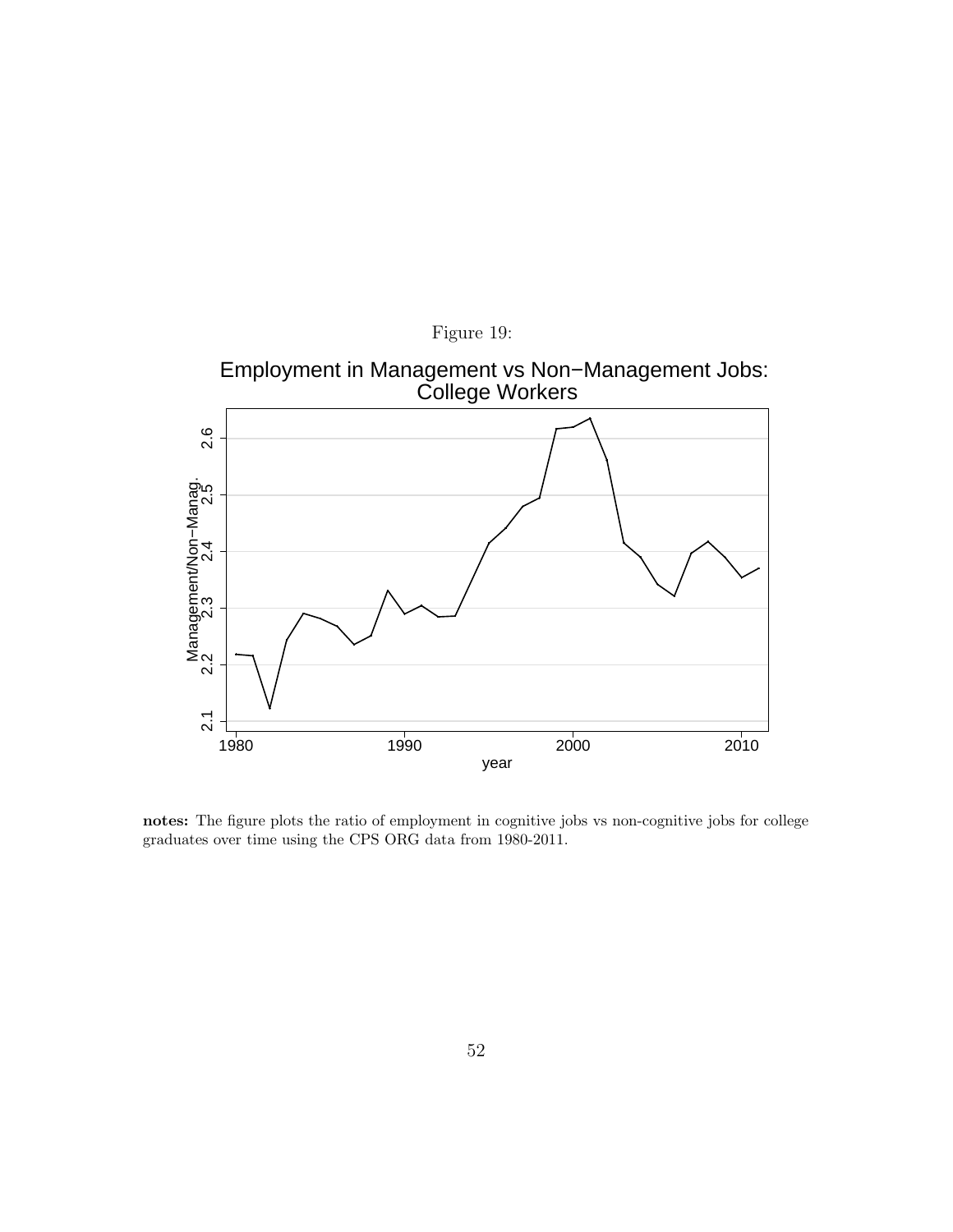<span id="page-53-0"></span>![](_page_53_Figure_0.jpeg)

notes: The figure plots an index (normalized to one in 1990) of the average level of routine task for employed high school and college graduates over time using the CPS ORG data from 1980-2011. The routine task measure comes from the average of the variables figure and sts described in [Autor, Levy, and Murnane](#page-32-3) [\(2003\)](#page-32-3) and in the data appendix.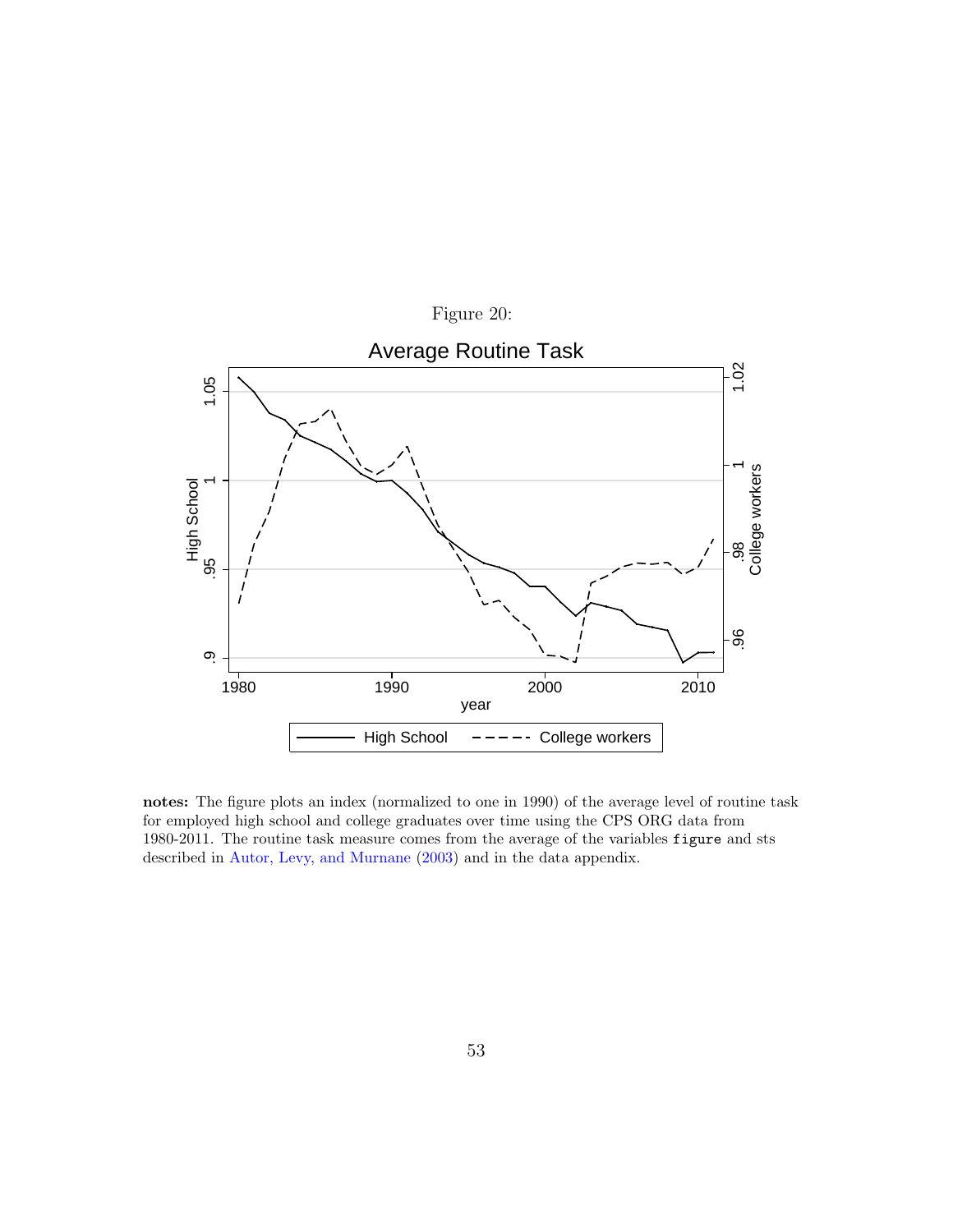<span id="page-54-0"></span>![](_page_54_Figure_0.jpeg)

notes: The figure plots an index (normalized to one in 1990) of the average level of manual task for employed high school and college graduates over time using the CPS ORG data from 1980-2011. The manual task measure comes from the variable ehf described in [Autor, Levy, and](#page-32-3) [Murnane](#page-32-3) [\(2003\)](#page-32-3) and in the data appendix.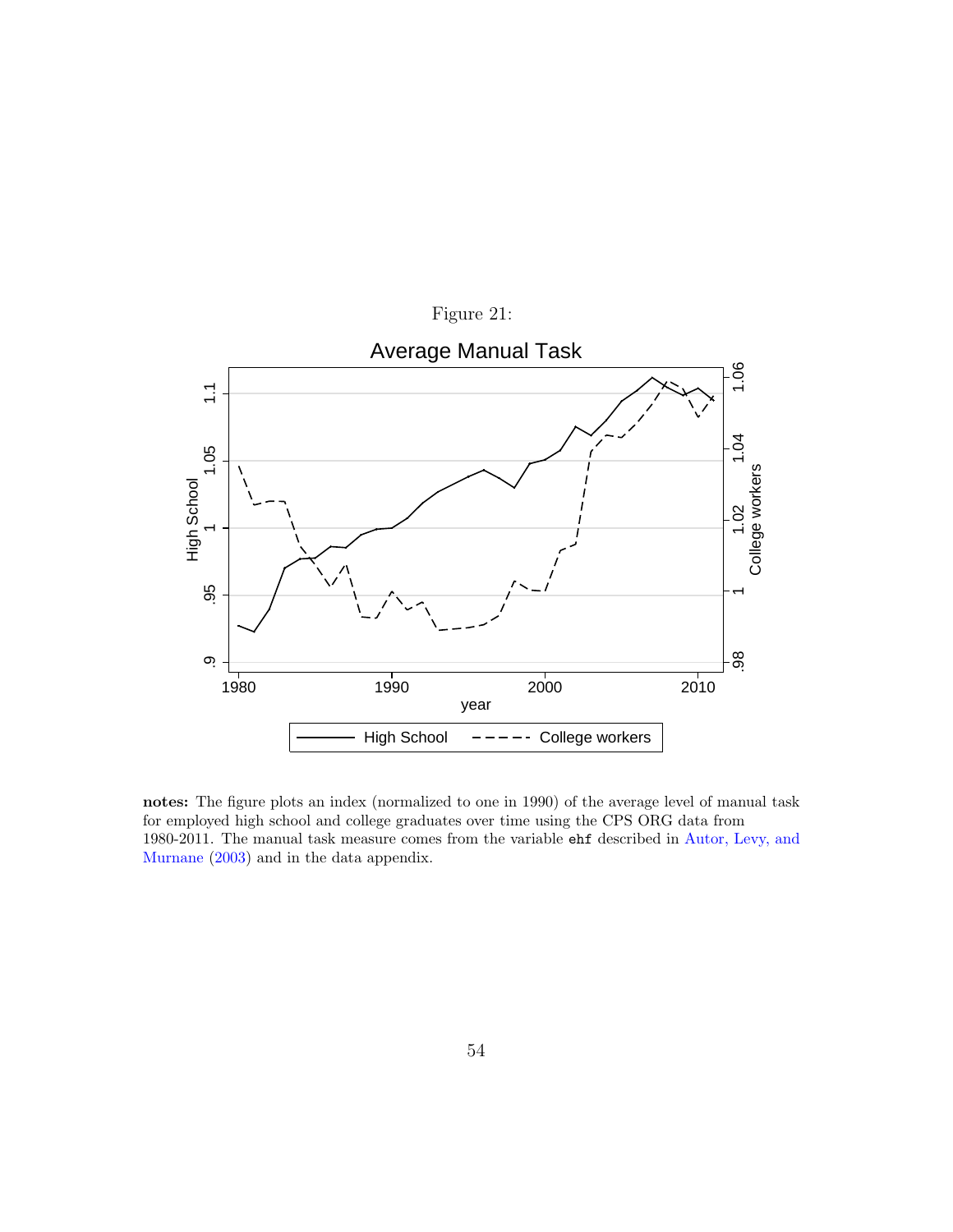<span id="page-55-0"></span>![](_page_55_Figure_0.jpeg)

notes: The figure plots the change in employment rate for young college workers over the 1990-2000 and the 2000-2010 period by occupation against the occupation 1980 log wage. The solid line represents an estimated local-mean smooth of the employment rate changes.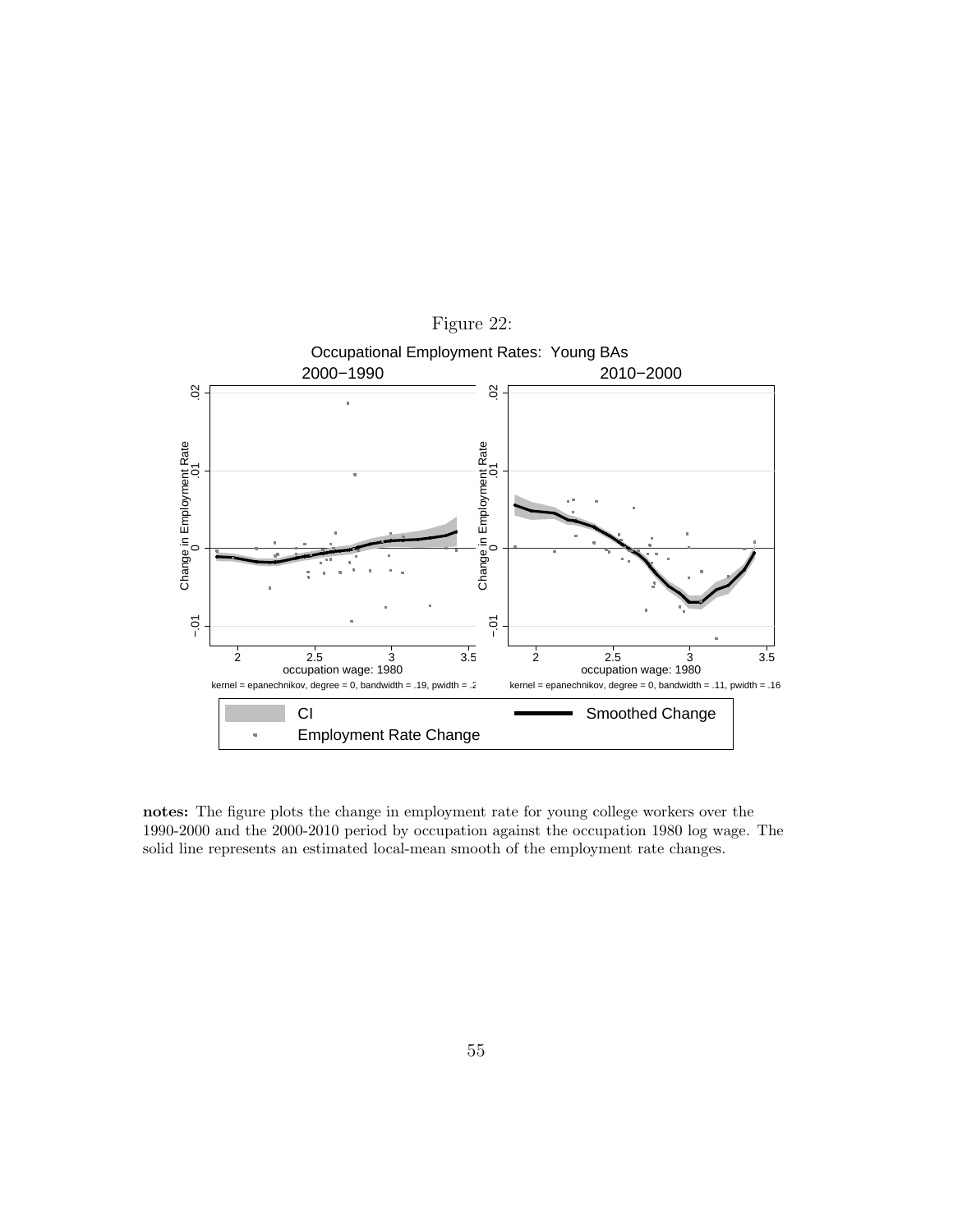<span id="page-56-0"></span>![](_page_56_Figure_0.jpeg)

notes: The figure plots the change in employment rate for young high school graduates over the 1990-2000 and the 2000-2010 period by occupation against the occupation 1980 log wage. The solid line represents an estimated local-mean smooth of the employment rate changes.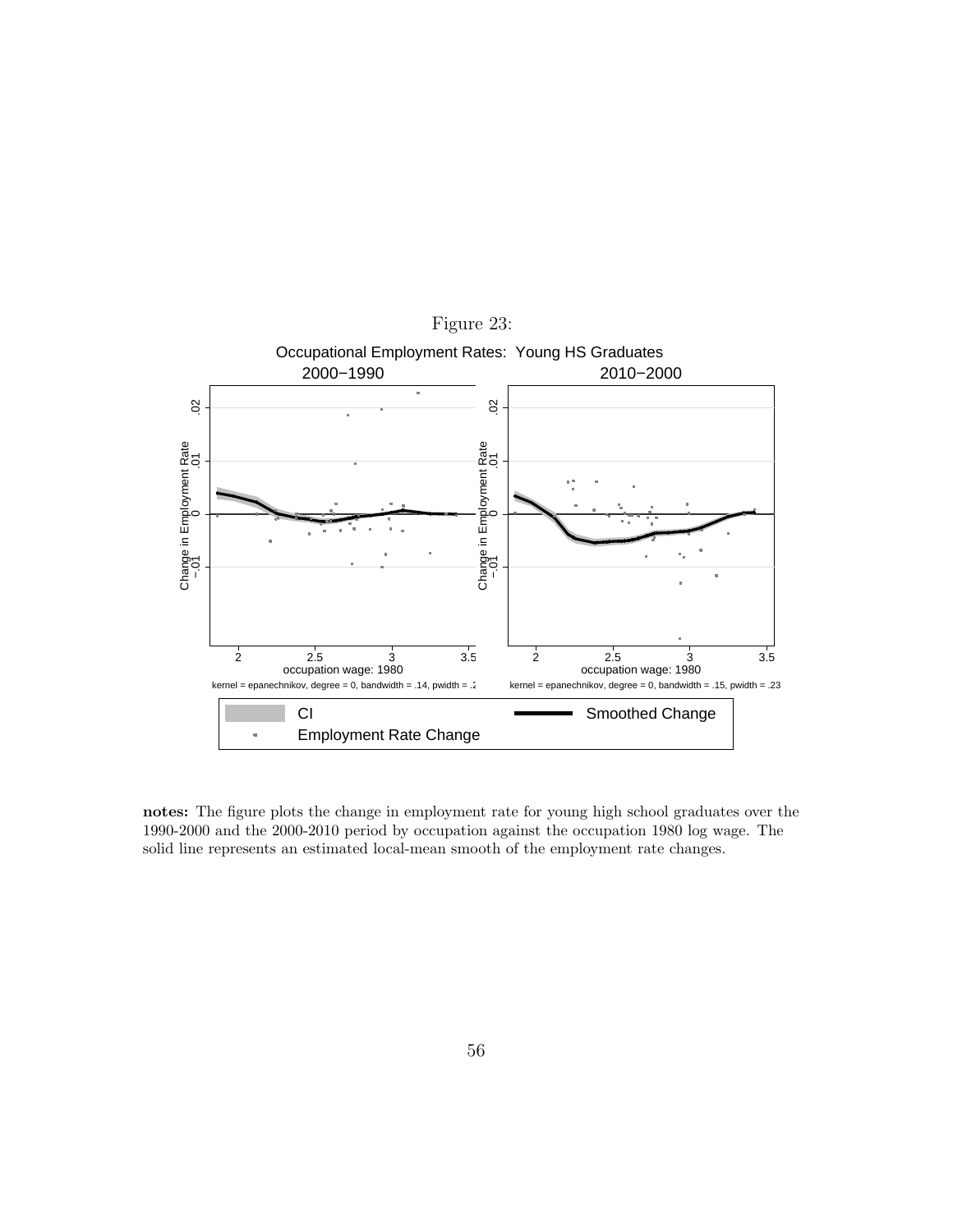<span id="page-57-0"></span>![](_page_57_Figure_0.jpeg)

notes: The figure plots the average log wage by indicated occupation group by taking a raw average and an average using fixed weights, where the weights hold the demographic composition constant within an occupation over time.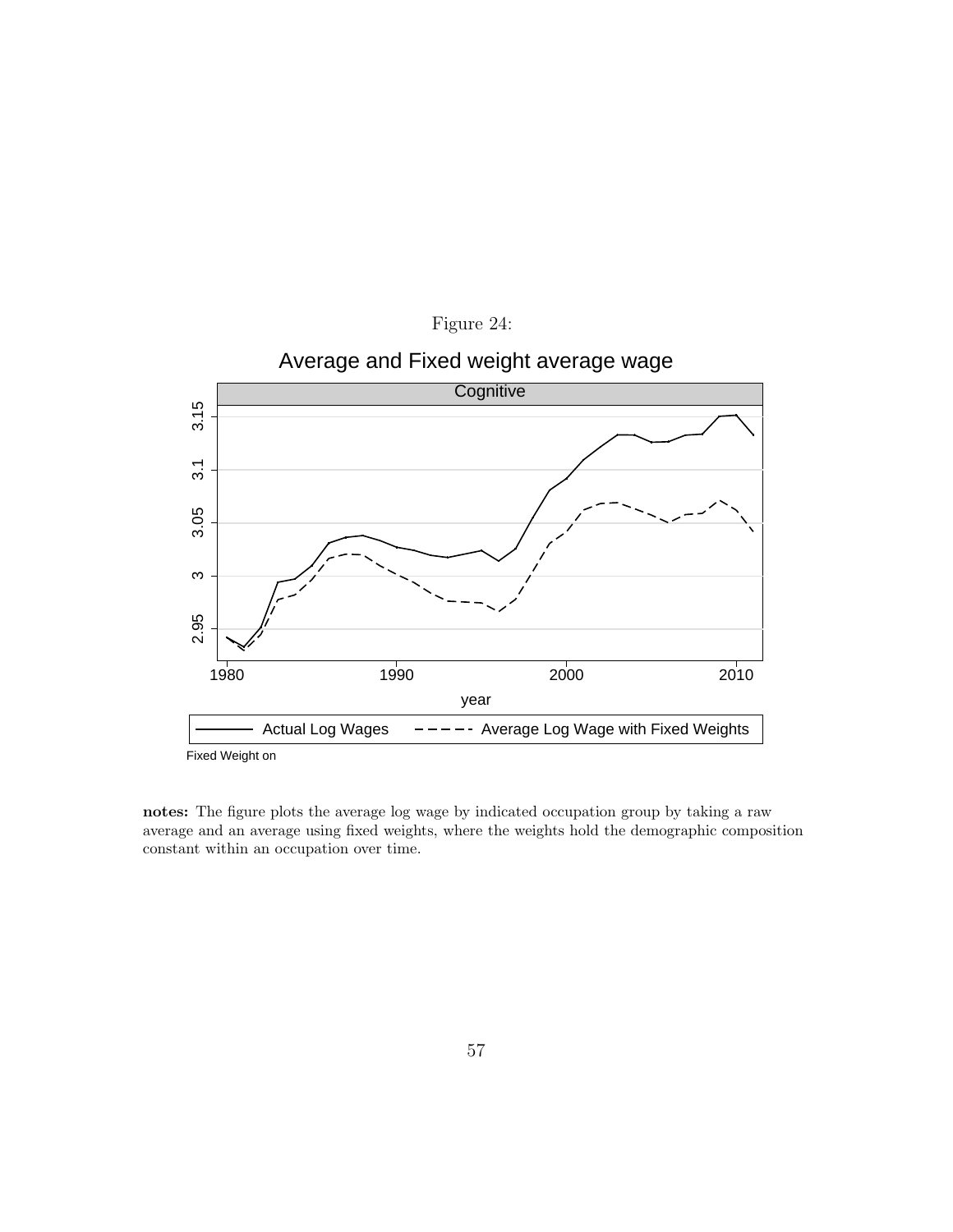![](_page_58_Figure_0.jpeg)

notes: The figure plots the average log wage by indicated occupation group by taking a raw average and an average using fixed weights, where the weights hold the demographic composition constant within an occupation over time.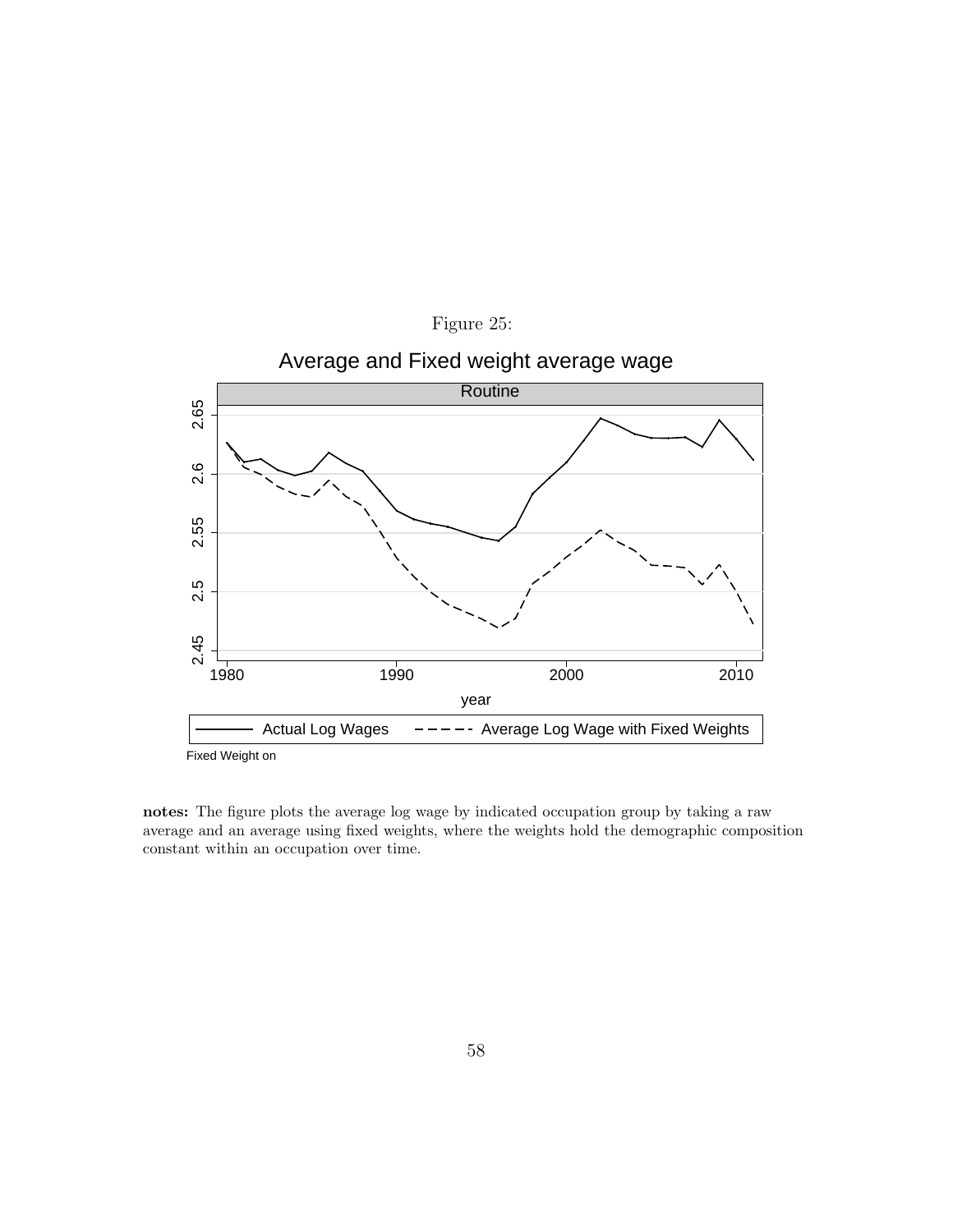<span id="page-59-0"></span>![](_page_59_Figure_0.jpeg)

notes: The figure plots the average log wage by indicated occupation group by taking a raw average and an average using fixed weights, where the weights hold the demographic composition constant within an occupation over time.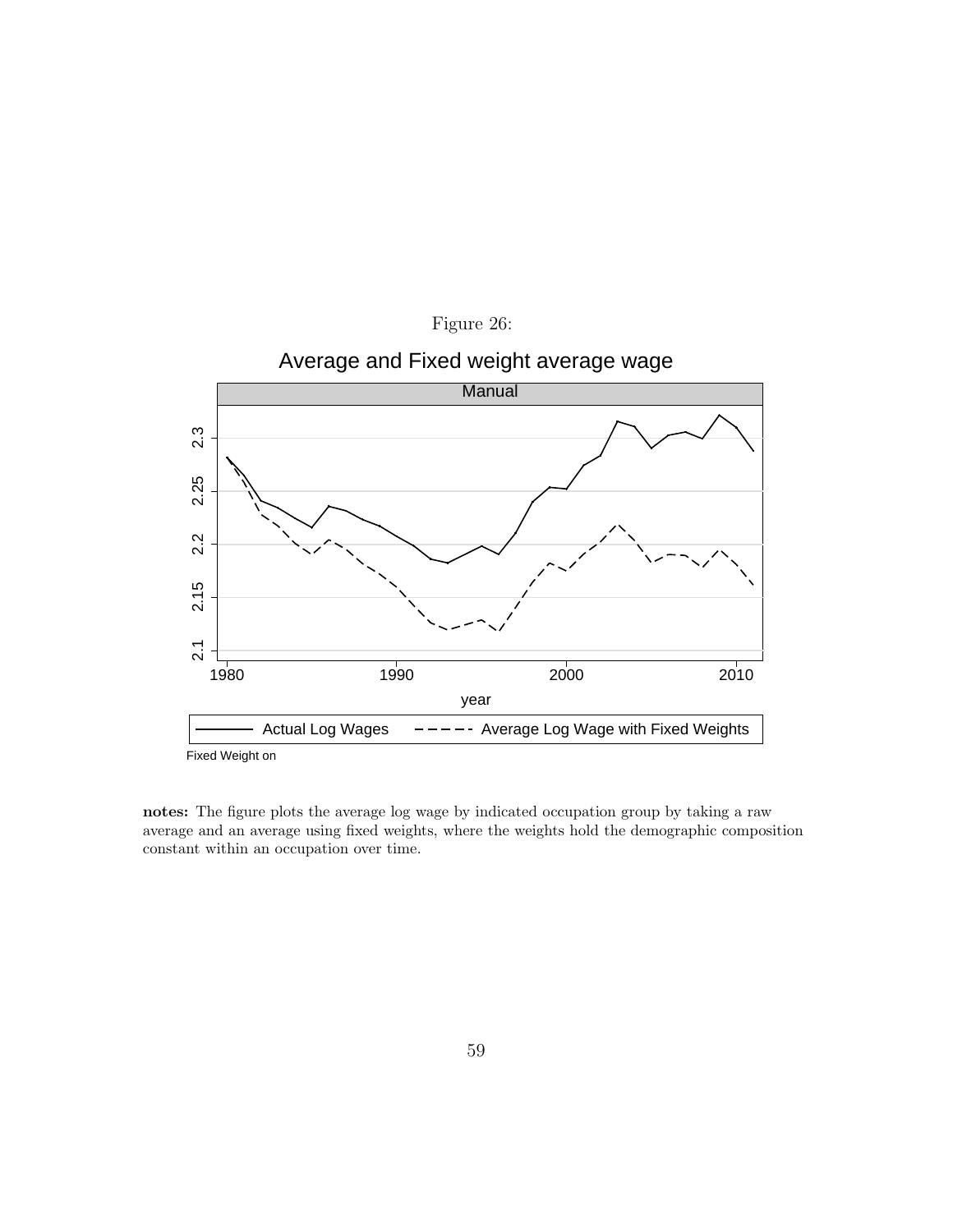<span id="page-60-0"></span>![](_page_60_Figure_0.jpeg)

notes: The figure plots the change in log wage at each percentile in the wage distribution for three different time periods. When calculating the wage percentile, we include both allocated and non-allocated wages and do not remove outliers. For non-workers, we impute log wage as zero. The series are plotted starting at the first non-zero wage percentile.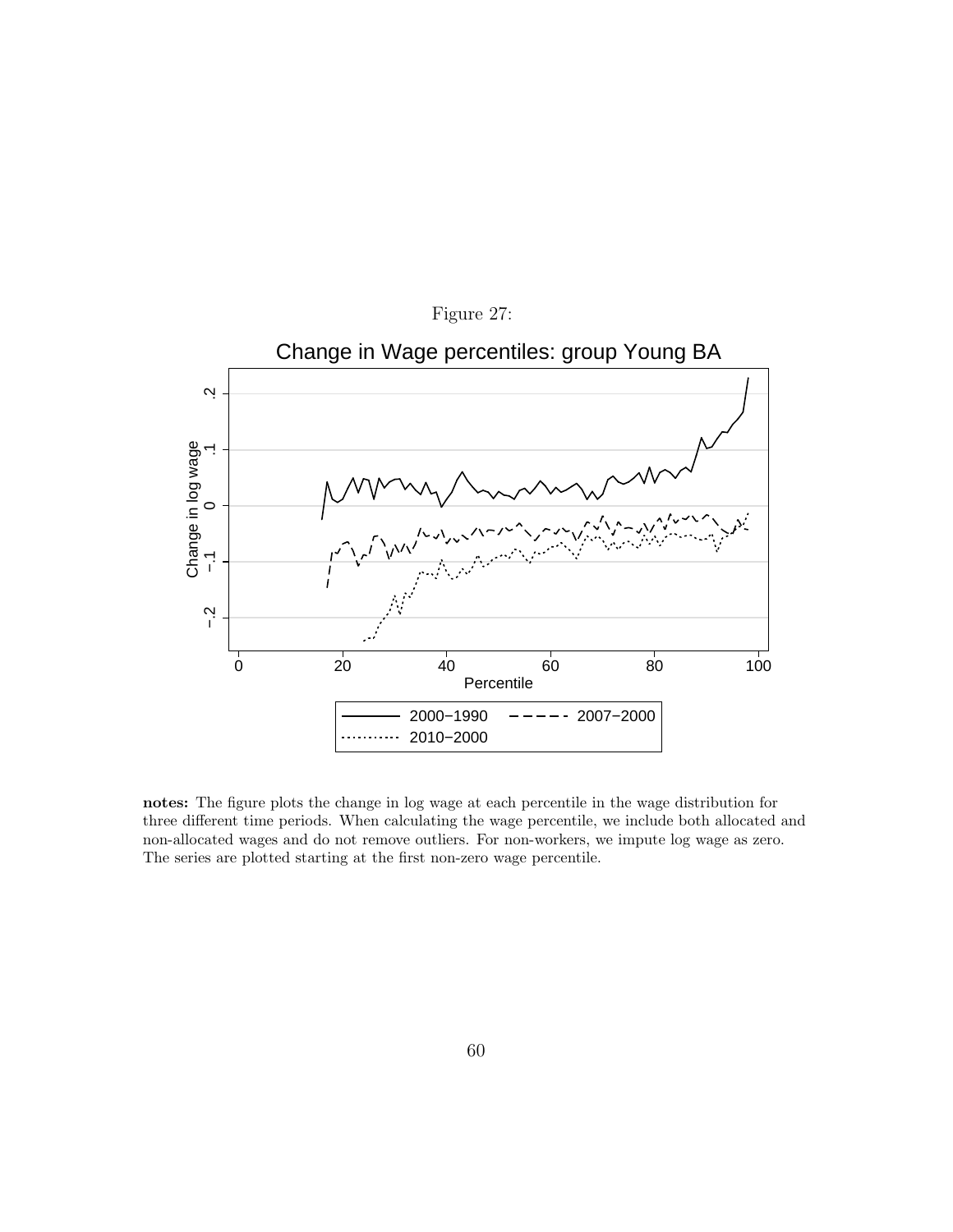<span id="page-61-0"></span>![](_page_61_Figure_0.jpeg)

![](_page_61_Figure_1.jpeg)

notes: The figure plots the change in log wage at each percentile in the wage distribution for three different time periods. When calculating the wage percentile, we include both allocated and non-allocated wages and do not remove outliers. For non-workers, we impute log wage as zero. The series are plotted starting at the first non-zero wage percentile.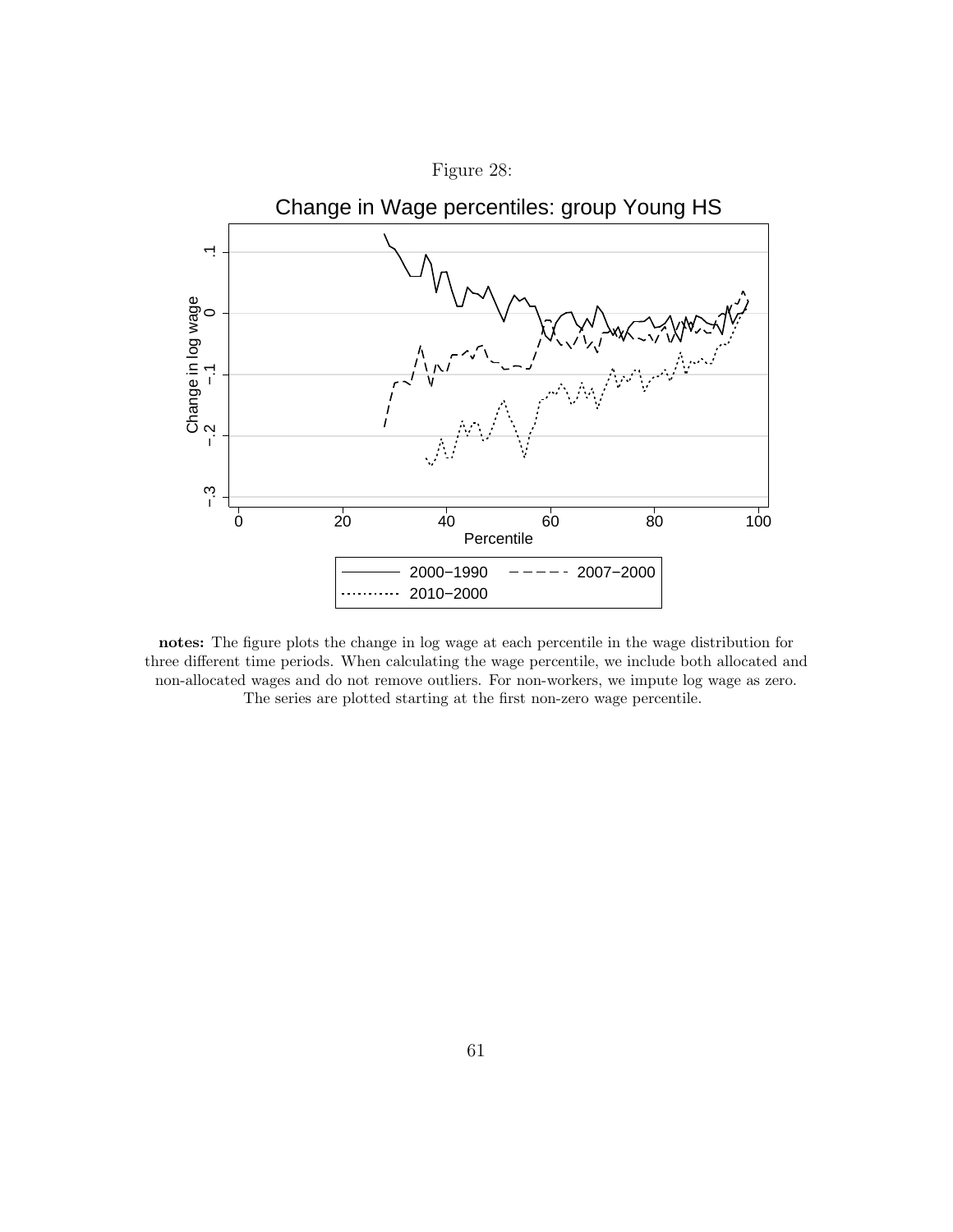<span id="page-62-0"></span>![](_page_62_Figure_0.jpeg)

notes: The figure plots the task-price indices for manual, routine and cogntive tasks over time. The construction of the price indices is described in the text.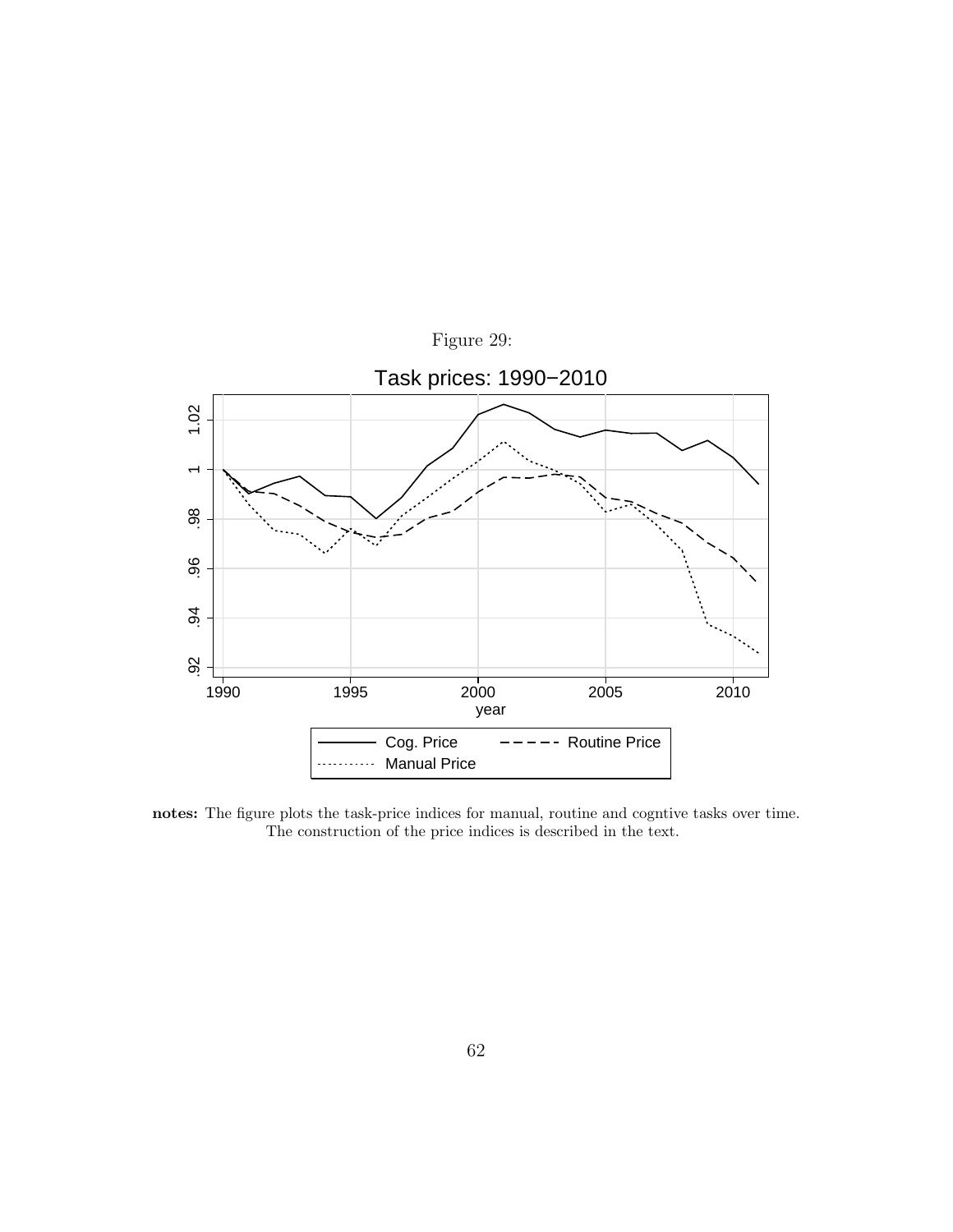<span id="page-63-0"></span>![](_page_63_Figure_0.jpeg)

notes: The figure plots the change in log wage at each percentile in the wage distribution for three different time periods. When calculating the wage percentile, we include both allocated and non-allocated wages and do not remove outliers. For non-workers, we impute log wage as zero. The series are plotted starting at the first non-zero wage percentile.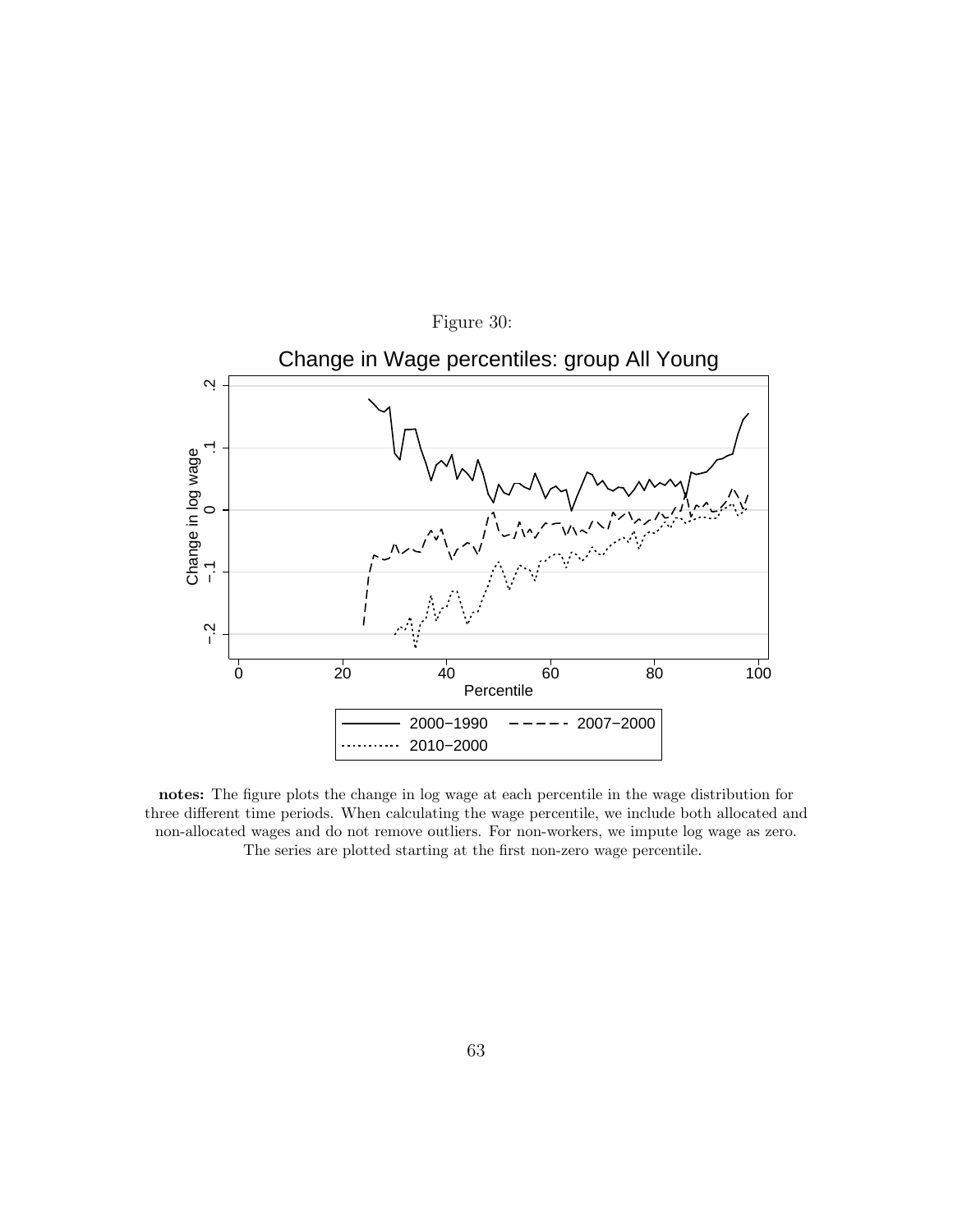### A Data

### A.1 May/ORG Current Population Survey

May CPS data from 1973-1978 and ORG CPS data from 1979-2011 are downloaded from the NBER<sup>[33](#page-64-0)</sup>

- Initial extractions included all individuals between the ages of 16-64.
- Potential experience calculated as:

 $max (min (age - years of school - 6, age - 16, 0))$ 

- Sample further restricted to those with positive potential experience.
- Prior to 1992, education was reported as the number of completed years. In 1992 and after, education is reported in categories as the highest grade/degree completed.
	- 1. We convert categories to years of completed school in the post-1991 data based on [Park](#page-33-7) [\(1994\)](#page-33-7)
	- 2. We convert years into categories in the pre-1992 data based on [Jaeger and Page](#page-33-8) [\(1996\)](#page-33-8) (code provided by NBER).

#### A.1.1 Wage data

The construction of our wage data closely follows [Lemieux](#page-33-5) [\(2006\)](#page-33-5).

- Wage data is based on those who report employment in reference week.
- In all wage calculations, we set allocated wages to missing.
- Our hourly wage measure is based on reported hourly wage for those who report hourly payment and not adjusted for topcoding. For workers who are not paid hourly:
	- 1. We use edited weekly earnings. For the years 1984-1986, we use unedited earnings due to the higher topcode value.
	- 2. Adjust topcoded wages by a factor of 1.4.
	- 3. Divide the result by usual hours worked per week.
- For all wage data, we set to missing hourly wages below 1 and greater than 100 in 1979 dollars based on the CPI.<sup>[34](#page-64-1)</sup>
- For all reported wage statistics, we construct a 'labor supply weight' by multiplying the usual weight in the May CPS and the earnings weight in the ORG CPS by usual hours divided by 35.
- We use these 'labor supply weights' when we construct occupational employment shares.

<span id="page-64-1"></span><span id="page-64-0"></span><sup>33</sup>Links are http://www.nber.org/data/cps may.html and http://www.nber.org/data/morg.html <sup>34</sup>CPI data from http://data.bls.gov/cgi-bin/surveymost?cu and includes all items.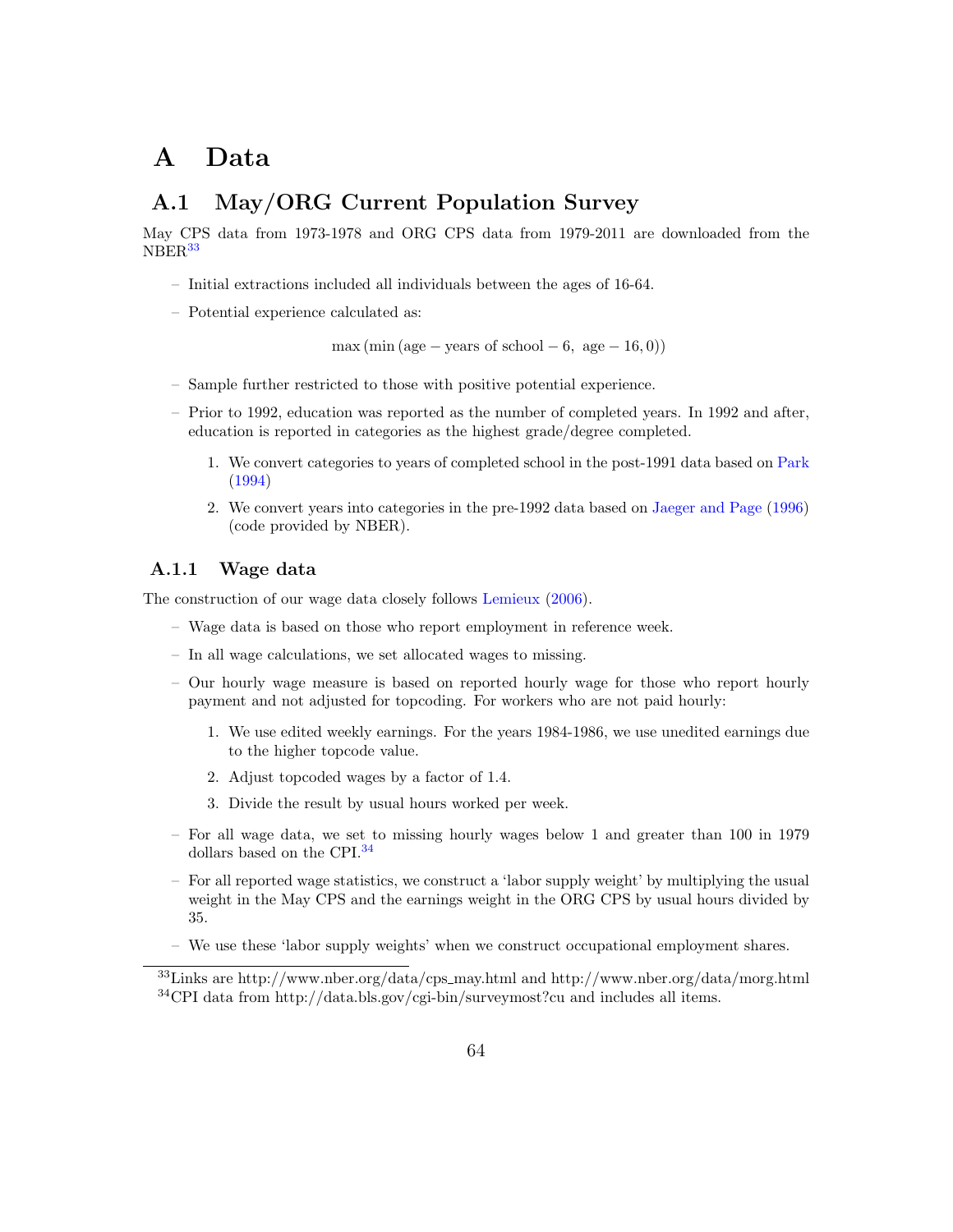### B Reweighting

Our reweighting procedure is based on DiNardo et. al. (1996). We chose a base year of 1989. We pool the base year with each year in our May/ORG data and construct a variable equal to one if an individual is observed in 1989. With this as the dependent variable, we run a logit regression. The right hand side variables include education (six categories), age (in two-year bins), and indicators for gender and non-white ethnicity. Education and gender are interacted with every variable.

We use the predicted values or propensity scores from these estimations to form counterfactual weights that hold the composition of the workforce constant over time. Our procedure closely follows [Lemieux](#page-33-5) [\(2006\)](#page-33-5).

## C Occupation Categories

- The occupation categories we use are based on the 1980/90 Census occupation categories. Several small changes where made in the 1990 Census occupation classifications that required slight aggregation. We use the code provide by http://www.unionstats.com to make these adjustments.
- The categories are consistent from 1983-2002.
- For years prior to 1983 and after 2002, we use BLS crosswalks<sup>[35](#page-65-0)</sup> to allocated workers to the 1980/90 categories.
- Our broad occupation categories are made after converting all data to the 80/90 categories and aggregating up.

<span id="page-65-0"></span><sup>35</sup>Obtained from http://usa.ipums.org/usa/volii/occ ind.shtml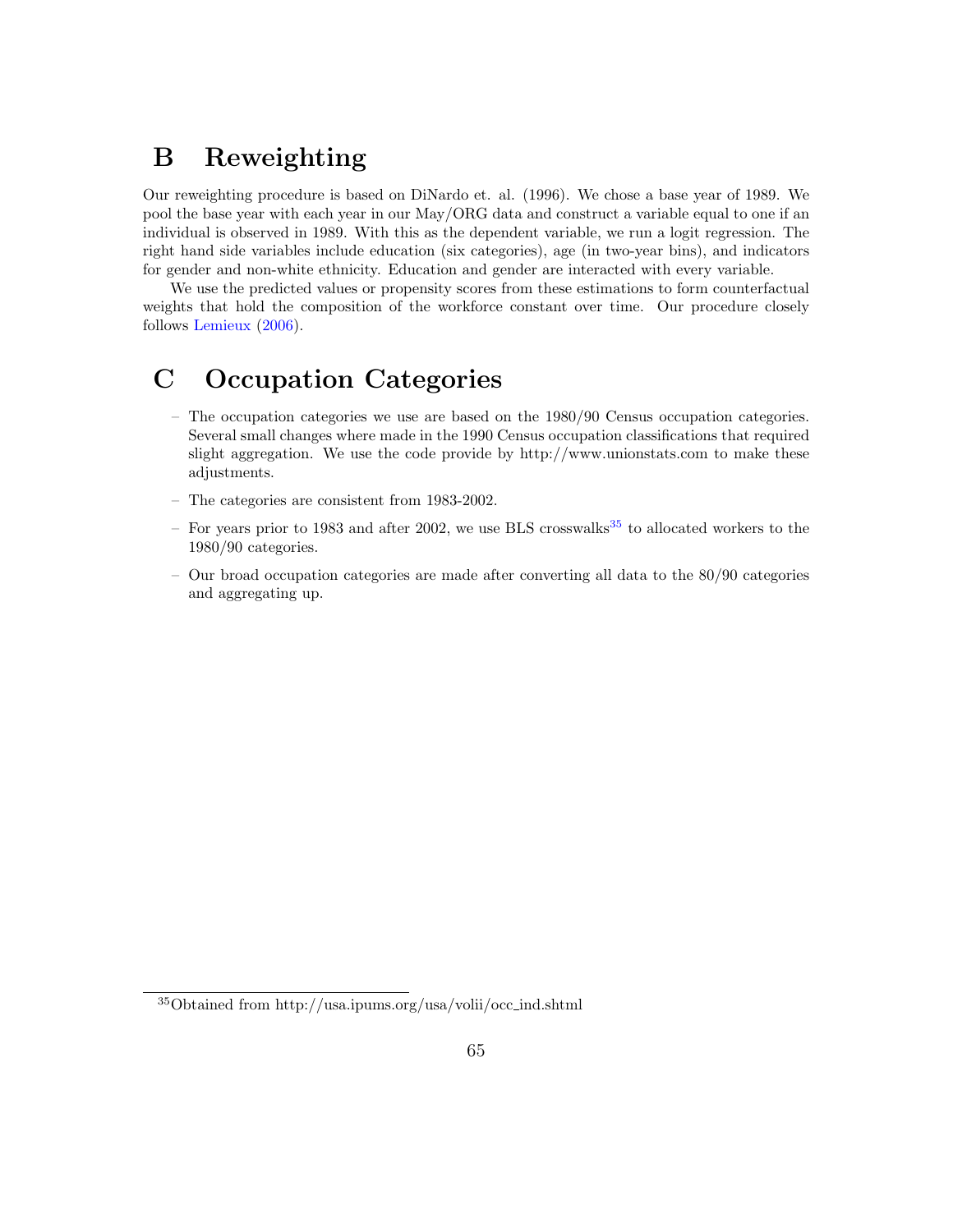# D Additional Figures: Temp section header for appendix tables

![](_page_66_Figure_1.jpeg)

![](_page_66_Figure_2.jpeg)

Occpation grouping is occ\_des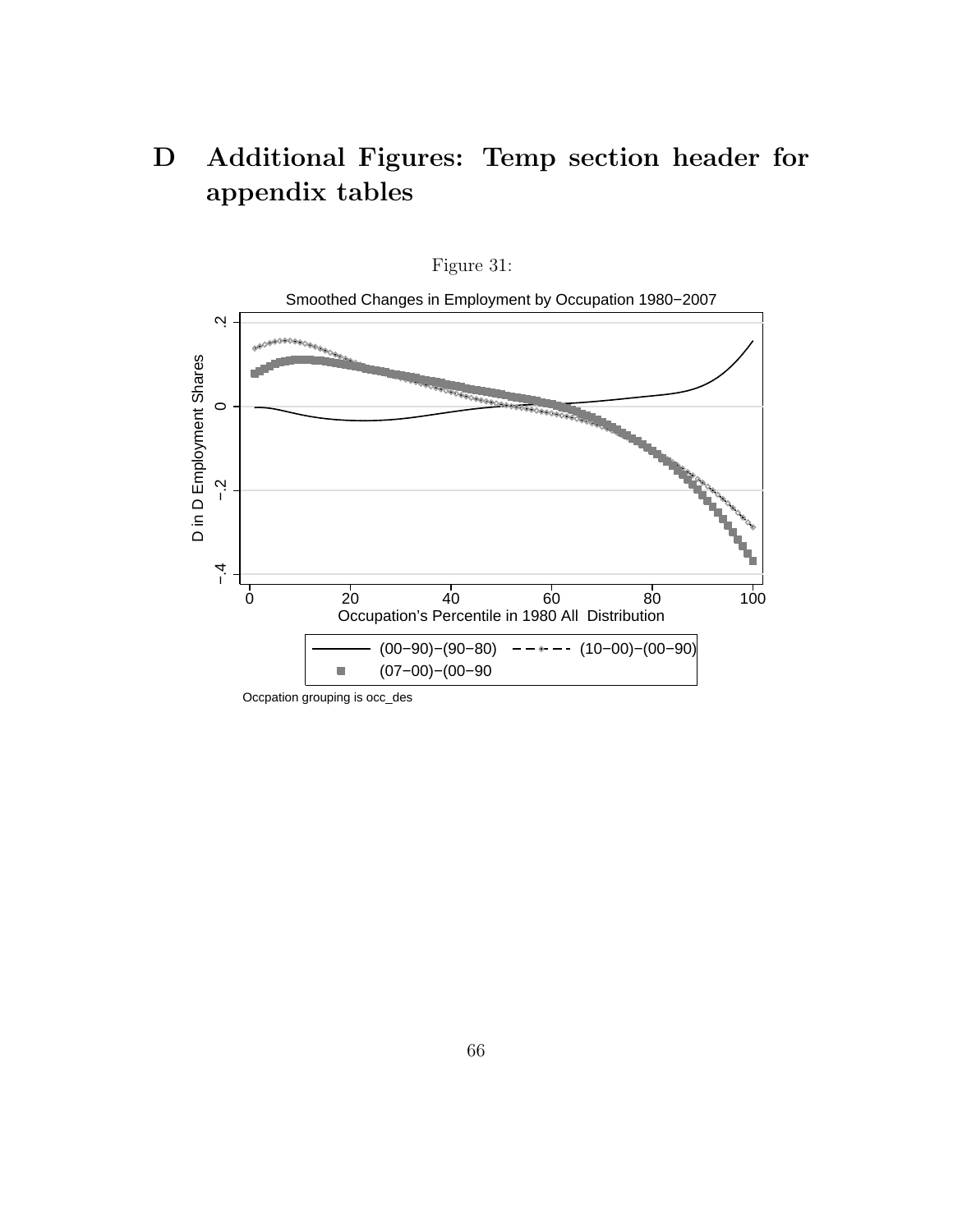<span id="page-67-0"></span>![](_page_67_Figure_0.jpeg)

notes: The figure plots the average level of cognitive task and cognitive/non-cognitive employment ratio for high school graduates over time using the CPS ORG data from 1980-2011. The cognitive task measure comes from the average of the variables math and dcp described in [Autor, Levy, and Murnane](#page-32-3) [\(2003\)](#page-32-3) and in the data appendix.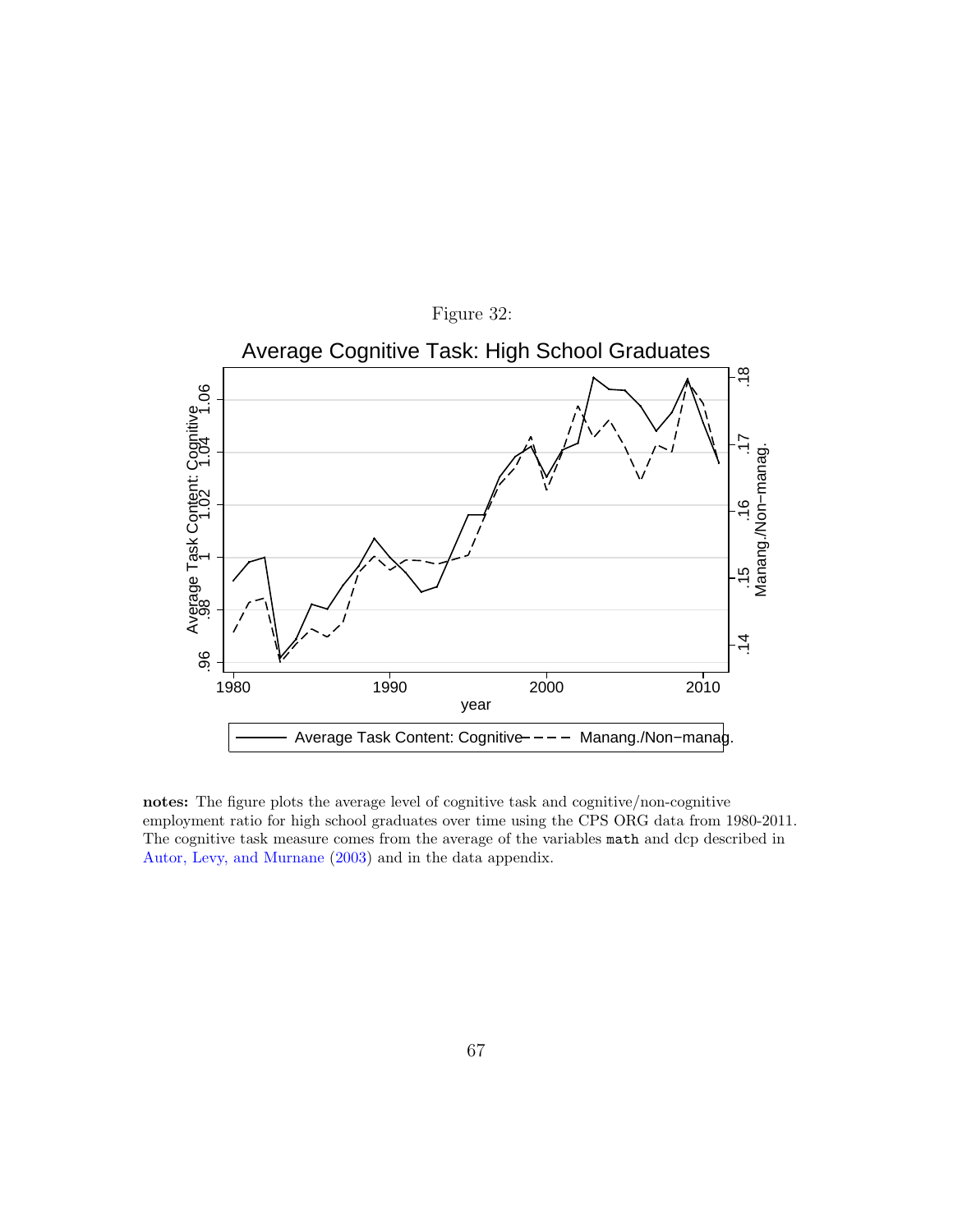<span id="page-68-0"></span>![](_page_68_Figure_0.jpeg)

notes: The figure plots the average level of cognitive task for employed college graduates over time using the CPS ORG data from 1980-2011. The cognitive task measure comes from the average of the variables math and dcp described in [Autor, Levy, and Murnane](#page-32-3) [\(2003\)](#page-32-3) and in the data appendix.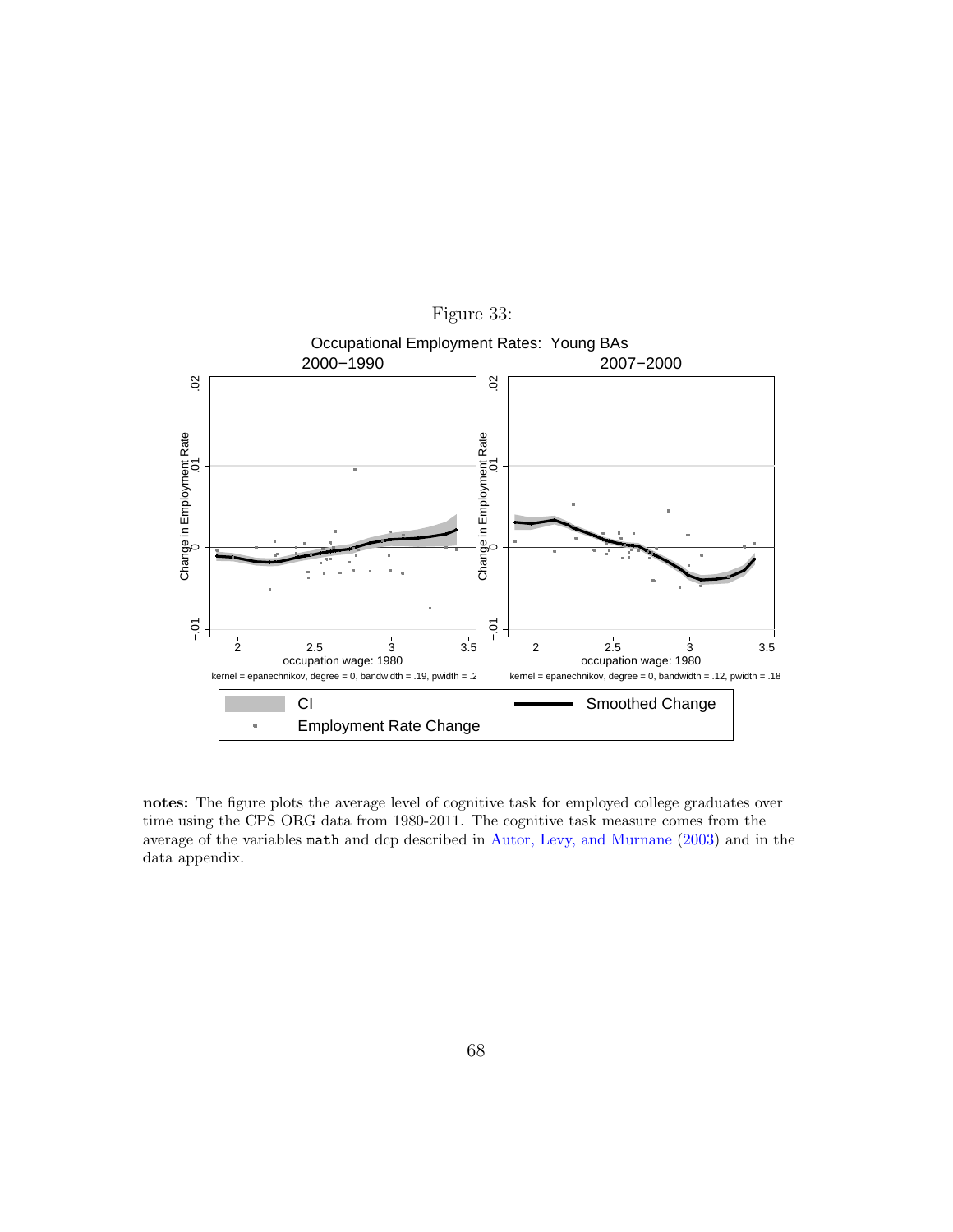![](_page_69_Figure_0.jpeg)

Figure 34: